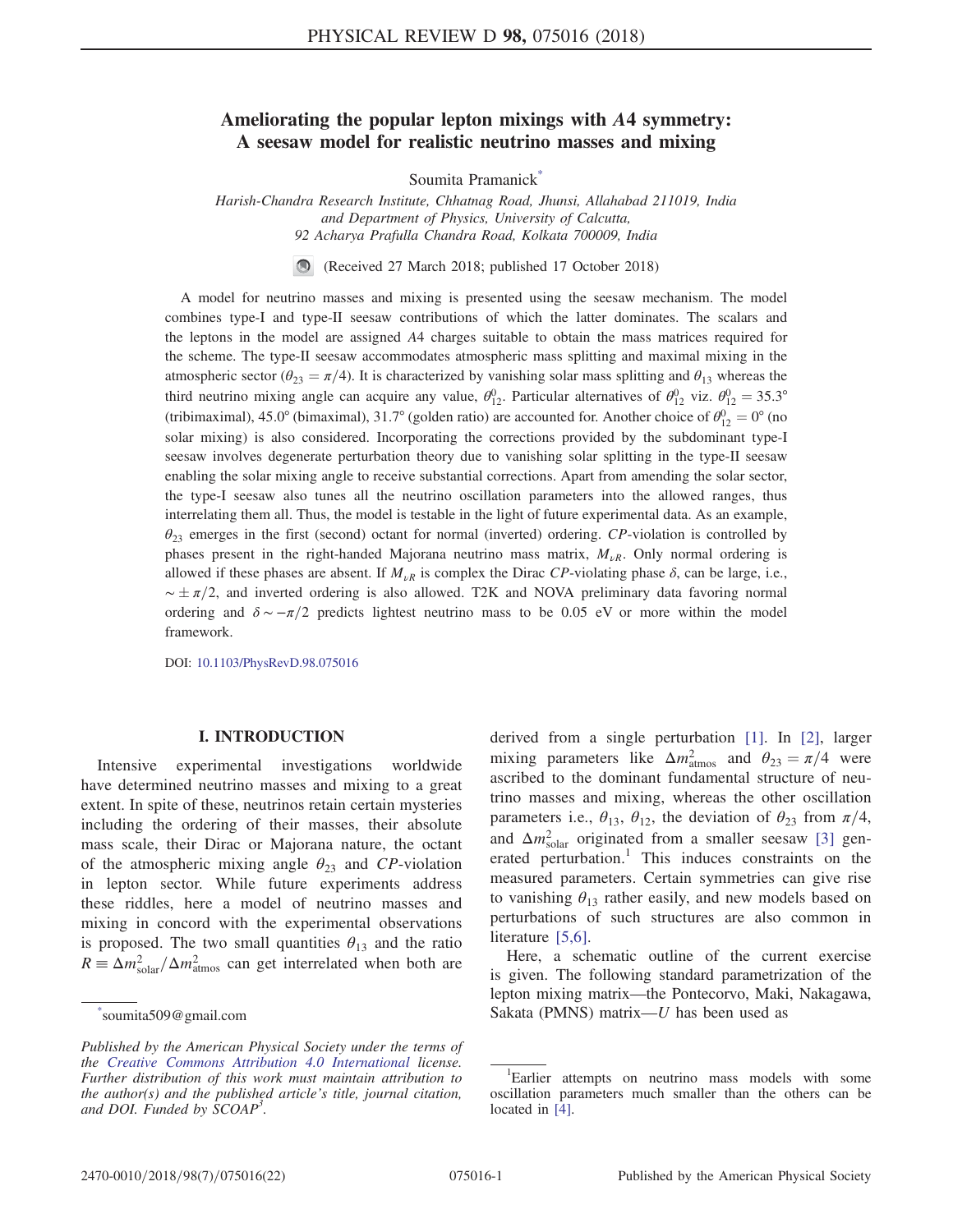$$
U = \begin{pmatrix} c_{12}c_{13} & s_{12}c_{13} & s_{13}e^{-i\delta} \\ -c_{23}s_{12} + s_{23}s_{13}c_{12}e^{i\delta} & c_{23}c_{12} + s_{23}s_{13}s_{12}e^{i\delta} & s_{23}c_{13} \\ s_{23}s_{12} + c_{23}s_{13}c_{12}e^{i\delta} & -s_{23}c_{12} + c_{23}s_{13}s_{12}e^{i\delta} & c_{23}c_{13} \end{pmatrix},
$$
\n(1)

where  $c_{ij} = \cos \theta_{ij}$  and  $s_{ij} = \sin \theta_{ij}$ . Neutrino masses and mixing are generated by a two-component Lagrangian, one of the dominant type-II seesaw structures, while the subdominant contribution originates from the type-I seesaw. The larger atmospheric mass splitting,  $\Delta m_{\text{atmos}}^2$ , and maximal atomspheric mixing  $(\theta_{23} = \pi/4)$  are embedded within the type-II seesaw structure, whereas the solar splitting,  $\Delta m_{\text{solar}}^2$  and  $\theta_{13}$ , are kept at zero. The solar mixing angle can vary continuously and acquire any desired value of  $\theta_{12}^0$ . Needless to mention, neither  $\Delta m_{\text{solar}}^2$  nor  $\theta_{13}$  are vanishing [\[7\].](#page-21-5) Evidences of nonmaximal yet large  $\theta_{23}$  exist. The solar mixing angle  $\theta_{12}$  is also constrained by experiments. The type-I seesaw alleviates all these issues. Since the solar splitting is vanishing in the type-II seesaw scenario, the first two mass eigenstates are degenerate. In order to lift this degeneracy with the help of the type-I seesaw contribution, one has to use degenerate perturbation theory. As a consequence of this, corrections to the solar mixing angle can be large.

The starting structure can be of tribimaximal (TBM), bimaximal (BM), and golden ratio (GR) mixings. All of these have  $\theta_{13} = 0$  and  $\theta_{23} = \pi/4$ , with  $\theta_{12}^0$  being the only discriminating factor as specified in Table I. In this Table discriminating factor as specified in Table [I.](#page-1-0) In this Table, the fourth option corresponds to no solar mixing (NSM) i.e.,  $\theta_{12}^0 = 0$ , which has the virtue of the mixing angles to be either maximal i.e.,  $\pi/(4\theta)$  or vanishing  $(\theta$  and  $\theta^0$ ) either maximal, i.e.,  $\pi/4$  ( $\theta_{23}$ ) or vanishing ( $\theta_{13}$  and  $\theta_{12}^0$ ). An A4-based model with identical objectives only for the NSM case was studied in [\[8\].](#page-21-6) This attempt along with [\[8\]](#page-21-6) differs from the other earlier works on  $A4$  [9–[11\]](#page-21-7), as in most of them, the neutrino mass matrix was derived as an outcome of a type-II seesaw mechanism, and obtaining TBM was of chief importance. Recent activities directed towards more realistic mixing patterns [\[12\]](#page-21-8) often leading to breaking of A4 symmetry can be found in [\[13\].](#page-21-9)

A few distinctive aspects of this model are worth noting at this point. First, a combination of the type-I and type-II seesaw is considered. Second, the model is constructed to accommodate many popular mixing patterns. This is the first attempt of this kind using A4 flavor symmetry that amends several popular lepton mixing patterns in a single stroke in which the type-II seesaw is the dominant

<span id="page-1-0"></span>TABLE I.  $\theta_{12}^0$  for different popular lepton mixing patterns viz. TBM, BM, and GR mixing. NSM represents the case with vanishing solar mixing.

| Model        | TBM          | ВM    | GR           |             |
|--------------|--------------|-------|--------------|-------------|
| $\theta_1^0$ | $35.3^\circ$ | 45.0° | $31.7^\circ$ | $0.0^\circ$ |

contribution and the type-I seesaw is subdominant. The symmetries are broken spontaneously. Further, soft symmetry breaking terms are prohibited. All symmetry conserving terms are included in the Lagrangian. Scalars and leptons involved in the model are assigned suitable A4 charges to implement this feature. An analogous pursuit based on  $S3 \times Z3$  resulted in [\[14\]](#page-21-10).

All the three neutrino mixing angles and the solar mass splitting receives first-order corrections from a single source—the type-I seesaw—in this model. Owing to the common origin, they all get interrelated. These correlations are characteristic features of this particular model. Indeed the model has a large number of parameters, but it must noted that only the region of the parameter space allowed by the neutrino mass and mixing data obeying these correlations is considered.

An analysis of the model initiates the discussion. In the next section, the operational strategy is described. The results so obtained are compared to the experimental data in the following section, succeeded by the conclusions and inferences of this work. Some essential ideas of the of the discrete symmetry A4 are presented in Appendix [A](#page-10-0). A detailed study of the rich scalar sector to the extent of local minimization of the scalar potential is furnished in Appendix [B](#page-11-0). In Appendix [C](#page-19-0), algebraic details of the mass matrix calculations while going to the flavor basis of the neutrinos from the Lagrangian basis can be found.

### II. THE MASS MODEL

The model comprises of scalars and leptons with specific A4 charges. All terms allowed by the symmetries under consideration are included in the Lagrangian. No soft symmetry-breaking term is included.

The right-handed charged leptons transform as  $1(e_R)$ ,  $1'(\mu_R)$ , and  $1''(\tau_R)$  under A4. The left-handed lepton<br>doublets of three flavors constitute an A4 triplet so does doublets of three flavors constitute an A4 triplet, so does

<span id="page-1-1"></span>TABLE II. The lepton catalog of the model. The A4 quantum numbers assignments of the fields are featured together with their  $SU(2)_L$  properties. The hypercharge, Y, and lepton number, L, are displayed.

| Fields                       |                  |                       | Notations $A4 SU(2)L(Y)$ |  |
|------------------------------|------------------|-----------------------|--------------------------|--|
| Left-handed leptons          | $(\nu_i, l_i)_I$ | 3                     | $2(-1)$                  |  |
| Right-handed charged leptons | $l_{1R}$         |                       | $1(-2)$                  |  |
|                              | $l_{2R}$         | $\mathbf{1}^{\prime}$ |                          |  |
|                              | $l_{3R}$         | 1                     |                          |  |
| Right-handed neutrinos       | $N_{iR}$         |                       | 1 (0)                    |  |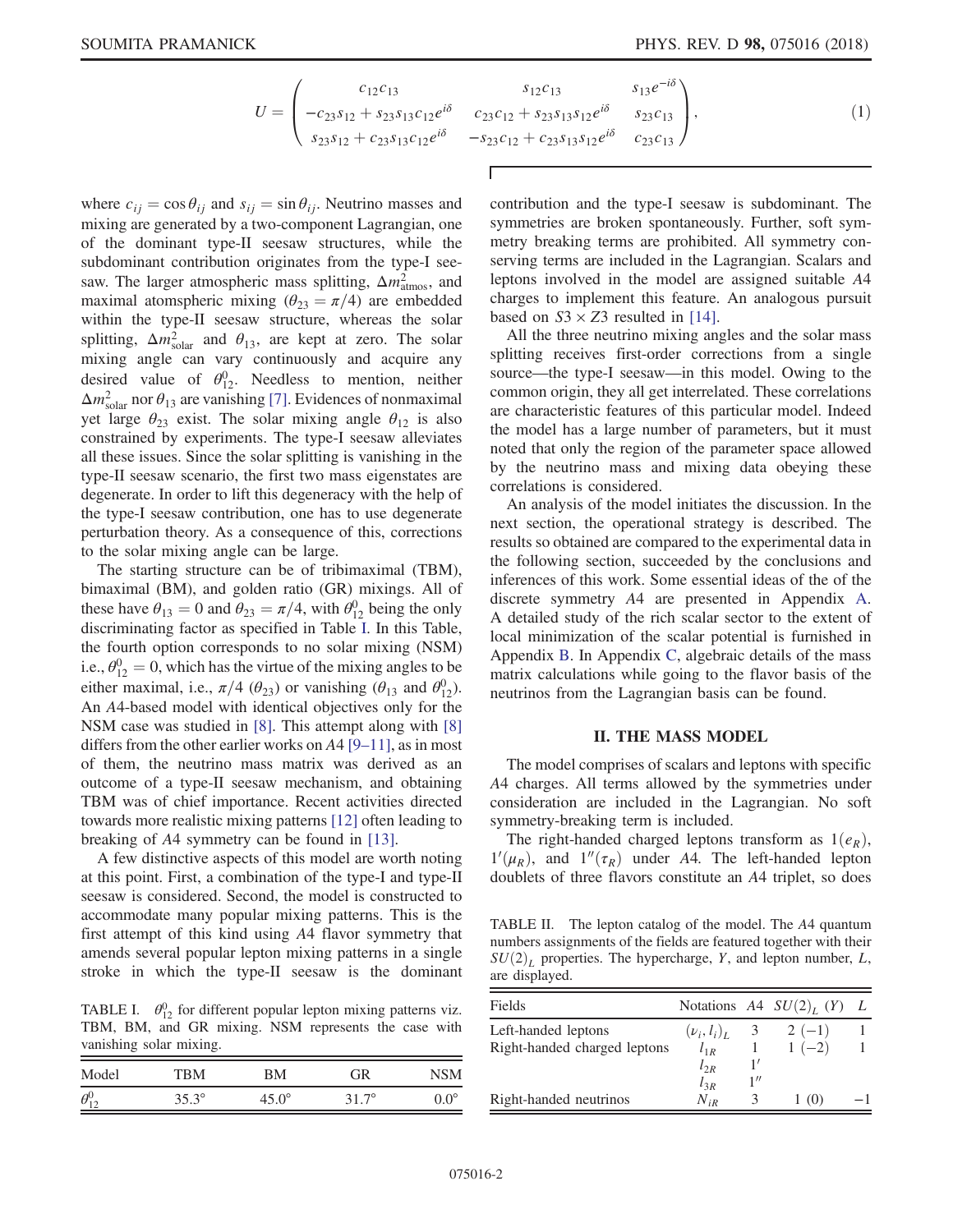the right-handed neutrinos.<sup>2</sup> Table [II](#page-1-1) shows the lepton constituents of the model together with their transformation properties under A4 and  $SU(2)_L$ . The hypercharge and lepton number assignments are also shown.<sup>3</sup> The choices of A4 properties of the fields are not unique. A list of all possible options can be found in [\[15\]](#page-21-11) of which this model adopts class B. The model is restricted to leptons only.<sup>4</sup>

Masses of all leptons originate from A4-invariant Yukawa couplings. Several scalar fields have to be included<sup>3</sup> that acquire suitable vacuum expectation values (vevs). The strategy of choosing the scalar field multiplets requires some elaboration. An idea of the mass matrices of the left- and right-handed neutrinos in the flavor basis (charged lepton mass matrix diagonal) that are suitable for our avowed goal can be acquired from our previous work [\[14\]](#page-21-10). The Lagrangian is written down in a basis which is unitarily related to the flavor basis. Consequently, the mass matrices in this defining basis have somewhat complicated structures for which the motivation is not initially obvious. These forms of the mass matrices (below) arise from a rather large set of scalars and their vevs.

The charged leptons acquire their masses through the  $SU(2)<sub>L</sub>$  doublet scalar fields  $\Phi_i$  (i = 1, 2, 3) forming an A4 triplet. The neutrino Dirac mass matrix is generated by an A4 invariant  $SU(2)<sub>L</sub>$  doublet  $\eta$ , having lepton number 2.  $SU(2)_L$  triplet scalars are required for the type-II seesaw for left-handed neutrino mass matrix that include A4 triplet fields  $\hat{\Delta}^L_a$  and  $\hat{\Delta}^L_b$  along with  $\Delta^L_\zeta$ ,  $\zeta = 1, 2, 3$  transforming<br>as 1, 1', 1'' of 4.4. These are used to construct the dominant as  $1, 1', 1''$  of A4. These are used to construct the dominant type-II seesaw neutrino mass matrix. Effects of the subdominant type-I seesaw contribution is included perturbatively. A4 conserving Yukawa couplings produce the right-handed neutrino mass matrix as well. Several  $SU(2)_L$  singlet scalars are involved in generation of the Majorana masses for the right-handed neutrinos viz.  $\hat{\Delta}_p^R$  $(p = a, b, c)$  transforming as A4 triplets and  $\Delta_{\gamma}^{R}$   $(\gamma = 1, 2, 3)$ <br>3) transforming as 1, 1' and 1'' under A4. Table III evinces 3) transforming as 1,  $1'$  and  $1''$  under A4. Table [III](#page-3-0) evinces transformation properties of the model scalars under A4 and  $SU(2)<sub>L</sub>$  together with their hypercharge, lepton number and vev configurations. The vevs of the  $SU(2)_L$  doublet scalars are of  $\mathcal{O}(M_W)$  while that of the  $SU(2)_L$  triplets are several orders of magnitude smaller than the doublet vevs in concord with the small neutrino masses as well as the  $\rho$ parameter of electroweak symmetry breaking. As expected, the vevs of the  $SU(2)_L$  singlets responsible for righthanded neutrino mass lies much above the electroweak scale. The mass terms of the neutrinos (both type-I and type-II seesaw) and that of the charged leptons are generated by a  $SU(2)_L \times U(1)_Y$  conserving Lagrangian that preserves  $A4$  as well<sup>6</sup>:

<span id="page-2-1"></span>
$$
\mathcal{L}_{\text{mass}} = y_j \rho_{jik} \bar{l}_{Li} l_{Rj} \Phi_k^0 \quad \text{(charged lepton mass)} + f \rho_{1ik} \bar{\nu}_{Li} N_{Rk} \eta^0 \quad \text{(neutrino Dirac mass)}\n+ \frac{1}{2} \left( \sum_{n=a,b} \hat{Y}_n^L \alpha_{ijk} \nu_{Li}^T C^{-1} \nu_{Lj} \hat{\Delta}_{nk}^{L0} + Y_\zeta^L \rho_{\zeta ij} \nu_{Li}^T C^{-1} \nu_{Lj} \Delta_\zeta^{L0} \right) \quad \text{(neutrino type-II seesaw mass)}\n+ \frac{1}{2} \left( \sum_{p=a,b,c} \hat{Y}_p^R \alpha_{ijk} N_{Ri}^T C^{-1} N_{Rj} \hat{\Delta}_{kp}^{R0} + Y_\gamma^R \rho_{\gamma ij} N_{Ri}^T C^{-1} N_{Rj} \Delta_\gamma^{R0} \right) \quad \text{(rh neutrino mass)} + \text{H.c.}
$$
\n(2)

<span id="page-2-0"></span>The scalars acquire the following vevs  $(SU(2)_L)$  part is suppressed):

$$
\langle \Phi^0 \rangle = \frac{v}{\sqrt{3}} \begin{pmatrix} 1 \\ 1 \\ 1 \end{pmatrix}, \quad \langle \eta^0 \rangle = u, \quad \langle \hat{\Delta}_a^{L0} \rangle = v_{La} \begin{pmatrix} 1 \\ 0 \\ 0 \end{pmatrix}, \quad \langle \hat{\Delta}_b^{L0} \rangle = v_{Lb} \begin{pmatrix} 1 \\ 1 \\ 1 \end{pmatrix}, \quad \langle \Delta_1^{L0} \rangle = \langle \Delta_2^{L0} \rangle = \langle \Delta_3^{L0} \rangle = u_L, \tag{3}
$$

$$
\langle \hat{\Delta}_a^{R0} \rangle = v_{Ra} \begin{pmatrix} 1 \\ 1 \\ 1 \end{pmatrix}, \qquad \langle \hat{\Delta}_b^{R0} \rangle = v_{Rb} \begin{pmatrix} 1 \\ \omega \\ \omega^2 \end{pmatrix}, \qquad \langle \hat{\Delta}_c^{R0} \rangle = v_{Rc} \begin{pmatrix} 1 \\ \omega^2 \\ \omega \end{pmatrix}, \tag{4}
$$

<sup>&</sup>lt;sup>2</sup>The notation followed closely resembles that of [\[9\].](#page-21-7)<br><sup>3</sup>Opposite lepton numbers are assigned to  $\nu_L$  and  $N_R$  in order to prohibit their coupling with  $\Phi$  so that the Dirac mass matrix can remain proportional to the identity matrix. <sup>4</sup>

Quark models based on  $A4$  has been explored in [\[16,17\].](#page-21-12)

 ${}^{5}$ Models addressing this issue by separating the breaking of  $SU(2)<sub>L</sub>$  and A4 are widely studied in literature [\[10\].](#page-21-13) The former is mediated by the usual doublet and triplet scalars of  $SU(2)_L$  that are invariant under A4. The breaking of A4 is induced by the vev of "flavon" scalar fields that are singlets of  $SU(2)_L$  but their transformations under A4 is nontrivial. Though such models are economic effective dimension-5 interactions comes into play in order to connect the fermions with the two types of scalar fields simultaneously leading to an interpretation as an effective theory.

Lepton number is also conserved for the mass terms of Dirac kind.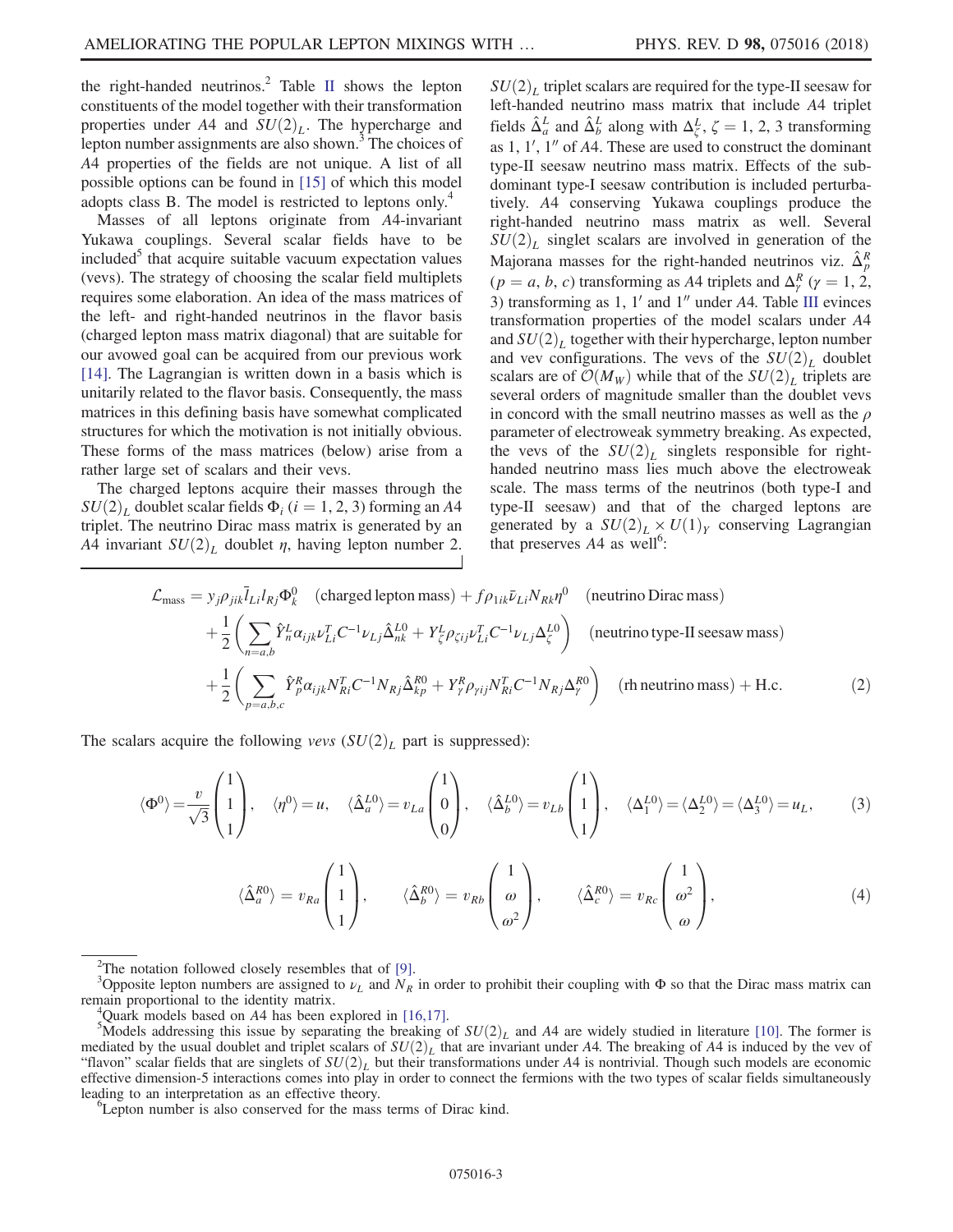| Purpose                    | Notations                                                                                                                                                                                                                                                                                     | A4             | $SU(2)_L(Y)$ | L              | Vev                                                                                                           |
|----------------------------|-----------------------------------------------------------------------------------------------------------------------------------------------------------------------------------------------------------------------------------------------------------------------------------------------|----------------|--------------|----------------|---------------------------------------------------------------------------------------------------------------|
| Charged fermion mass       | $\Phi = \begin{pmatrix} \phi_1^+ & \phi_1^0 \ \phi_2^+ & \phi_2^0 \ \phi_1^+ & \phi_0^0 \end{pmatrix}$                                                                                                                                                                                        | $\overline{3}$ | 2(1)         | $\overline{0}$ | $\langle \Phi \rangle = \frac{v}{\sqrt{3}} \begin{pmatrix} 0 & 1 \\ 0 & 1 \\ 0 & 1 \end{pmatrix}$             |
| Neutrino Dirac mass        | $\eta = (\eta^0, \eta^-)$                                                                                                                                                                                                                                                                     | $\mathbf{1}$   | $2(-1)$      |                | $\langle \eta \rangle = (u, 0)$                                                                               |
| Type-II seesaw mass        | $\hat{\Delta}^L_a = \left( \begin{array}{ccc} \hat{\Delta}^{++}_{1a} & \hat{\Delta}^{+}_{1a} & \hat{\Delta}^0_{1a} \ \hat{\Delta}^{++}_{2a} & \hat{\Delta}^{+-}_{2a} & \hat{\Delta}^0_{2a} \ \hat{\Delta}^{++}_{3a} & \hat{\Delta}^{+-}_{3a} & \hat{\Delta}^0_{3a} \end{array} \right)^L$     | $\overline{3}$ | 3(2)         | $-2$           | $\langle \hat{\Delta}^L_a \rangle = v_{La} \begin{pmatrix} 0 & 0 & 1 \\ 0 & 0 & 1 \\ 0 & 0 & 1 \end{pmatrix}$ |
| Type-II seesaw mass        | $\hat{\Delta}_b^L = \left( \begin{array}{ccc} \hat{\Delta}_{1b}^{++} & \hat{\Delta}_{1b}^{+} & \hat{\Delta}_{1b}^{0} \ \hat{\Delta}_{2b}^{++} & \hat{\Delta}_{2b}^{+} & \hat{\Delta}_{2b}^{0} \ \hat{\Delta}_{2b}^{++} & \hat{\Delta}_{2b}^{+} & \hat{\Delta}_{3b}^{0} \end{array} \right)^L$ | $\sqrt{3}$     | 3(2)         | $-2$           | $\langle \hat{\Delta}_b^L \rangle = v_{Lb} \begin{pmatrix} 0 & 0 & 1 \\ 0 & 0 & 1 \\ 0 & 0 & 1 \end{pmatrix}$ |
|                            |                                                                                                                                                                                                                                                                                               | 1              | 3(2)         |                | $\langle \Delta_1^L \rangle = (0, 0, u_L)$                                                                    |
| Type-II seesaw mass        | $\Delta_\zeta^L = (\Delta_\zeta^{++},\Delta_\zeta^{+},\Delta_\zeta^0)^L$                                                                                                                                                                                                                      | 1'             | 3(2)         | $-2$           | $\langle \Delta_2^L \rangle = (0, 0, u_L)$                                                                    |
|                            |                                                                                                                                                                                                                                                                                               | 1''            | 3(2)         | $-2$           | $\langle \Delta_3^L \rangle = (0,0,u_L)$                                                                      |
| Right-handed neutrino mass | $\hat{\Delta}^R_a = \left(\begin{smallmatrix} \Delta^0_{1a}\ \hat{\Delta}^0_{2a}\ \hat{\Delta}^0_{2a} \end{smallmatrix}\right)^R$                                                                                                                                                             | 3              | 1(0)         | $\overline{2}$ | $\langle \hat{\Delta}_a^R \rangle = v_{Ra} \begin{pmatrix} 1 \\ 1 \end{pmatrix}$                              |
| Right-handed neutrino mass | $\hat{\Delta}_b^R = \left(\begin{smallmatrix} \hat{\Delta}_{1b}^0 \ \hat{\Delta}_{2b}^0 \ \hat{\Delta}_{2b}^0 \end{smallmatrix}\right)^R$                                                                                                                                                     | 3              | 1(0)         | 2              | $\langle \hat{\Delta}_b^R \rangle = v_{Rb} \begin{pmatrix} 1 \\ \omega \\ z^2 \end{pmatrix}$                  |
| Right-handed neutrino mass | $\hat{\Delta}_c^R = \left(\begin{array}{c} \hat{\Delta}_{1c}^0 \ \hat{\Delta}_{2c}^0 \ \hat{\Delta}_{0}^0 \end{array}\right)^R$                                                                                                                                                               | 3              | 1(0)         | 2              | $\langle \hat{\Delta}_c^R \rangle = v_{Rc} \left( \begin{array}{c} 1 \\ \omega^2 \end{array} \right)$         |
| Right-handed neutrino mass | $\Delta_1^R = (\Delta_1^0)^R$                                                                                                                                                                                                                                                                 | 1              | 1(0)         | 2              | $\langle \Delta_1^R \rangle = u_{1R}$                                                                         |
| Right-handed neutrino mass | $\Delta_2^R = (\Delta_2^0)^R$                                                                                                                                                                                                                                                                 | 1'             | 1(0)         | $\overline{c}$ | $\langle \Delta_2^R \rangle = u_{2R}$                                                                         |
| Right-handed neutrino mass | $\Delta_3^R = (\Delta_3^0)^R$                                                                                                                                                                                                                                                                 | 1''            | 1(0)         | 2              | $\langle \Delta_3^R \rangle = u_{3R}$                                                                         |

<span id="page-3-0"></span>TABLE III. The scalar sector of the model. The A4 charges as well as the  $SU(2)_L$  nature of the scalars are exhibited. The hypercharge, Y, lepton number, L, and the vacuum expectation value (vev) configurations of the scalars are also presented.

<span id="page-3-1"></span>
$$
\langle \Delta_1^{R0} \rangle = u_{1R}, \qquad \langle \Delta_2^{R0} \rangle = u_{2R}, \qquad \langle \Delta_3^{R0} \rangle = u_{3R}. \qquad (5)
$$

An elaborate study of the A4 conserving scalar potential involving the fields listed in Table [III](#page-3-0) is presented in Appendix [B](#page-11-0) of this paper. Local minimization is

performed and the conditions corresponding to the particular vev structures as indicated in Eqs. [\(3\)](#page-2-0)–[\(5\)](#page-3-1) are obtained.

<span id="page-3-2"></span>The mass matrix for the charged leptons and the lefthanded Majorana neutrinos so obtained are:

$$
M_{e\mu\tau} = \frac{v}{\sqrt{3}} \begin{pmatrix} y_1 & y_2 & y_3 \\ y_1 & \omega y_2 & \omega^2 y_3 \\ y_1 & \omega^2 y_2 & \omega y_3 \end{pmatrix},
$$
  
\n
$$
M_{\nu L} = \begin{pmatrix} (Y_1^L + 2Y_2^L)u_L & \frac{1}{2}\hat{Y}_b^L v_{Lb} & \frac{1}{2}\hat{Y}_b^L v_{Lb} \\ \frac{1}{2}\hat{Y}_b^L v_{Lb} & (Y_1^L - Y_2^L)u_L & \frac{1}{2}(\hat{Y}_a^L v_{La} + \hat{Y}_b^L v_{Lb}) \\ \frac{1}{2}\hat{Y}_b^L v_{Lb} & \frac{1}{2}(\hat{Y}_a^L v_{La} + \hat{Y}_b^L v_{Lb}) & (Y_1^L - Y_2^L)u_L \end{pmatrix},
$$
\n(6)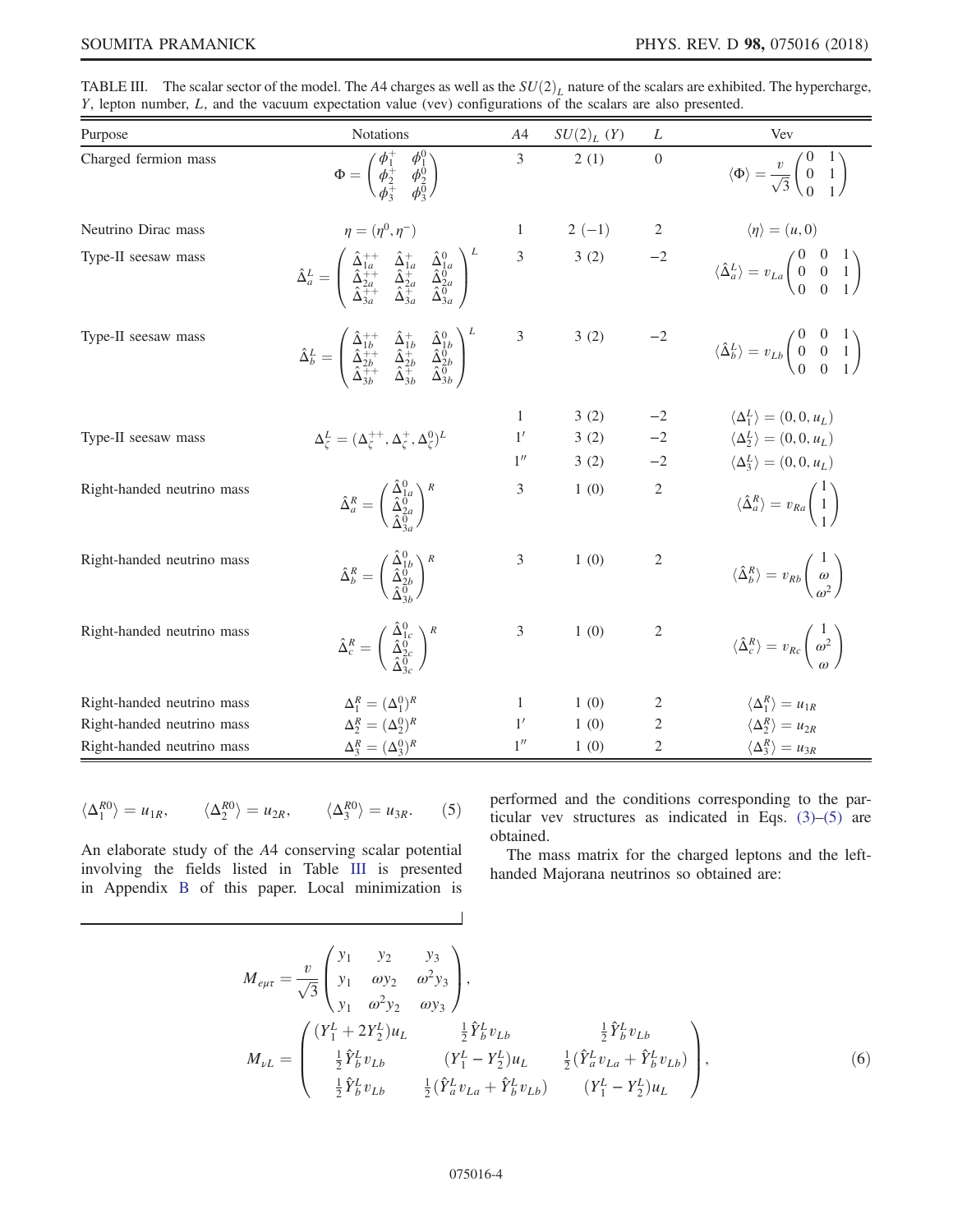where the choice of  $Y_2^L = Y_3^L$  is made. The Yukawa<br>couplings involved in the charged lepton mass matrix couplings involved in the charged lepton mass matrix satisfies  $y_1v = m_e$ ,  $y_2v = m_\mu$ ,  $y_3v = m_\tau$ . The neutrino mass matrix of Dirac nature and the right-handed neutrino mass matrix of Majorana kind acquires the following structures:

<span id="page-4-0"></span>
$$
M_D = fu\mathbb{I}, \qquad M_{\nu R} = m_R \begin{pmatrix} \chi_1 & \chi_6 & \chi_5 \\ \chi_6 & \chi_2 & \chi_4 \\ \chi_5 & \chi_4 & \chi_3 \end{pmatrix} . \tag{7}
$$

 $m_D$  sets the scale of Dirac masses of the neutrinos where one can identify  $fu = m_D$ . The scale of the type-II seesaw neutrino masses is much smaller than that of the charged leptons i.e.,  $\mathcal{O}(M_{\nu}) \sim u_L, v_{La}, v_{Lb}$  where  $u<sub>L</sub>, v<sub>La</sub>, v<sub>Ab</sub> \ll v$ . Such a possibility that the triplet vev is much smaller than the doublet vev can be obtained as shown in [\[18\]](#page-21-14), albeit in a model with fewer scalars. The scale of the right-handed Majorana neutrino masses is set by  $m_R$  and  $\chi_i$  in Eq. [\(7\)](#page-4-0) are dimensionless quantities' of  $\mathcal{O}(1)$ .

<span id="page-4-5"></span>The mass matrices in Eq. [\(6\)](#page-3-2) could be expressed in a more convenient form by applying a couple of transformations. The non-Hermitian charged lepton mass matrix can be diagonalized by applying a transformation  $U_L$ (below) on the left-handed lepton doublets and no transformation on the right-handed charged leptons. The transformation matrices are expressed as

$$
U_L = \frac{1}{\sqrt{3}} \begin{pmatrix} 1 & 1 & 1 \\ 1 & \omega^2 & \omega \\ 1 & \omega & \omega^2 \end{pmatrix} . \tag{8}
$$

<span id="page-4-2"></span>This basis in which the charged lepton mass matrix is diagonal and the entire lepton mixing is governed by the neutrino sector is termed as the flavor basis in which the mass matrices acquire the following forms:

$$
M_{e\mu\tau}^{\text{flavor}} = \begin{pmatrix} m_e & 0 & 0 \\ 0 & m_\mu & 0 \\ 0 & 0 & m_\tau \end{pmatrix},
$$
  

$$
M_{\nu L}^{\text{flavor}} = \frac{1}{2} \begin{pmatrix} 2m_1^{(0)} & 0 & 0 \\ 0 & m^+ & m^- \\ 0 & m^- & m^+ \end{pmatrix}.
$$
 (9)

Here  $m^{\pm} \equiv m_3^{(0)} \pm m_1^{(0)}$ . Therefore,  $m^-$  is positive (neg-There  $m = m_3 \pm m_1$ . Therefore, m is positive (hegative) for normal (inverted) ordering. As noted earlier,  $M_{\nu}^{\text{flavor}}$ , which arises from the type-II seesaw, is the dominant contribution to the neutrino mass.

Demanding that the neutrino Dirac mass matrix, which couples the left- and right-handed neutrinos, preserves its proportionality to the identity matrix necessitates that the transformation applied on the right-handed neutrino fields must be  $V_R = U_L$ . Thus, we get

<span id="page-4-1"></span>
$$
M_D = f u \mathbb{I},
$$
  
\n
$$
M_{\nu R}^{\text{flavor}} = (V_R^{\dagger} M_{\nu R} V_R^{\dagger}) = \frac{m_R}{4ab} \begin{pmatrix} r_{11} & r_{12} & r_{13} \\ r_{12} & r_{22} & r_{23} \\ r_{13} & r_{23} & r_{33} \end{pmatrix}.
$$
 (10)

The matrices in Eq. [\(10\)](#page-4-1) will take part in the type-I seesaw mechanism.<sup>8</sup> Various identification of the products of the Yukawa couplings and the vevs with the neutrino mass and mixing parameters are necessary for the mass matrices to be expressed in the forms as presented in Eqs. [\(9\)](#page-4-2) and [\(10\)](#page-4-1). Appendix [C](#page-19-0) comprises of these algebraic details.

#### III. MODUS OPERANDI

The four mass matrices in the flavor basis obtained from the model are given in Eqs. [\(9\)](#page-4-2) and [\(10\).](#page-4-1) In this basis the entire lepton mixing and CP-violation is controlled solely by the neutrino sector to which we restrict our discussion now onwards. The subdominant contribution given by the type-I seesaw is incorporated by perturbation theory to the dominant component  $M_{\nu}^{\text{flavor}}$  coming from the type-II seesaw. The flavor basis mass matrices have to undergo one more basis transformations for successful implementation of this scheme. More precisely they ought to be expressed in the mass basis of the neutrinos which by definition has the left-handed neutrino mass matrix diagonal in it. Thus,

<span id="page-4-4"></span>
$$
M^{0} = M_{\nu L}^{\text{mass}} = U^{0T} M_{\nu L}^{\text{flavor}} U^{0} = \begin{pmatrix} m_{1}^{(0)} & 0 & 0 \\ 0 & m_{1}^{(0)} & 0 \\ 0 & 0 & m_{3}^{(0)} \end{pmatrix}, \quad (11)
$$

<span id="page-4-3"></span>where

$$
U^{0} = \begin{pmatrix} \cos \theta_{12}^{0} & \sin \theta_{12}^{0} & 0\\ -\frac{\sin \theta_{12}^{0}}{\sqrt{2}} & \frac{\cos \theta_{12}^{0}}{\sqrt{2}} & \frac{1}{\sqrt{2}}\\ \frac{\sin \theta_{12}^{0}}{\sqrt{2}} & -\frac{\cos \theta_{12}^{0}}{\sqrt{2}} & \frac{1}{\sqrt{2}} \end{pmatrix}.
$$
 (12)

The left-handed neutrino fields in the mass basis  $(|v_L^{\text{mass}}|)$ <br>are connected to the ones in the flavor basis  $(|v_L^{\text{flavor}}|)$  by are connected to the ones in the flavor basis  $(|v_L^{\text{flavor}}\rangle)$  by<br>this  $U^0$  furnished in Eq. (12). One can obtain the  $|x_l^{\text{mass}}\rangle$  by this  $U^0$  furnished in Eq. [\(12\)](#page-4-3). One can obtain the  $|\nu_L^{\text{mass}}\rangle$  by<br>applying  $U^{0\dagger}$  on  $|\nu_L^{\text{flavor}}\rangle$  i.e.  $|\nu_R^{\text{mass}}\rangle = U^{0\dagger}|\nu_L^{\text{flavor}}\rangle$  It applying  $U^{0\dagger}$  on  $|\nu_L^{\text{flavor}}\rangle$  i.e.,  $|\nu_L^{\text{mass}}\rangle = U^{0\dagger}|\nu_L^{\text{flavor}}\rangle$ . It immediately follows from Eqs. (11) (1) and (12) that in immediately follows from Eqs. [\(11\)](#page-4-4), [\(1\)](#page-0-2) and [\(12\)](#page-4-3) that, in the type-II seesaw component, solar splitting is absent,

<sup>&</sup>lt;sup>7</sup>See Appendix [C](#page-19-0) for exact expressions of  $\chi_i$  in Eq. [\(7\)](#page-4-0). <sup>8</sup>

<sup>&</sup>lt;sup>8</sup>Explicit forms of  $r_{ij}$  in Eq. [\(10\)](#page-4-1) can be found in Appendix [C.](#page-19-0)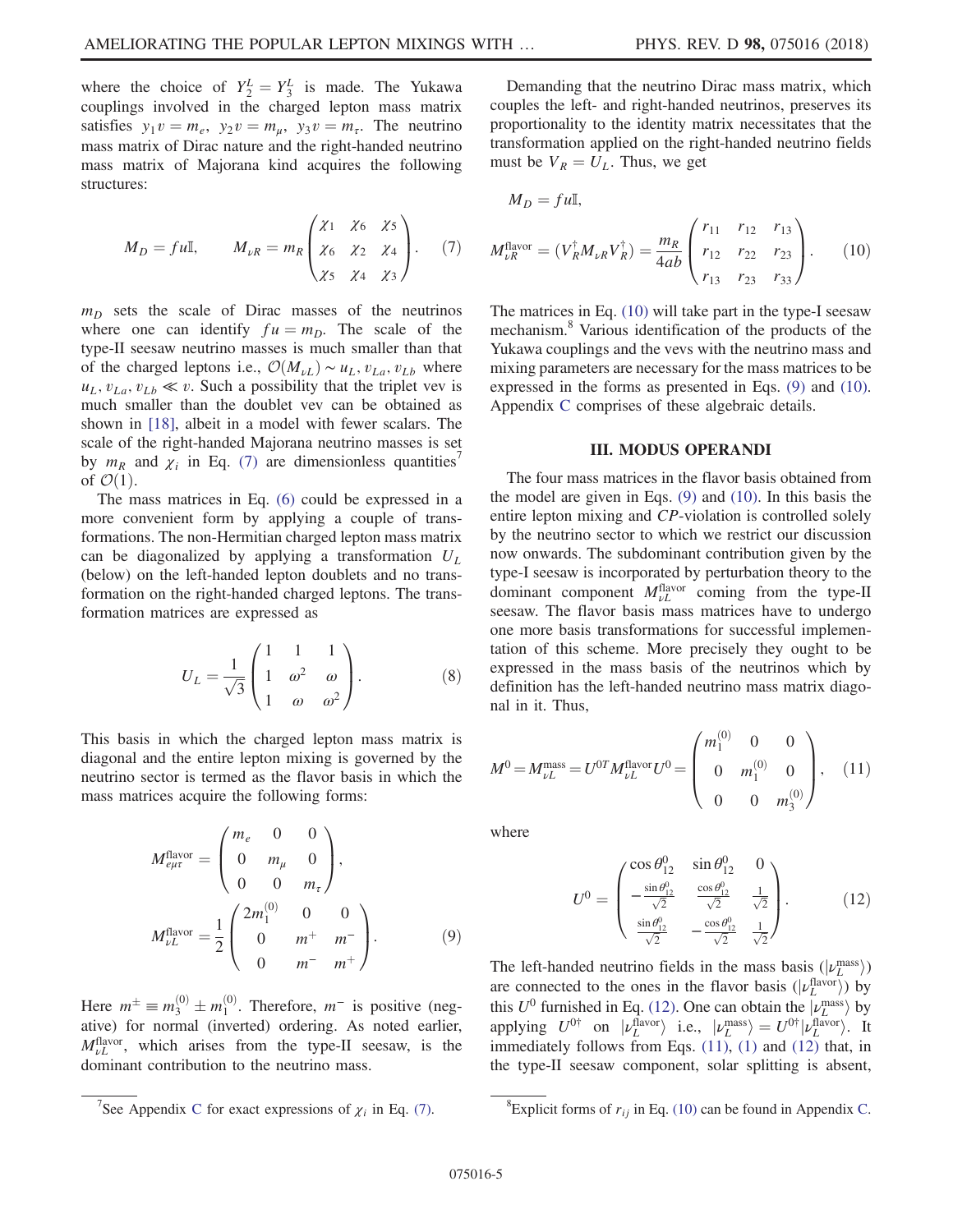$\theta_{13} = 0$  and  $\theta_{23} = \pi/4$ . The columns of  $U^0$  are the unperturbed flavor basis.

Once again we demand that in the mass basis the neutrino Dirac mass matrix remains proportional to identity. In order to satisfy this, the same transformation  $(U^{0\dagger})$ has to be applied on the right-handed neutrino fields. This leads to changes in form of right-handed neutrino mass matrix given by  $M_{\nu R}^{\text{mass}} = (U^{0\dagger} M_{\nu R}^{\text{flavor}} U^{0})$ . The matrices contributing in the type-I seesaw are as follows: contributing in the type-I seesaw are as follows:

$$
M_D = m_D \mathbb{I} \quad \text{and} \quad M_{\nu R}^{\text{mass}} = \frac{m_R}{2\sqrt{2}ab} \begin{pmatrix} 0 & b & b \\ b & \frac{a}{\sqrt{2}} & -\frac{a}{\sqrt{2}} \\ b & -\frac{a}{\sqrt{2}} & \frac{a}{\sqrt{2}} \end{pmatrix} . \tag{13}
$$

Here a and b are dimensionless quantities<sup>9</sup> of  $\mathcal{O}(1)$ . It is imperative to note that  $a$  and  $b$  can in general be complex. One can in principle trade off  $a$  and  $b$  in terms of complex numbers  $ye^{-i\phi_2}$  and  $xe^{-i\phi_1}$  respectively, where x and y are dimensionless real quantities of  $\mathcal{O}(1)$ . The type-I seesaw contribution is obtained by

<span id="page-5-0"></span>
$$
M' = [M_D^T (M_{\nu R})^{-1} M_D] = \frac{m_D^2}{m_R} \begin{pmatrix} 0 & y e^{i\phi_1} & y e^{i\phi_1} \\ y e^{i\phi_1} & \frac{x e^{i\phi_2}}{\sqrt{2}} & \frac{-x e^{i\phi_2}}{\sqrt{2}} \\ y e^{i\phi_1} & \frac{-x e^{i\phi_2}}{\sqrt{2}} & \frac{x e^{i\phi_2}}{\sqrt{2}} \end{pmatrix}.
$$
 (14)

Here the Dirac mass matrix is proportional to identity. It was checked that the same results can follow as long as  $M_D$ is diagonal.  $M_{\nu R}^{\text{mass}}$  exhibits a  $N_{2R} \leftrightarrow N_{3R}$  discrete symmetry. The results remain intact even if that choice is relaxed. Now onwards the entire procedure is carried on in the mass basis of the neutrinos using the mass matrices expressed in Eqs. [\(11\)](#page-4-4) and [\(14\)](#page-5-0).

The method followed below essentially consists of the following steps. From the type-II seesaw, a lepton mixing of the form of Eq. [\(12\)](#page-4-3) is generated, with  $\theta_{12}^0$  of any preferred value. At this stage, only the atmospheric mass splitting is nonzero and atmospheric mixing is maximal. Next, the type-I seesaw is included using degenerate perturbation theory. The solar mass splitting and the desired  $\theta_{12}$  are first obtained. Then the third column of the mixing matrix is calculated and compared with Eq. [\(1\)](#page-0-2) to extract  $\theta_{13}$ ,  $\theta_{23}$ , and  $\delta$ .

#### IV. RESULTS

The neutrino mass matrices derived from the type-I and type-II seesaw mechanism have been discussed in the previous section, of which the former is significantly smaller than the latter. In the absence of the type-I seesaw contribution, the leptonic mixing matrix characterized by

 $\theta_{13} = 0$ ,  $\theta_{23} = \pi/4$ , and  $\theta_{12}^{0}$  is free to vary. Consequences<br>for the four choices of the value of  $\theta_{12}^{0}$  corresponding to the for the four choices of the value of  $\theta_{12}^0$ , corresponding to the TBM, BM, GR, and NSM cases together with the vanishing solar splitting, are examined. This, along with the atmospheric mass splitting allowed by the data, depict the type-II seesaw structure. Inclusion of type-I seesaw corrections perturbatively up to first order modulates the neutrino oscillation parameters into the ranges preferred by data. Owing to the vanishing solar splitting in the type-II seesaw contribution, the first two mass eigenstates are degenerate. Thus, in the solar sector degenerate perturbation theory has to be applied. Hence, the first-order corrections to the solar mixing angle can be large. The global best-fit of the oscillation parameters are displayed in the next section.

#### A. Data

<span id="page-5-2"></span><span id="page-5-1"></span>The current  $3\sigma$  global fits of the neutrino oscillation parameters are: [\[19,20\]](#page-21-15)

$$
\Delta m_{21}^2 = (7.02 - 8.08) \times 10^{-5} \text{ eV}^2,
$$
  
\n
$$
\theta_{12} = (31.52 - 36.18)^\circ,
$$
  
\n
$$
|\Delta m_{31}^2| = (2.351 - 2.618) \times 10^{-3} \text{ eV}^2,
$$
  
\n
$$
\theta_{23} = (38.6 - 53.1)^\circ,
$$
  
\n
$$
\theta_{13} = (7.86 - 9.11)^\circ, \qquad \delta = (0 - 360)^\circ.
$$
 (15)

These numbers are taken from NuFIT2.1 of 2016 [\[19\]](#page-21-15). Needless to mention,  $\Delta m_{ij}^2 \equiv m_i^2 - m_j^2$ , such that  $\Delta m_{31}^2 > 0$ for normal ordering (NO) and  $\Delta m_{31}^2 < 0$  for inverted ordering (IO). Two best-fit points of  $\theta_{23}$  are evinced by the data in the first and in the second octants. Towards the end of the paper it is discussed how the model can accommodate the recent T2K and NOVA hints [\[21,22\]](#page-21-16) of  $\delta$  close to  $-\pi/2$ .

## B. Real  $M_{\nu R}$  ( $\phi_1 = 0$  or  $\pi$ ,  $\phi_2 = 0$  or  $\pi$ )

As a warm-up exercise let us consider the simpler case of  $M_{\nu R}$  real. In such a scenario there is no CP-violation as the phases  $\phi_{1,2}$  of Eq. [\(14\)](#page-5-0) are 0 or  $\pi$ . This leads to four different alternatives available for choosing  $\phi_1$  and  $\phi_2$ . These are captured compactly by taking  $x$  and  $y$  real and allowing them to assume both signs for notational convenience. It will be soon clear how the experimental observations prefer one or the other of these four alternatives. Thus, for real  $M_{\nu R}$ , the type-I seesaw contribution appears like:

$$
M' = \frac{m_D^2}{m_R} \begin{pmatrix} 0 & y & y \\ y & \frac{x}{\sqrt{2}} & -\frac{x}{\sqrt{2}} \\ y & -\frac{x}{\sqrt{2}} & \frac{x}{\sqrt{2}} \end{pmatrix}.
$$
 (16)

The degeneracy of the two neutrino masses in the type-II seesaw ensuring the vanishing solar splitting necessitates

 $9$ See Eq. [\(C5\)](#page-20-0) in Appendix [C](#page-19-0) for details.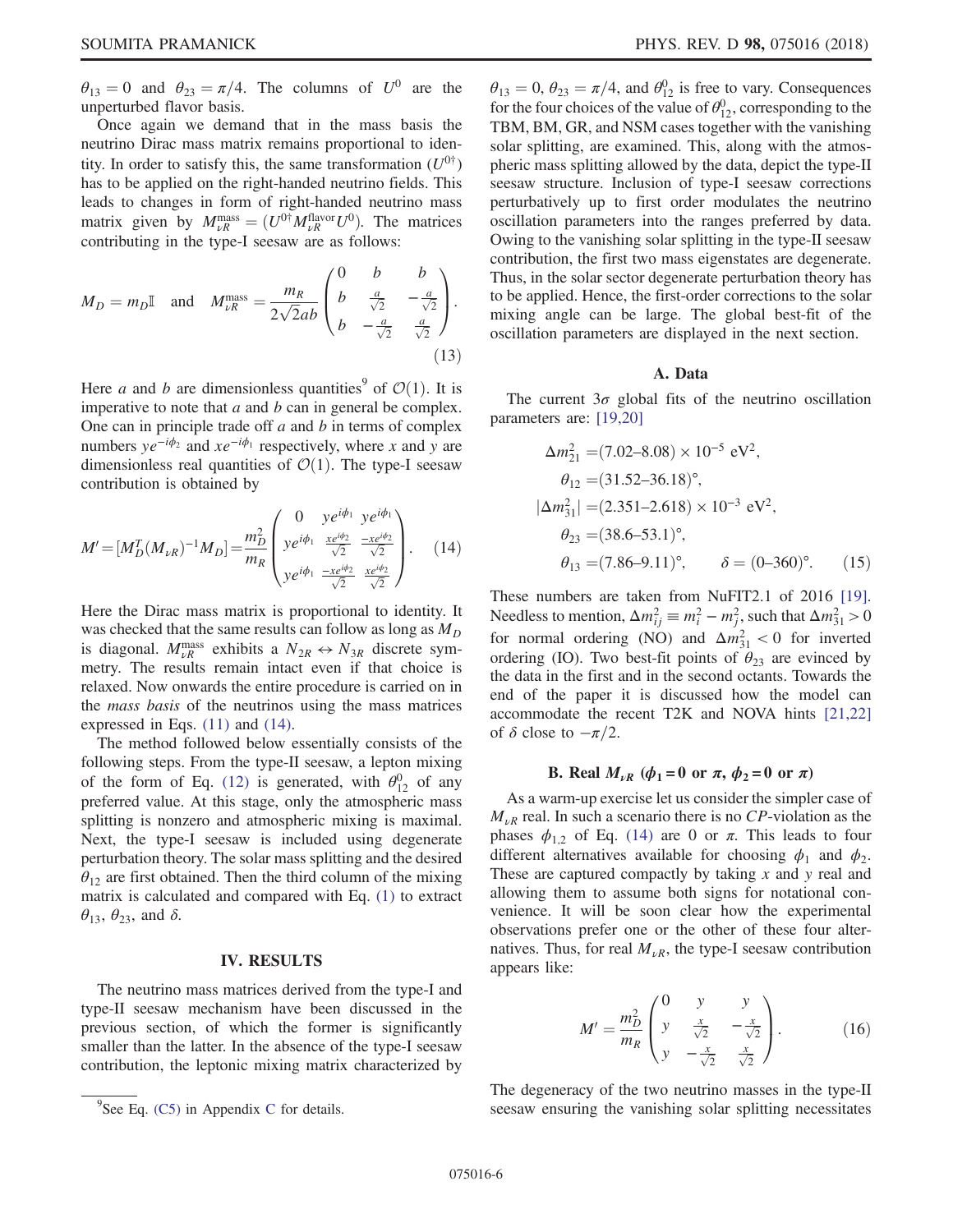| are shown.                    |                                               |                                               |                                               |                                         |  |  |  |
|-------------------------------|-----------------------------------------------|-----------------------------------------------|-----------------------------------------------|-----------------------------------------|--|--|--|
| Model $(\theta_{12}^0)$       | TBM $(35.3^{\circ})$                          | $BM (45.0^{\circ})$                           | GR $(31.7^{\circ})$                           | NSM $(0.0^{\circ})$                     |  |  |  |
|                               | $-4.0^{\circ} \leftrightarrow 0.6^{\circ}$    | $-13.7^\circ \leftrightarrow -9.1^\circ$      | $-0.4^{\circ} \leftrightarrow 4.2^{\circ}$    | $31.3^\circ \leftrightarrow 35.9^\circ$ |  |  |  |
| $\epsilon$                    | $-4.0^{\circ} \leftrightarrow 0.6^{\circ}$    | $-14.5^{\circ} \leftrightarrow -9.3^{\circ}$  | $-0.4^{\circ} \leftrightarrow 4.2^{\circ}$    | $44.0^\circ \leftrightarrow 56.7^\circ$ |  |  |  |
| $\varepsilon - \theta_{12}^0$ | $-39.2^{\circ} \leftrightarrow -34.6^{\circ}$ | $-59.5^{\circ} \leftrightarrow -54.4^{\circ}$ | $-39.2^{\circ} \leftrightarrow -30.0^{\circ}$ | $44.0^\circ \leftrightarrow 56.7^\circ$ |  |  |  |

<span id="page-6-1"></span>TABLE IV. Data allowed  $3\sigma$  ranges of  $\zeta$  [Eq. [\(18\)\]](#page-6-7),  $\epsilon$  [Eq. [\(19\)\]](#page-6-0), and  $(\epsilon - \theta_{12}^0)$  for different popular mixing patterns are shown.

<span id="page-6-2"></span>the application of degenerate perturbation theory to obtain the corrections for the solar sector mixing parameters.<sup>10</sup> The entire dynamics of this sector is dictated by the upper  $2 \times 2$  submatrix of M' given by:

$$
M'_{2 \times 2} = \frac{m_D^2}{m_R} \binom{0 \quad y}{y \quad x/\sqrt{2}}.
$$
 (17)

<span id="page-6-7"></span>This gives rise to

$$
\theta_{12} = \theta_{12}^0 + \zeta
$$
,  $\tan 2\zeta = 2\sqrt{2}\left(\frac{y}{x}\right)$ . (18)

<span id="page-6-0"></span>For functional ease, it is useful to define a quantity  $\epsilon$  as

$$
\sin \epsilon = \frac{y}{\sqrt{y^2 + x^2/2}} \quad \text{and} \quad \cos \epsilon = \frac{x/\sqrt{2}}{\sqrt{y^2 + x^2/2}},
$$
  
i.e.,  $\tan \epsilon = \frac{1}{2} \tan 2\zeta.$  (19)

Once a mixing pattern is selected, the corresponding  $\theta_{12}^0$ gets fixed and the experimental bounds of  $\theta_{12}$  determines the  $3\sigma$  ranges of  $\zeta$  and  $\epsilon$  by means of Eqs. [\(15\)](#page-5-1) and [\(19\)](#page-6-0) as featured in Table [IV.](#page-6-1) The ratio  $(y/x)$  is positive (negative) when  $\zeta$  is positive (negative). From Eq. [\(19\)](#page-6-0), it is evident that the sign of y is regulated by the value of  $\epsilon$ . Putting all these facts together it is easy to infer that  $x$  is positive always, or in other words  $\phi_2$  must be 0, while y has to be positive,  $\phi_1 = 0$  (negative,  $\phi_1 = \pi$ ) for NSM (BM). In case of TBM and GR, both signs of y are admissible. The solar splitting provided by the type-I seesaw as extracted from Eq. [\(17\)](#page-6-2) is

<span id="page-6-4"></span>
$$
\Delta m_{\text{solar}}^2 = \frac{\sqrt{2}m_D^2}{m_R} m_1^{(0)} \sqrt{x^2 + 8y^2} = \frac{\sqrt{2}m_D^2}{m_R} m_1^{(0)} \frac{x}{\cos 2\zeta}.
$$
\n(20)

For the mass basis form of the mass matrix in Eq. [\(11\)](#page-4-4), the mixing in the leptonic sector is completely given by the  $U^0$  given in Eq. [\(12\)](#page-4-3). After including the type-I seesaw correction to the mass matrices, there is a further contribution to the mixing matrix as well, now given by

$$
U = U^{0}U_{\nu}
$$
  
where  $U_{\nu} = \begin{pmatrix} \cos \zeta & -\sin \zeta & \kappa_{r} \sin \epsilon \\ \sin \zeta & \cos \zeta & -\kappa_{r} \cos \epsilon \\ \kappa_{r} \sin(\zeta - \epsilon) & \kappa_{r} \cos(\zeta - \epsilon) & 1 \end{pmatrix}$ , (21)

<span id="page-6-5"></span>with

$$
\kappa_r \equiv \frac{m_D^2}{m_R m^-} \sqrt{y^2 + x^2/2} = \frac{m_D^2}{m_R m^-} \frac{x}{\sqrt{2} \cos \epsilon}.
$$
 (22)

<span id="page-6-3"></span>The third column of the lepton mixing matrix is:

$$
|\psi_3\rangle = \begin{pmatrix} \kappa_r \sin(\epsilon - \theta_{12}^0) \\ \frac{1}{\sqrt{2}} [1 - \kappa_r \cos(\epsilon - \theta_{12}^0)] \\ \frac{1}{\sqrt{2}} [1 + \kappa_r \cos(\epsilon - \theta_{12}^0)] \end{pmatrix} .
$$
 (23)

As already pointed out, x is always positive,  $\kappa_r$  is positive (negative) for NO (IO).

<span id="page-6-6"></span>Eq. [\(23\)](#page-6-3) when mapped to the third column of Eq. [\(1\)](#page-0-2) leads to

$$
\sin \theta_{13} \cos \delta = \kappa_r \sin(\epsilon - \theta_{12}^0),\tag{24}
$$

<span id="page-6-9"></span>and

$$
\tan(\pi/4 - \theta_{23}) \equiv \tan \omega = \kappa_r \cos(\epsilon - \theta_{12}^0). \tag{25}
$$

The allowed ranges of  $(\epsilon - \theta_{12}^0)$  for the different mixing<br>patterns is given in Table IV. The CP-phase  $\delta$  is 0 (π) when patterns is given in Table [IV.](#page-6-1) The CP-phase  $\delta$  is 0 ( $\pi$ ) when  $\sin(\epsilon - \theta_{12}^0)$  is positive (negative) in case of normal order-<br>ing <sup>11</sup> It can be immediately concluded that  $\delta = 0$  for the ing.<sup>11</sup> It can be immediately concluded that  $\delta = 0$  for the NSM from Table [IV](#page-6-1) and  $\delta = \pi$  for the rest of the options under study.  $\mathbb{CP}$  is conserved for both the values of  $\delta$ .

<span id="page-6-8"></span>Using Eqs. [\(20\)](#page-6-4), [\(22\),](#page-6-5) and [\(24\)](#page-6-6), we find

$$
\Delta m_{\text{solar}}^2 = 2m^- m_1^{(0)} \frac{\sin \theta_{13} \cos \delta \cos \epsilon}{\cos 2\zeta \sin(\epsilon - \theta_{12}^0)}.
$$
 (26)

 $10$ Since degenerate perturbation theory is used in the solar sector, the first-order correction to the solar mixing angle  $\zeta$  is not constrained to be small.  $\frac{11}{100}$  is prohibited for real  $M_{\nu R}$ .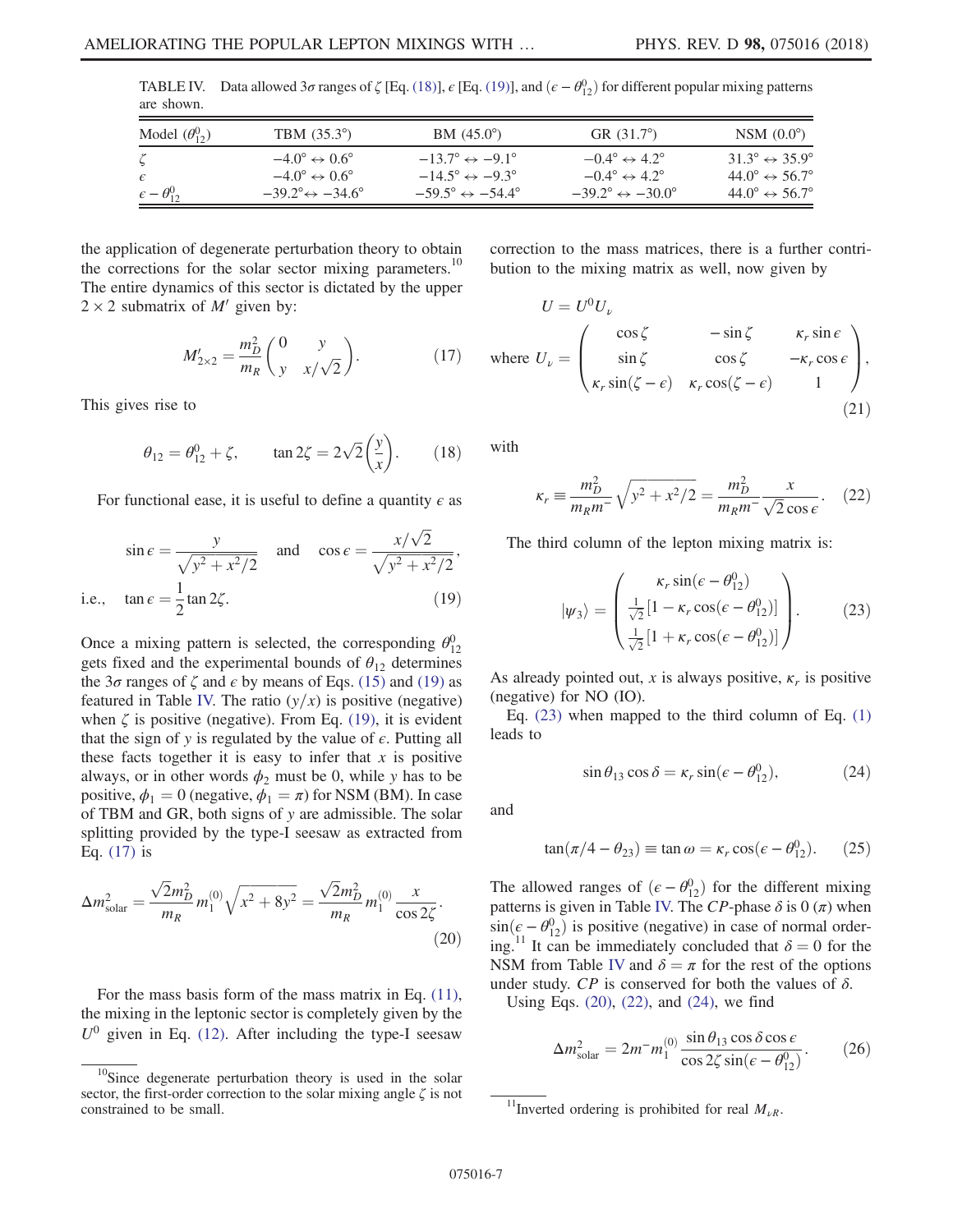<span id="page-7-0"></span>For real  $M_{\nu R}$  inverted ordering is forbidden as can be seen from Eq. [\(26\).](#page-6-8) In order to justify this, one can define

$$
z \equiv m^{-} m_1^{(0)} / \Delta m_{\text{atmos}}^2 \quad \text{and} \quad \tan \xi \equiv m_0 / \sqrt{|\Delta m_{\text{atmos}}^2|},\tag{27}
$$

<span id="page-7-1"></span>where  $\zeta$  is positive for both the orderings of neutrino masses. With the help of Eq. [\(26\)](#page-6-8) it can be written as

$$
z = \left(\frac{\Delta m_{\text{solar}}^2}{|\Delta m_{\text{atmos}}^2|}\right) \left(\frac{\cos 2\zeta \sin(\epsilon - \theta_{12}^0)}{2 \sin \theta_{13} |\cos \delta| \cos \epsilon}\right). \tag{28}
$$

From Eq. [\(27\)](#page-7-0), it is straightforward to show that

$$
z = \sin \xi / (1 + \sin \xi) \text{ i.e., } 0 \le z \le \frac{1}{2} \text{ (for normal ordering)},
$$
  

$$
z = 1/(1 + \sin \xi) \text{ i.e., } \frac{1}{2} \le z \le 1 \text{ (for inverted ordering)}.
$$
  
(29)

The lightest neutrino mass  $m_0$  has a one-to-one correspondence with z. In the quasidegenerate limit, i.e.,  $m_0 \rightarrow \text{large}$ ,  $z \rightarrow \frac{1}{2}$  for both orderings. For real  $M_{\nu R}$ ,  $|\cos \delta| = 1$  in <br>Eq. (28) It simply follows from the global fit mass splittings Eq. [\(28\)](#page-7-1). It simply follows from the global fit mass splittings and mixing angles in Sec. [IVA](#page-5-2) and Table [IV](#page-6-1) that  $z \sim 10^{-2}$  or smaller for all four popular mixing alternatives. Thus, inverted ordering is forbidden for real  $M_{\nu R}$ .

<span id="page-7-2"></span>Using Eqs. [\(24\)](#page-6-6) and [\(25\)](#page-6-9), the deviation of the atmospheric mixing angle from maximality is found to be:

$$
\tan \omega = \frac{\sin \theta_{13} \cos \delta}{\tan (\epsilon - \theta_{12}^0)}.
$$
 (30)

Eq. [\(25\)](#page-6-9) implies that  $\omega$  is positive always for normal ordering irrespective of the mixing pattern. Thus,  $\theta_{23}$  is confined only to the first octant for real  $M_{\nu R}$ .  $\epsilon$  can be expressed in terms of  $\theta_{12}$  using Eqs. [\(18\)](#page-6-7) and [\(19\).](#page-6-0) Thus,  $\omega$ in Eq. [\(30\)](#page-7-2) can be expressed as a function of  $\theta_{13}$  and  $\theta_{12}$ only. Figure [1](#page-7-3) exhibits  $\omega$  as a function of  $\theta_{12}$  for BM (thin pink lines) and NSM (thick green lines) alternatives.  $\theta_{12}$ and  $\omega$  varied within  $3\sigma$  allowed ranges as shown in Sec. [IVA](#page-5-2). The TBM and GR cases are excluded because, for the allowed values of  $\theta_{12}$ , they predict  $\theta_{23}$  beyond the  $3\sigma$ range. The  $3\sigma$  limiting values of  $\theta_{13}$  are marked by the solid lines, whereas the dashed lines indicate its best-fit value. The vertical and horizontal blue dot-dashed lines denote the 3σ experimental limits of  $\theta_{12}$  and  $\theta_{23}$ .

With the help of Eq. [\(28\),](#page-7-1) one can translate any allowed point in the  $\omega - \theta_{12}$  plane and the  $\theta_{13}$  associated with it to a value of z, or equivalently  $m_0$ , when the solar and the atmospheric mass splittings are provided. For both the allowed mixing patterns  $m_0$  varies over a very small range. This range is found to be 2.13 meV  $\leq m_0 \leq 3.10$  meV  $(3.20 \text{ meV} \le m_0 \le 4.42 \text{ meV})$  for NSM (BM) when both

<span id="page-7-3"></span>

FIG. 1.  $\omega = (\pi/4 - \theta_{23})$  -vs-  $\theta_{12}$  plot for normal ordering. The  $3\sigma$  allowed range of sin $\theta_{13}$  is marked by the solid lines whereas the dashed line indicates the best-fit value. Thin pink (thick green) lines denote the BM (NSM) case. The horizontal and vertical lines represent the data allowed  $3\sigma$  range. The first octant of  $\theta_{23}$  is preferred since  $\omega$  is positive always. Although  $\omega$  is positive for TBM and GR mixing patterns its value lies beyond the  $3\sigma$  range. Best-fit values of atmospheric and solar mass splittings are taken. Inverted ordering is disallowed for  $M_{\nu R}$  real.

mass splittings and all the three mixing angles are allowed to vary over their entire  $3\sigma$  ranges.

The salient features of the real  $M_{\nu R}$  case are

- (1) Only the normal ordering of neutrino masses is allowed.
- (2) Only the first octant of  $\theta_{23}$  is admissible.
- (3) Type-I seesaw corrections is unable to make the TBM and GR mixing patterns consistent with the allowed ranges of the mixing angles.
- (4) NSM and BM alternatives can produce solutions in agreement with the observed neutrino masses and mixing. The allowed ranges of lightest neutrino mass is very narrow.

#### C. Complex  $M_{\nu R}$

Real  $M_{\nu R}$  has several limitations viz. inverted ordering and CP-violation is forbidden. Moreover, TBM and GR mixing patterns cannot be included within the ambit of the model when  $M_{\nu R}$  is real. In order to overcome these constraints, the general complex form of  $M_{\nu R}$  leading to the type-I seesaw contribution  $M'$  furnished in Eq. [\(14\)](#page-5-0) has to be considered. It is worth reminding ourselves that this choice introduces the complex phases  $\phi_{1,2}$ , while x and y can only be positive.

<span id="page-7-4"></span>Thus,  $M'$  is no longer Hermitian. To retain the Hermitian nature, the combination  $(M^0 + M')^{\dagger} (M^0 + M')$  is considered among which  $M^{0\dagger} M^0$  and  $(M^{0\dagger} M' + M'^{\dagger} M^0)$  are ered, among which  $M^{0\dagger}M^0$  and  $(M^{0\dagger}M' + M'^{\dagger}M^0)$  are treated as the leading term and the perturbation at the lowest order, respectively. The unperturbed eigenvalues are given by  $(m_i^{(0)})^2$  and perturbation matrix is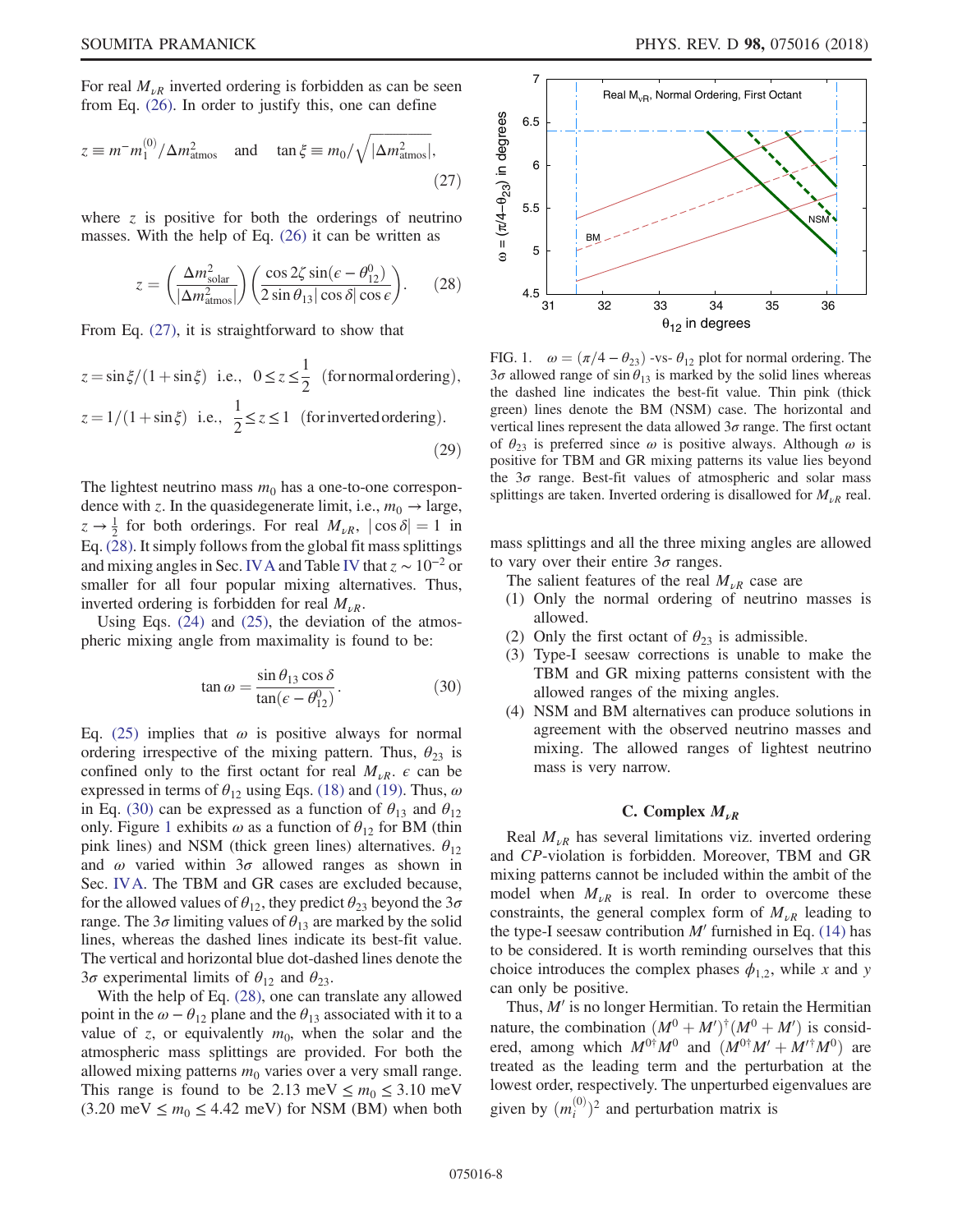$$
(M^{0\dagger}M' + M'^{\dagger}M^{0})
$$
\n
$$
= \frac{m_{D}^{2}}{m_{R}} \begin{pmatrix}\n0 & 2ym_{1}^{(0)}\cos\phi_{1} & yf(\phi_{1}) \\
2ym_{1}^{(0)}\cos\phi_{1} & \sqrt{2}xm_{1}^{(0)}\cos\phi_{2} & -\frac{x}{\sqrt{2}}f(\phi_{2}) \\
yf^{*}(\phi_{1}) & -\frac{x}{\sqrt{2}}f^{*}(\phi_{2}) & \sqrt{2}xm_{3}^{(0)}\cos\phi_{2}\n\end{pmatrix},
$$
\n(31)

<span id="page-8-1"></span>where

$$
f(\varphi) \equiv m^+ \cos \varphi - im^- \sin \varphi. \tag{32}
$$

The rest of the procedure is analogous to what was done in case of real  $M_{\nu R}$  keeping in mind the discriminating factors of Eq. [\(31\).](#page-7-4) Now, instead of Eqs. [\(18\)](#page-6-7) and [\(19\)](#page-6-0) of the real  $M_{\nu R}$  case, the solar mixing obtained from Eq. [\(31\)](#page-7-4) is given by

$$
\theta_{12} = \theta_{12}^0 + \zeta
$$
,  $\tan 2\zeta = 2\sqrt{2} \frac{y \cos \phi_1}{x \cos \phi_2}$ , (33)

<span id="page-8-0"></span>and

$$
\sin \epsilon = \frac{y \cos \phi_1}{\sqrt{y^2 \cos^2 \phi_1 + x^2 \cos^2 \phi_2/2}},
$$

$$
\cos \epsilon = \frac{x \cos \phi_2/\sqrt{2}}{\sqrt{y^2 \cos^2 \phi_1 + x^2 \cos^2 \phi_2/2}},
$$

$$
\tan \epsilon = \frac{1}{2} \tan 2\zeta.
$$
(34)

Table [IV](#page-6-1) shows the allowed ranges of  $\zeta$  and  $\epsilon$  which depend on the mixing patterns. For all mixing alternatives  $\cos \epsilon$  is found to be positive. Thus, from Eq. [\(34\),](#page-8-0)  $\phi_2$  must always lie in the first or fourth quadrants. For the different mixing patterns the ranges of  $\phi_1$  are also given by that of  $\epsilon$ . When  $\epsilon$ is positive (negative) then from the first relation contained in Eq. [\(34\),](#page-8-0) it is evident that  $\phi_1$  has to be in the first or fourth (second or third) quadrants. Using the results displayed in Table [IV,](#page-6-1) one can infer that the first (second) option holds for the NSM (BM) patterns. In case of TBM and GR,  $\epsilon$  varies over positive and negative values making both options equally admissible.

<span id="page-8-5"></span>Applying degenerate perturbation theory the solar mass splitting attributed completely to the type-I seesaw contribution can be obtained from Eq. [\(31\)](#page-7-4):

$$
\Delta m_{\text{solar}}^2 = \sqrt{2} m_1^{(0)} \frac{m_D^2}{m_R} \sqrt{x^2 \cos^2 \phi_2 + 8y^2 \cos^2 \phi_1} = \sqrt{2} m_1^{(0)} \frac{m_D^2}{m_R} \frac{x \cos \phi_2}{\cos 2\zeta} = \sqrt{2} m_1^{(0)} \frac{m_D^2}{m_R} \frac{2\sqrt{2}y \cos \phi_1}{\sin 2\zeta}.
$$
 (35)

<span id="page-8-2"></span>In place of Eq. [\(23\)](#page-6-3), one gets

$$
|\psi_3\rangle = \begin{pmatrix} \kappa_c \left[ \frac{\sin \epsilon}{\cos \phi_1} f(\phi_1) \cos \theta_{12}^0 - \frac{\cos \epsilon}{\cos \phi_2} f(\phi_2) \sin \theta_{12}^0 \right] / m^+ \\ \frac{1}{\sqrt{2}} \left\{ 1 - \kappa_c \left[ \frac{\sin \epsilon}{\cos \phi_1} f(\phi_1) \sin \theta_{12}^0 + \frac{\cos \epsilon}{\cos \phi_2} f(\phi_2) \cos \theta_{12}^0 \right] / m^+ \right\} \\ \frac{1}{\sqrt{2}} \left\{ 1 + \kappa_c \left[ \frac{\sin \epsilon}{\cos \phi_1} f(\phi_1) \sin \theta_{12}^0 + \frac{\cos \epsilon}{\cos \phi_2} f(\phi_2) \cos \theta_{12}^0 \right] / m^+ \right\} \end{pmatrix},
$$
(36)

where

$$
\kappa_c = \frac{m_D^2}{m_R m^2} \sqrt{y^2 \cos^2 \phi_1 + x^2 \cos^2 \phi_2 / 2},\qquad(37)
$$

<span id="page-8-3"></span>Here Eq. [\(34\)](#page-8-0) and the complex function  $f(\phi_{1,2})$  defined in Eq. [\(32\)](#page-8-1) have been used.  $\kappa_c$  is positive (negative) for NO (IO). Comparing Eq. [\(36\)](#page-8-2) with the third column of Eq. [\(1\)](#page-0-2) leads to

$$
\sin \theta_{13} \cos \delta = \kappa_c \sin(\epsilon - \theta_{12}^0),\tag{38}
$$

<span id="page-8-4"></span>
$$
\sin \theta_{13} \sin \delta = \kappa_c \frac{m^-}{m^+ \cos \phi_1 \cos \phi_2} [\sin \epsilon \sin \phi_1 \cos \phi_2 \cos \theta_{12}^0
$$
  
- \cos \epsilon \cos \phi\_1 \sin \phi\_2 \sin \theta\_{12}^0]. (39)

From Table [IV,](#page-6-1) it is obvious that  $(\epsilon - \theta_{12}^0)$  exists in the set (fourth) quadrant for the NSM (BM TBM and GB) first (fourth) quadrant for the NSM (BM, TBM, and GR) mixing pattern. From Eq. [\(38\)](#page-8-3), one can immediately conclude that for NSM (BM, TBM, and GR) case(s)  $\delta$ remains in the first or fourth (second or third) quadrants in case of normal ordering.  $\kappa_c$  changes sign for inverted ordering. Thus, the quadrants get modified accordingly. The different alternatives are furnished in Table [V.](#page-9-0) There are two allowed quadrants of  $\delta$  having sin  $\delta$  of opposite sign for any mixing option and ordering of neutrino masses. The sign of the right-hand-side of Eq. [\(39\)](#page-8-4) governs the phases  $\phi_{1,2}$  which in its turn decides the quadrants CP-phase  $\delta$  out of the two allowed options. As already discussed,  $\phi_2$  can be in either the first or fourth quadrants. The quadrant of  $\phi_1$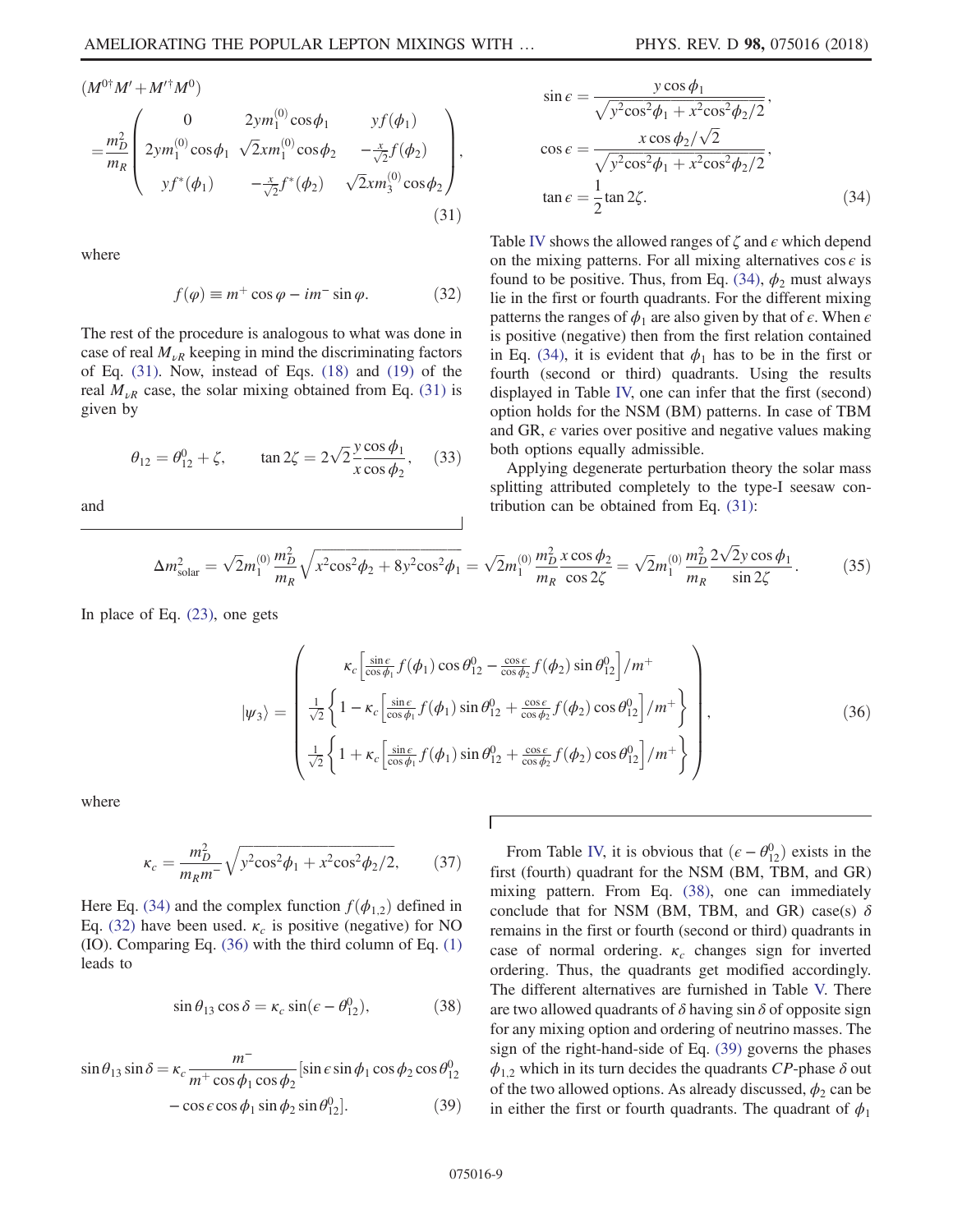<span id="page-9-0"></span>TABLE V. The octant of  $\theta_{23}$  and the quadrants of the CP-phase  $\delta$  for different mixing patterns for both orderings of neutrino masses are exhibited.

|                         | Normal ordering                       |                | Inverted ordering                                           |                  |  |
|-------------------------|---------------------------------------|----------------|-------------------------------------------------------------|------------------|--|
| Mixing<br>pattern       | $\delta$ Ouadrant                     |                | $\theta_{23}$ Octant $\delta$ Quadrant $\theta_{23}$ Octant |                  |  |
| <b>NSM</b><br><b>GR</b> | First/fourth<br>BM, TBM, Second/third | First<br>First | Second/third<br>First/fourth                                | Second<br>Second |  |

depends on the mixing pattern in such a manner that  $\sin \phi_1$ can be of either sign. Therefore, the phases  $\phi_1$  and  $\phi_2$  can be chosen in a way such that sin  $\delta$  can acquire any particular sign. Thus, the two alternate quadrants of  $\delta$  for every case in Table [V](#page-9-0) are equally allowed in the model.

<span id="page-9-1"></span>The type-I seesaw perturbative contribution to the atmospheric mixing angle can be obtained from Eq. [\(36\)](#page-8-2) as

$$
\tan \omega = \frac{\sin \theta_{13} \cos \delta}{\tan (\epsilon - \theta_{12}^0)}.
$$
\n(40)

Let us recall that Eq. [\(38\)](#page-8-3) relates  $\delta$  and  $(\epsilon - \theta_{12}^0)$  through<br>Thus for all mixing alternatives  $\theta_{02}$  always remains in  $\kappa_c$ . Thus, for all mixing alternatives  $\theta_{23}$  always remains in first (second) octant for NO (IO). This is one of the most important results of the model as shown in Table [V.](#page-9-0)

<span id="page-9-2"></span>In the solar splitting expressed in Eq. [\(35\),](#page-8-5) the factor of  $m_D^2/m_R$  can be replaced in terms of  $\kappa_c$ . This together with Eq. [\(38\)](#page-8-3) gives,

$$
\Delta m_{\text{solar}}^2 = \frac{2m^- m_1^{(0)} \sin \theta_{13} \cos \delta \cos \epsilon}{\sin(\epsilon - \theta_{12}^0) \cos 2\zeta}.
$$
 (41)

Predictions of the model can be extracted from Eqs. [\(40\)](#page-9-1) and [\(41\).](#page-9-2) The three mixing angles  $\theta_{13}$ ,  $\theta_{12}$ , and  $\theta_{23}$  are taken as inputs. Equation [\(40\)](#page-9-1) determines a value of the

 $CP$ -violating phase  $\delta$ . With the help of these and the experimentally observed solar splitting the combination  $m_1^{(0)}m^-,$  or equivalently the variable z can be calculated using Eq. [\(41\)](#page-9-2) that fixes the lightest neutrino mass  $m_0$ . It may seem that arbitrarily large values of  $m_0$ , and hence  $m_1^{(0)}m^-,$  may be accounted for by tuning cos  $\delta$  to smaller and smaller values. However, this certainly is not the case. Experimental data necessitate  $\omega = (\pi/4 - \theta_{23})$  to be restricted within observed limits. As all other factors have ranges determined experimentally, Eq. [\(40\)](#page-9-1) also puts lower and upper bounds on  $\delta$ . Subsequently,  $m_0$  lies within a fixed range for any mixing pattern.

Figure [2](#page-9-3) contains the CP-phase  $\delta$  ( $\theta_{23}$ ) as a function of the lightest neutrino mass  $m_0$  for different mixing patterns as predicted by this model in the left (right) panel while the best-fit values of the various measured angles and mass splittings are used. The NSM, BM, TBM and GR are depicted by green solid, pink dashed, red dot-dashed, and violet dotted curves respectively. The thick (thin) curves of each kind indicate NO (IO). Normal and inverted orderings are always associated with the first and second octants of the atmospheric mixing angle  $\theta_{23}$  respectively. For NSM case  $\delta$  lies in the first (second) quadrant for normal (inverted) ordering, while for the rest of the mixing options it is in the second (first) quadrant. For inverted neutrino mass ordering,  $|\delta|$  remains close to  $\pi/2$  for the complete range of  $m_0$ . The CP-phase δ lies near  $\pi/2$  for normal ordering for  $m_0$  larger than around 0.05 eV.

From Table [V,](#page-9-0) it is evident that if  $\delta$  is a solution for some  $m<sub>0</sub>$  then by properly choosing alternate values of the phases  $\phi_{1,2}$  appearing in  $M_{\nu R}$  one can also obtain a second solution with the phase  $-\delta$ . This mirror set of solutions are not shown in Fig. [2](#page-9-3). The preliminary data presented by the T2K [\[21\]](#page-21-16) and NOVA [\[22\]](#page-21-17) collaborations can be considered as primary hint of normal ordering associated with  $\delta \sim -\pi/2$ . The consistency of this model with these observations is clearly visible from Fig. [2](#page-9-3) with  $\delta \sim -\pi/2$  favoring  $m_0$  in the

<span id="page-9-3"></span>

FIG. 2. In the left (right) panel, the CP-phase  $\delta(\theta_{23})$  predicted by this model is plotted as a function of the lightest neutrino mass  $m_0$  for all the four mixing patterns when the best-fit values of the data are taken as input. The NSM, BM, TBM and GR mixing alternatives are represented by the green solid, pink dashed, red dot-dashed, and violet dotted curves respectively. Thick (thin) curves of each kind denote NO (IO).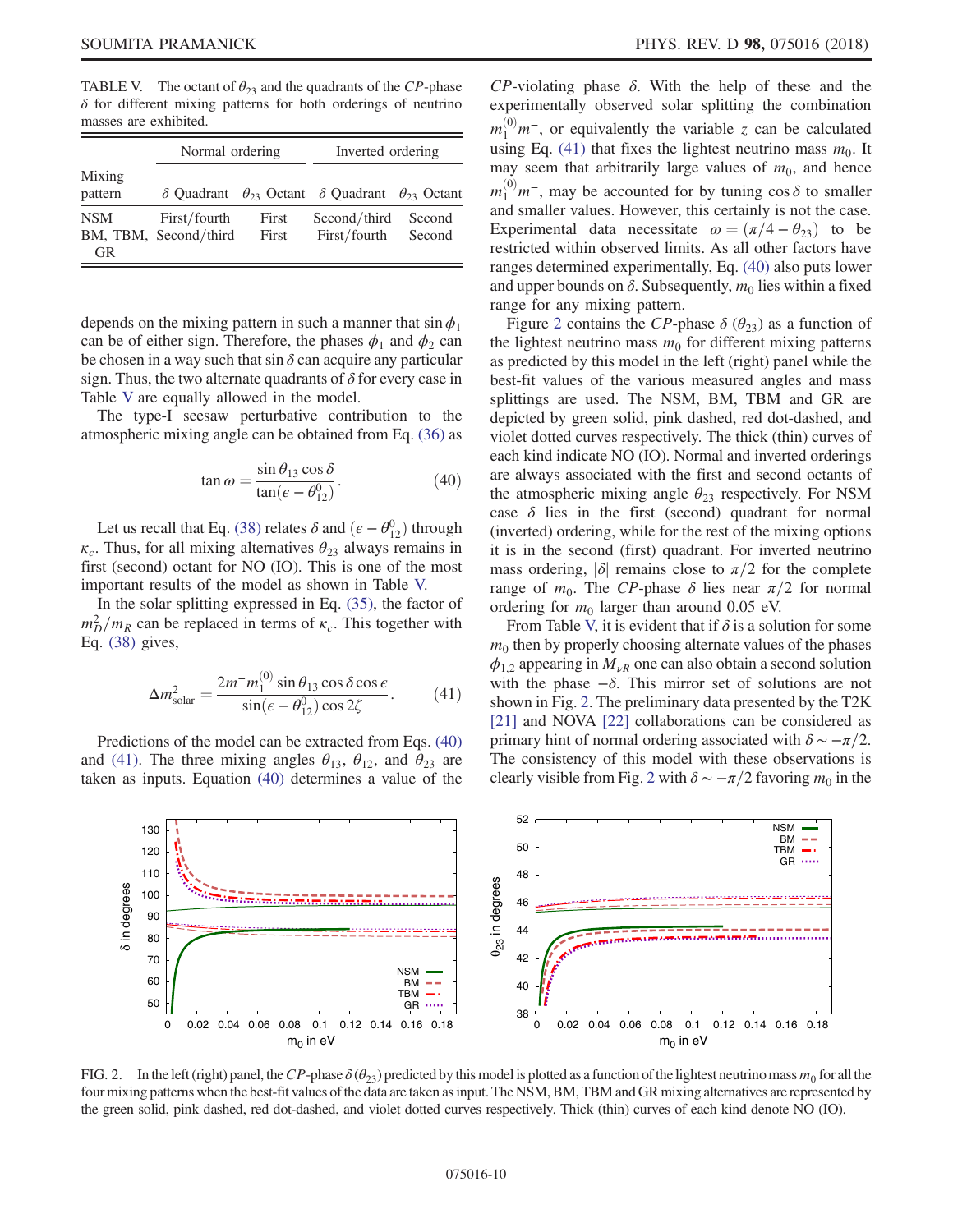quasidegenerate regime, i.e.,  $m_0 \geq \mathcal{O}(0.05 \text{ eV})$ , for normal ordering. If this result is determined with better accuracy in the future analysis then the model will predict neutrino masses to be in a range that ongoing experiments are capable of probing [\[23,24\]](#page-21-18).

These interrelationships between the octant of  $\theta_{23}$ , the quadrant of the CP-violating phase  $\delta$ , and the neutrino mass ordering provide a clear set of correlations characteristic of this A4 based model. In the model the corrections to the three neutrino mixing angles and  $\Delta m_{\text{solar}}^2$  all have a common origin—the type-I seesaw. As a result these parameters get correlated. Such interrelationships are specific to this model. Although the model has a large number of parameters, only this correlated region of the parameter space allowed by neutrino mass and mixing data leads to testable predictions in Table [V.](#page-9-0)

#### V. CONCLUSIONS

In this paper, an A4 based seesaw model for neutrino masses and mixing has been proposed. The flavor quantum numbers suitable for the model are assigned to the leptons and the scalars. The Lagrangian is inclusive of all the symmetry conserving terms. No soft breaking of symmetry is entertained. The Yukawa couplings induce the charged lepton masses, Dirac and Majorana masses for the left- and right-handed neutrinos after the symmetry is broken spontaneously. Neutrino masses are produced by a combined effect of both type-I and type-II seesaw terms present in the Lagrangian of which the former can be thought of to be a small correction. The type-II seesaw dominant contribution is associated with the atmospheric mass splitting, no solar splitting, keeps  $\theta_{23} = \pi/4$ , and  $\theta_{13} = 0$  and  $\theta_{12}$  can be given any preferred value. In particular, this model is scrutinized in context of tribimaximal, bimaximal, golden ratio, and 'no solar mixing' patterns. The contribution of type-I seesaw can be treated as a perturbation that generates the solar splitting and tunes the mixing angles to values in agreement with the global fits. As a corollary, a correlation between the octants of  $\theta_{23}$  and neutrino mass ordering followed—the first (second) octant is allowed for normal (inverted) ordering of neutrino mass. The model has several testable predictions including that of the CP-phase  $\delta$ , relationships between mixing angles and mass splittings. Moreover, inverted ordering got associated with nearmaximal  $CP$ -phase  $\delta$  and arbitrarily small neutrino masses are allowed. In the case of normal ordering,  $\delta$  can vary over a larger range and maximality is accomplished in the quasidegenerate regime. The lightest neutrino mass has to be at least a few meV for this case.

## ACKNOWLEDGMENTS

I acknowledge support from CSIR, India, during the initial stage of this work at the University of Calcutta. I also <span id="page-10-0"></span>thank Professor Amitava Raychaudhuri for his valuable insights and comments at various stages of this endeavor.

### APPENDIX A: THE GROUP A4

A4 is the even permutation group of four objects having 12 elements and two generators S and T satisfying the property  $S^2 = T^3 = (ST)^3 = \mathbb{I}$ . It has four inequivalent irreducible representations viz. one 3-dimensional representation and three 1-dimensional representations, namely,  $1, 1'$  and  $1''$ . These three dimension-one representations are singlets under S, whereas they transform as 1,  $\omega$ , and  $\omega^2$ , respectively, under the action of T, with  $\omega$  being a cube root of unity. Therefore, it is apparent that  $1' \times 1'' = 1$ . The pertinent form of the generators  $S$  and  $T$  acting on the threedimensional representations are given by $^{12}$ 

$$
S = \begin{pmatrix} 1 & 0 & 0 \\ 0 & -1 & 0 \\ 0 & 0 & -1 \end{pmatrix} \text{ and } T = \begin{pmatrix} 0 & 1 & 0 \\ 0 & 0 & 1 \\ 1 & 0 & 0 \end{pmatrix}. \quad (A1)
$$

<span id="page-10-1"></span>It is imperative to note that the product rule for the threedimensional representation is

$$
3 \otimes 3 = 1 \oplus 1' \oplus 1'' \oplus 3 \oplus 3. \tag{A2}
$$

<span id="page-10-2"></span>When two triplets of A4 given by  $3_a \equiv a_i$  and  $3_b \equiv b_i$ , with  $i = 1, 2, 3$ , are combined according to Eq. [\(A2\),](#page-10-1) then the resulting triplets can be represented by  $3_c \equiv c_i$  and  $3_d \equiv d_i$ , where

$$
c_i = \left(\frac{a_2b_3 + a_3b_2}{2}, \frac{a_3b_1 + a_1b_3}{2}, \frac{a_1b_2 + a_2b_1}{2}\right),
$$
  
or, 
$$
c_i \equiv \alpha_{ijk}a_jb_k,
$$

$$
d_i = \left(\frac{a_2b_3 - a_3b_2}{2}, \frac{a_3b_1 - a_1b_3}{2}, \frac{a_1b_2 - a_2b_1}{2}\right),
$$
  
or, 
$$
d_i \equiv \beta_{ijk}a_jb_k, \quad (i, j, k, \text{are cyclic}) \tag{A3}
$$

<span id="page-10-3"></span>and the 1,  $1'$  and  $1''$  so obtained can be scripted as

$$
1 = a_1b_1 + a_2b_2 + a_3b_3 \equiv \rho_{1ij}a_ib_j,
$$
  
\n
$$
1' = a_1b_1 + \omega^2 a_2b_2 + \omega a_3b_3 \equiv \rho_{3ij}a_ib_j,
$$
  
\n
$$
1'' = a_1b_1 + \omega a_2b_2 + \omega^2 a_3b_3 \equiv \rho_{2ij}a_ib_j.
$$
 (A4)

The group is studied in extensive detail in [\[9,10\].](#page-21-7)

 $12$ This choice of basis has the generator S diagonal. One can equivalently perform an analogous analysis in a basis in which the generator  $T$  is diagonal. Needless to mention that the two bases are related by some unitary basis transformation.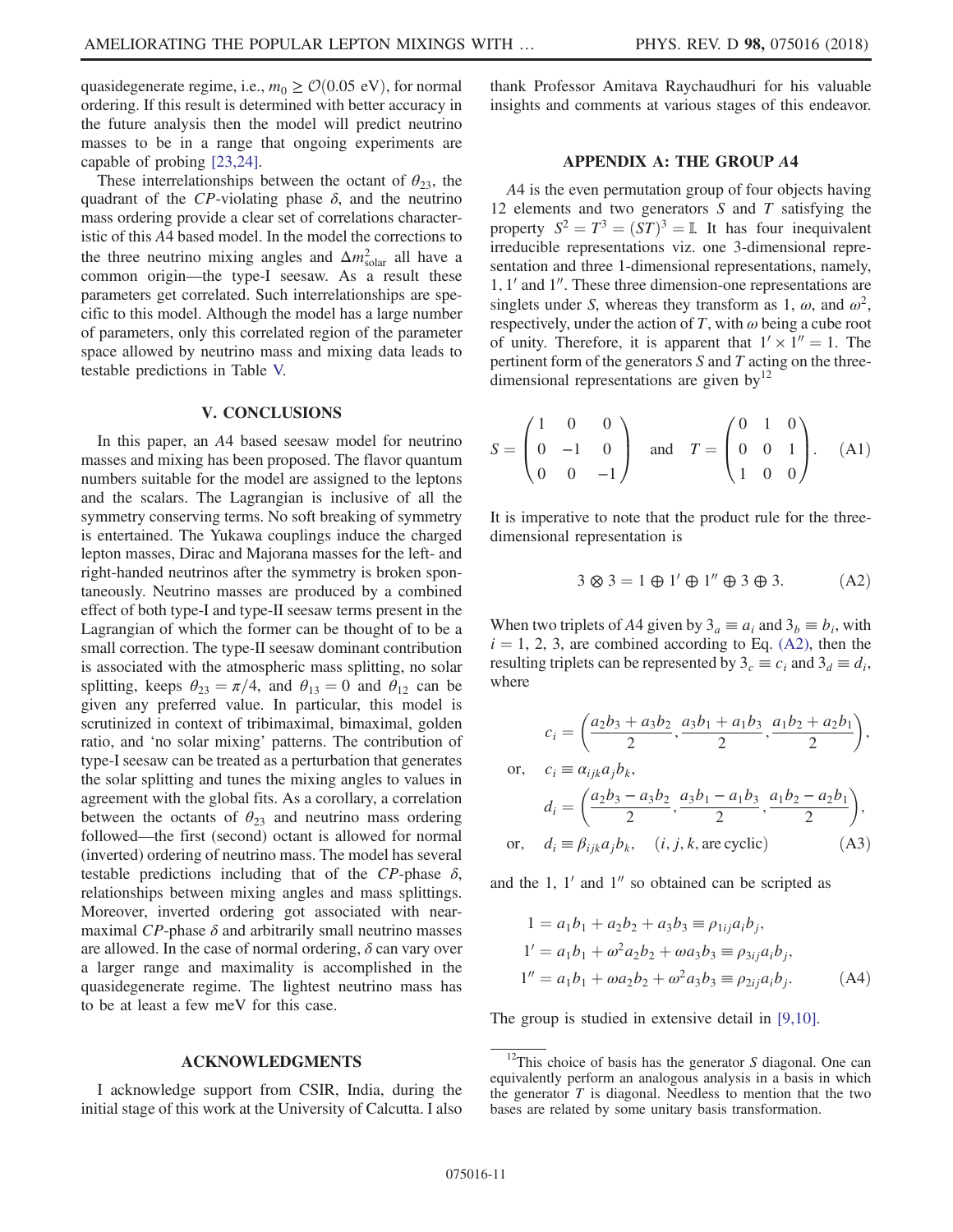## APPENDIX B: MINIMIZATION OF THE SCALAR POTENTIAL

<span id="page-11-0"></span>Some detailed analysis of the nature of the scalar potential is presented in this Appendix. The conditions that have to be satisfied by the parameters of the potential so that the vevs acquire the values considered in the model are extracted. The conditions so obtained guarantee the potential is locally minimized by those choices. To confirm if those choices concur with the *global* minimum is beyond the scope of this work.<sup>13</sup>

The fields cataloged in Table [III](#page-3-0) are comprised of scalars having lepton numbers as well as A4,  $SU(2)_L$ , and  $U(1)_Y$ charges. The scalar potential must be of the most general quartic nature conserving all the symmetries under consideration. Thus, all the terms allowed by the symmetries are included in the discussion below. Verification of  $SU(2)_I$ ,  $U(1)_Y$  and lepton number are familiar exercises. A4 invariance requires elaborate discussion as presented in the following section.

### 1. A4 conserving terms: Notations and general principles

Let us summarize a few salient features of this model to fix the notations to be followed for the A4-invariant terms. As already noted, the scalar spectrum has fields transforming as  $1, 1', 1'',$  and 3 under A4. One has to consider all the combinations of these fields up to quartics that can yield A4 invariants. The product rules for 1,  $1'$  and  $1''$  are easy, but that for the triplets of A4 needs to be emphasized. If there are two A4 triplet fields  $A = (a_1, a_2, a_3)^T$  and  $B =$  $(b_1, b_2, b_3)^T$  where  $a_i$ ,  $b_i$  may possess  $SU(2)_L \times U(1)_Y$ transformation properties that are not considered for the <span id="page-11-2"></span>time being in the immediate course of discussion. As furnished in Eq.  $(A2)$ , one can combine A and B to obtain

$$
3_A \otimes 3_B = 1 \oplus 1' \oplus 1'' \oplus 3 \oplus 3. \tag{B1}
$$

For notational simplicity, let us denote the irreducible representations on the right-hand side by  $O_1(A, B)$ ,  $O_2(A, B)$ ,  $O_3(A, B)$ ,  $T_s(A, B)$  and  $T_a(A, B)$ , respectively, where, as already noted, in Eqs. [\(A3\)](#page-10-2) and [\(A4\),](#page-10-3)

$$
O_1(A, B) \equiv 1 = a_1b_1 + a_2b_2 + a_3b_3 \equiv \rho_{1ij}a_ib_j,
$$
  
\n
$$
O_2(A, B) \equiv 1' = a_1b_1 + \omega^2 a_2b_2 + \omega a_3b_3 \equiv \rho_{3ij}a_ib_j,
$$
  
\n
$$
O_3(A, B) \equiv 1'' = a_1b_1 + \omega a_2b_2 + \omega^2 a_3b_3 \equiv \rho_{2ij}a_ib_j,
$$
  
\n(B2)

<span id="page-11-1"></span>and

$$
T_s(A, B) \equiv 3 = \left(\frac{a_2b_3 + a_3b_2}{2}, \frac{a_3b_1 + a_1b_3}{2}, \frac{a_1b_2 + a_2b_1}{2}\right)^T,
$$
  

$$
T_a(A, B) \equiv 3 = \left(\frac{a_2b_3 - a_3b_2}{2}, \frac{a_3b_1 - a_1b_3}{2}, \frac{a_1b_2 - a_2b_1}{2}\right)^T.
$$
  
(B3)

It is worth noting that  $O_3(A^{\dagger}, A) = [O_2(A^{\dagger}, A)]^{\dagger}$  and  $T_a(A, A) = 0.$ 

The scalar potential can be formulated implementing this notation and keeping in mind that the scalar sector of this model is devoid of any field which is invariant under all the symmetries under consideration. Therefore the scalar potential will contain terms of the following kind (only A4 properties are exhibited):

- (ii) Cubic:  $X_i X_j' X_k''$ ,  $X_i X_j X_k$ ,  $X_i' X_j' X_k'$ ,  $X_i'' X_j'' X_k''$ ,  $O_1(Y_i, Y_j) X_k$ ,  $O_2(Y_i, Y_j) X_k''$ ,  $O_3(Y_i, Y_j) X_k'$
- (iii) Quartic: ðW† <sup>i</sup> WiÞ ðW† <sup>j</sup>WjÞ; ðXiXjÞ ðXkXlÞ; ðXiXjÞ ðX<sup>0</sup> <sup>k</sup>X00 <sup>l</sup> <sup>Þ</sup>; <sup>ð</sup>X<sup>0</sup> iX00 <sup>j</sup> Þ ðX<sup>0</sup> <sup>k</sup>X00 <sup>l</sup> <sup>Þ</sup>; <sup>ð</sup>X<sup>0</sup> iX0 <sup>j</sup>Þ ðX<sup>0</sup> <sup>k</sup>XlÞ; ðX<sup>00</sup> <sup>i</sup> X<sup>00</sup> <sup>j</sup> Þ ðX<sup>00</sup> <sup>k</sup>XlÞ,  $\overline{O}_1(Y_i, Y_j) X_k X_l, \quad \overline{O}_1(Y_i, Y_j) X_k X_l'', \quad \overline{O}_2(Y_i, Y_j) X_k X_l', \quad \overline{O}_2(Y_i, Y_j) X_k X_l'', \quad \overline{O}_3(Y_i, Y_j) X_k X_l'', \quad \overline{O}_3(Y_i, Y_j) X_k X_l'', \quad \overline{O}_3(Y_i, Y_j) X_k X_l'', \quad \overline{O}_3(Y_i, Y_j) X_k X_l'', \quad \overline{O}_3(Y_i, Y_j) X_k X_l'', \quad \overline{O}_3(Y_i, Y_j) X_k X_l'', \quad \overline{O}_3(Y_i, Y_j) X_k X_l'', \quad$  $O_1(Y_i, Y_j)O_1(Y_k, Y_l)$ ,  $O_2(Y_i, Y_j)^\dagger O_2(Y_k, Y_l)$ ,  $O_3(Y_i, Y_j)^\dagger O_3(Y_k, Y_l)$ ,  $O_2(Y_i, Y_j)O_3(Y_k, Y_l)$ ,  $O_1(T_s(Y_i, Y_j)$ ,  $T_s(Y_k, Y_l)$ ),  $O_1(T_s(Y_i, Y_j), T_a(Y_k, Y_l))$ ,  $O_1(T_a(Y_i, Y_j), T_a(Y_k, Y_l))$ ,  $O_1(T_s(Y_i, Y_j), Y_k)X_l$ ,  $O_2(T_s(Y_i, Y_j), Y_k)X_l'$ ;<br> $O_s(T_s(Y_k, Y_k)$ ,  $V_s$ ,  $V_s$ ,  $V_s$ ,  $V_s$ ,  $V_s$ ,  $V_s$ ,  $V_s$ ,  $V_s$ ,  $V_s$ ,  $V_s$ ,  $V_s$ ,  $V_s$ ,  $V_s$ ,  $V_s$ ,  $V_s$ ,  $V_s$ ,  $V_s$ ,  $V_s$ ,  $O_3(T_s(Y_i, Y_j), Y_k)X'_i, O_1(T_a(Y_i, Y_j), Y_k)X_i, O_2(T_a(Y_i, Y_j), Y_k)X''_i, O_3(T_a(Y_i, Y_j), Y_k)X'_i.$

Here  $W$  is any field,  $X$ ,  $X'$ , and  $X''$  represent generic fields transforming as 1,  $1'$ , and  $1''$  under  $A4$  while Y happens to be generic A4 triplet field. The invariants constructed by using  $X^{\dagger}$ ,  $X^{\prime\dagger}$ ,  $X^{\prime\prime\dagger}$ , and  $Y^{\dagger}$  are not listed separately.

Owing to the large number of scalars in the model—e.g.,  $SU(2)_L$  singlets, doublets, and triplets—the scalar potential consists of many terms. In order to simplify the discussion, cubic terms in the fields are excluded and all the couplings are taken to be real. The antisymmetric triplet arising from

<sup>(</sup>i) Quadratic:  $W^{\dagger}W$ .

 $13$ As an example, one can take a look at  $[25]$ , where a comparatively simpler scenario, consisting of an A4 triplet composed of three  $SU(2)_L$  doublet scalar or, in other words, an A4 symmetric three Higgs doublet model (3HDM), was analyzed in terms of the global minimization of the scalar potential. In [\[26\],](#page-21-20) it is shown that alignment follows as a natural consequence when the vevs acquire the configurations corresponding to those global minima. Three Higgs doublets symmetric under the A4 group has been vividly discussed in [\[27\].](#page-21-21) A model for leptons using an A4 symmetric 3HDM can be found in [\[28\]](#page-21-22).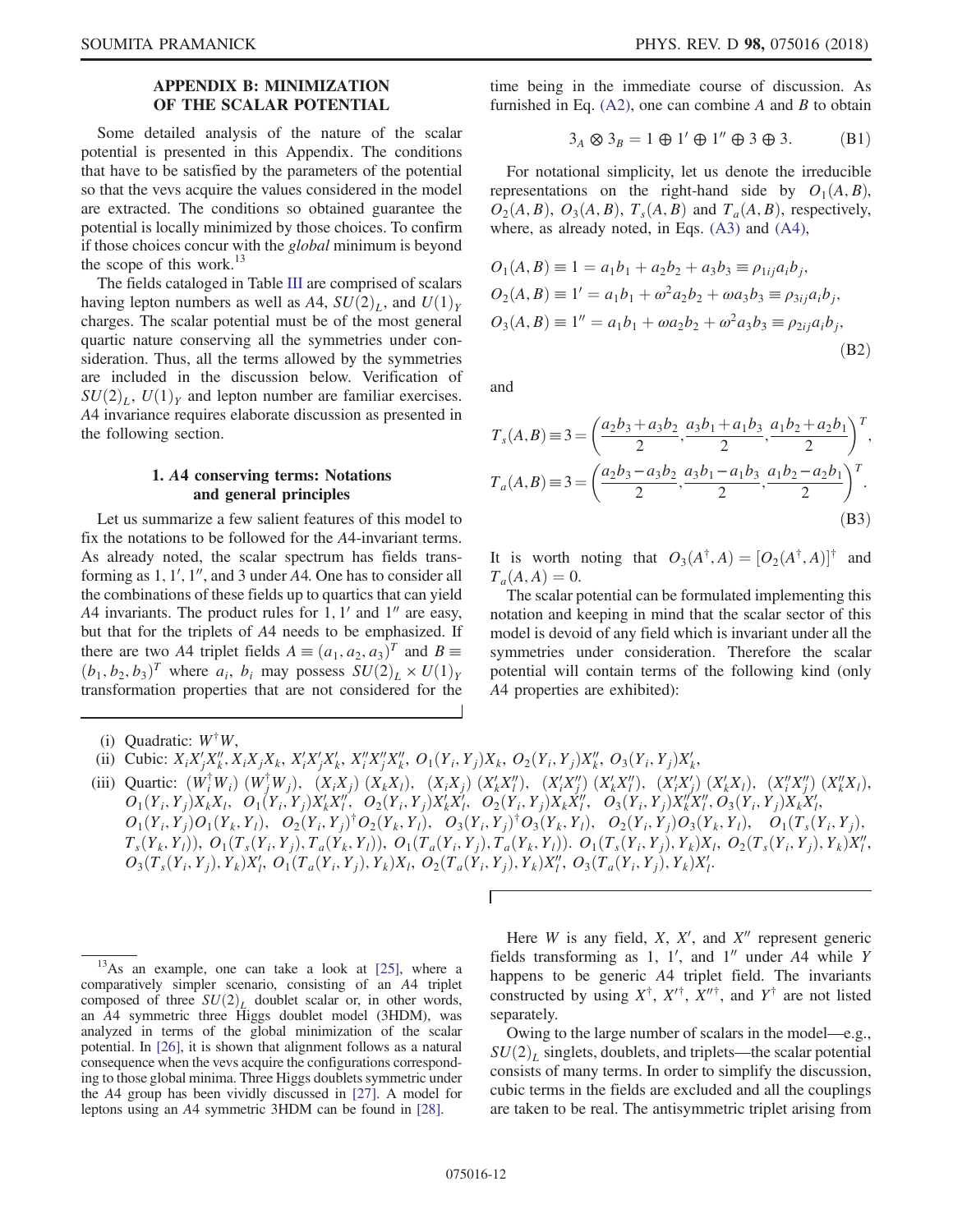the combination of two A4 triplets i.e., the terms denoted by  $T_a$  in Eq. [\(B3\)](#page-11-1) are not included in the potential throughout for ease of calculation. The potential is studied piecewise: (a) consisting of terms that arise from a combination of fields belonging to same  $SU(2)_L$  sector, and (b) comprising terms obtained by combining scalars of different  $SU(2)_L$  sectors. The vev of the  $SU(2)_L$  singlets giving rise to the righthanded neutrino mass are larger than the vev of the other scalar fields. Thus, in the latter category the combinations of  $SU(2)_L$  singlets with the doublets and triplets of  $SU(2)_L$  are considered, whereas, doublet-triplet inter-sector terms are dropped owing to the smallness of the triplet vev responsible for the left-handed Majorana neutrino mass. Also the electroweak precision measurements put a stringent bound on the triplet vev compelling it to be very small.

#### 2.  $SU(2)<sub>L</sub>$  singlet sector

The  $SU(2)_L$  singlet scalar sector consists of three A4 triplets  $\hat{\Delta}_p^R$  with  $p = a, b, c$  denoting each one of them.<br>These three triplets possess identical quantum numbers These three triplets possess identical quantum numbers, their vev being the only discriminating criterion. Also there are three more fields viz.  $\Delta_1^R$ ,  $\Delta_2^R$  and  $\Delta_3^R$  transforming as 1,  $1'$  and  $1''$  under A4. From Eq. [\(B1\)](#page-11-2) we can see that two same  $\hat{\Delta}_p^R$  triplets can combine to produce several A4 irreducible representations. For notational simplicity let us define:

$$
O_{1p}^{ss} \equiv O_1(\hat{\Delta}_p^{R\dagger}, \hat{\Delta}_p^{R}); \qquad O_{2p}^{ss} \equiv O_2(\hat{\Delta}_p^{R\dagger}, \hat{\Delta}_p^{R});
$$
  
\n
$$
T_{sp}^{ss} \equiv T_s(\hat{\Delta}_p^{R}, \hat{\Delta}_p^{R}), \qquad (p = a, b, c).
$$
 (B4)

Using two different triplets  $\hat{\Delta}_p^R$  and  $\hat{\Delta}_q^R$  where  $p \neq q$ analogous combinations can be defined:

$$
\hat{O}_{1pq}^{ss} \equiv O_1(\hat{\Delta}_p^{R\dagger}, \hat{\Delta}_q^R); \qquad \hat{O}_{2pq}^{ss} \equiv O_2(\hat{\Delta}_p^{R\dagger}, \hat{\Delta}_q^R);
$$
  

$$
\hat{T}_{spq}^{ss} \equiv T_s(\hat{\Delta}_p^R, \hat{\Delta}_q^R), \qquad (p, q = a, b, c \text{ and } p \neq q).
$$
  
(B5)

Generically, it is convenient to use  $\tilde{O}_{ip}$  or  $\tilde{T}_{sp}$  if the second triplet in the argument is replaced by its Hermitian conjugate. As an example,

$$
\tilde{O}_{1p}^{ss} \equiv O_1(\hat{\Delta}_p^{R\dagger}, \hat{\Delta}_p^{R\dagger}), \qquad \tilde{O}_{2p}^{ss} \equiv O_2(\hat{\Delta}_p^{R\dagger}, \hat{\Delta}_p^{R\dagger}), \n\tilde{O}_{3p}^{ss} \equiv O_3(\hat{\Delta}_p^{R\dagger}, \hat{\Delta}_p^{R\dagger}) \quad \text{and} \quad \tilde{T}_{sp}^{ss} \equiv T_s(\hat{\Delta}_p^R, \hat{\Delta}_p^{R\dagger}), \qquad (B6)
$$

One can also consider

$$
\tilde{O}_{1pq}^{ss} \equiv O_1(\hat{\Delta}_p^{R\dagger}, \hat{\Delta}_q^{R\dagger}), \qquad \tilde{O}_{2pq}^{ss} \equiv O_2(\hat{\Delta}_p^{R\dagger}, \hat{\Delta}_q^{R\dagger}), \n\tilde{O}_{3pq}^{ss} \equiv O_3(\hat{\Delta}_p^{R\dagger}, \hat{\Delta}_q^{R\dagger}).
$$
\n(B7)

Also the following combinations are required:

$$
\mathcal{O}_{1p}^{ss} \equiv O_1(\hat{\Delta}_p^R, T_{sp}^{sst}), \qquad \mathcal{O}_{2p}^{ss} \equiv O_2(\hat{\Delta}_p^R, T_{sp}^{sst}),
$$
  

$$
\mathcal{O}_{3p}^{ss} \equiv O_3(\hat{\Delta}_p^R, T_{sp}^{sst}), \qquad (p = a, b, c).
$$
 (B8)

The A4 singlets  $\Delta_i^R$  (*i* = 1, 2, 3) can be combined to yield

$$
Q_i^{ss} \equiv \Delta_i^{R\dagger} \Delta_i^R, \qquad (i = 1, 2, 3). \tag{B9}
$$

Needless to mention that such terms are singlets of all the symmetries under consideration.

Having devised the essential notations one can write the most general scalar potential for the  $SU(2)_L$  singlet sector of this model as

$$
V_{singlet} = \sum_{i=1}^{3} m_{\Delta_{i}^{R}}^{2} Q_{i}^{s s} + \sum_{p=a}^{c} m_{\Delta_{p}^{R}}^{2} O_{1p}^{s s} + \left[ \sum_{p \neq q,p,q=a}^{c} m_{\Delta_{p}^{R}}^{2} O_{1pq}^{s s} + \text{all possible permutations} \right]
$$
  
+  $\frac{1}{2} \sum_{i=1}^{3} \lambda_{1i}^{s} [Q_{i}^{s s}]^{2} + \frac{1}{2} \sum_{k < j; k \neq j; k=1}^{2} \sum_{j=2}^{3} \lambda_{2jk}^{s} \{Q_{j}^{s s} Q_{k}^{s s}\} + \frac{1}{2} \sum_{p=a}^{c} \lambda_{3p}^{s} \{[O_{1p}^{s s}]^{2} + (O_{2p}^{s s})^{\dagger} O_{2p}^{s s} + O_{1p}(T_{sp}^{s s}, T_{sp}^{s s \dagger}) \}$   
+  $\sum_{p \neq q; p,q=a}^{c} \lambda_{3pq}^{s} \{[\hat{O}_{1pq}^{s s}]^{2} + (\hat{O}_{2pq}^{s s})^{\dagger} \hat{O}_{2pq}^{s s} + \text{H.c.}\} + \frac{1}{2} \sum_{p \neq q; p,q=a}^{c} \tilde{\lambda}_{3pq}^{s} \{(\hat{O}_{1pq}^{s s})^{\dagger} \hat{O}_{1pq}^{s s} + O_{1}(\hat{T}_{spq}^{s s} , \hat{T}_{spq}^{s s \dagger}) \}$   
+  $\sum_{p=a}^{c} \sum_{i=1}^{3} \left[ \frac{1}{2} \lambda_{4ip}^{s} (Q_{i}^{s s} O_{1p}^{s s}) \right] + \sum_{i=1}^{3} \sum_{p \neq q; p,q=a}^{c} \lambda_{4ipq}^{s} [(Q_{i}^{s s} \hat{O}_{1pq}^{s s}) + \text{H.c.}] + \frac{1}{2} \sum_{p=a}^{c} \lambda_{5p}^{s} (O_{1p}^{s s} \Delta_{1}^{R} + \text{H.c.})$   
+  $\sum_{p \neq q; p,q=a}^{c} \lambda_{5pq}^{s} [\{(\Delta_{1}^{R} O_{1}(\hat{\Delta}_{p}^{R}, \hat{T}_{spq}^{s$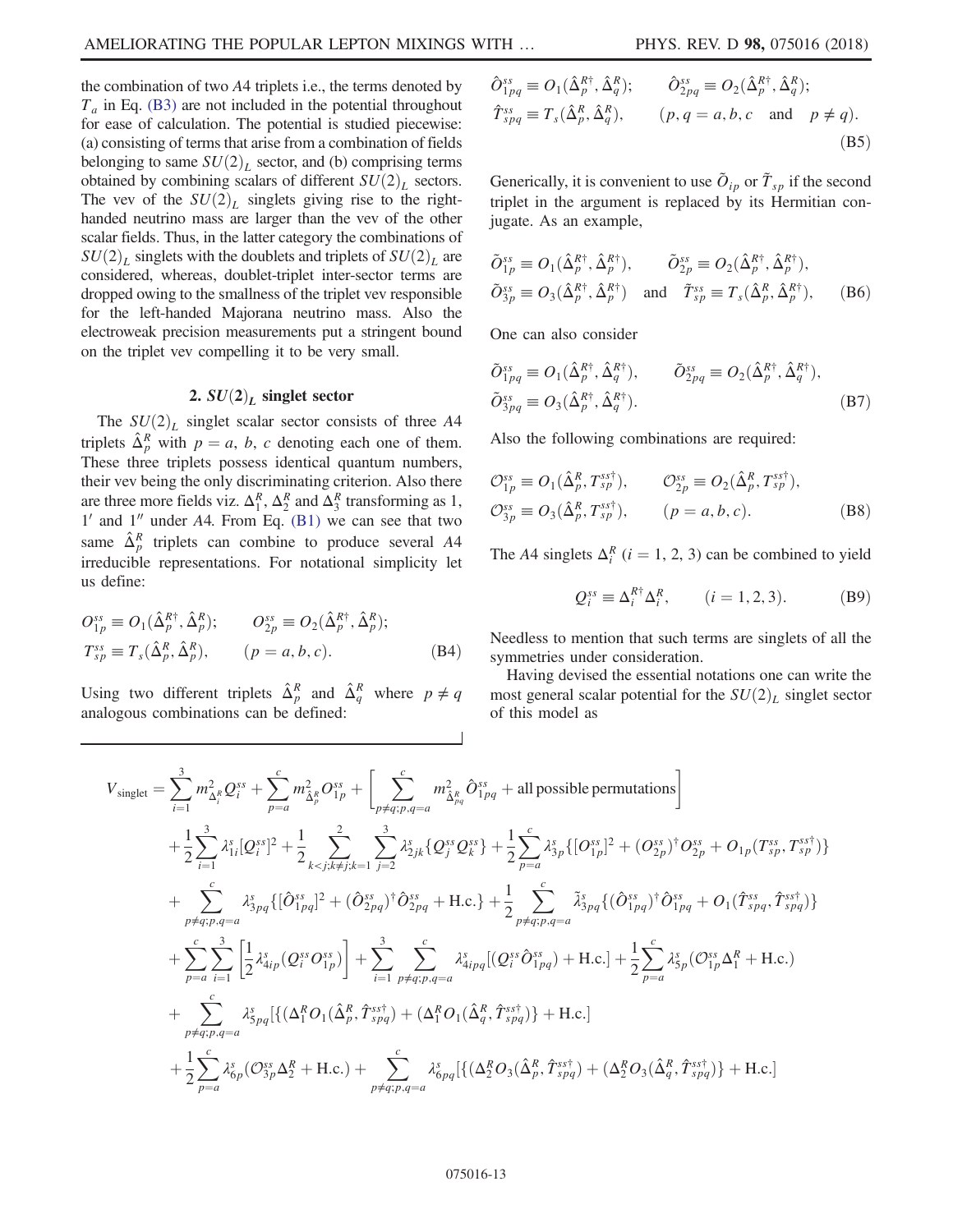<span id="page-13-0"></span>
$$
+\frac{1}{2}\sum_{p=a}^{c}\lambda_{7p}^{s}(\mathcal{O}_{2p}^{ss}\Delta_{3}^{R}+\text{H.c.})+\sum_{p\neq q;p,q=a}^{c}\lambda_{7pq}^{s}[\{(\Delta_{3}^{R}\mathcal{O}_{2}(\hat{\Delta}_{p}^{R},\hat{T}_{spq}^{ss\dagger})+(\Delta_{3}^{R}\mathcal{O}_{2}(\hat{\Delta}_{q}^{R},\hat{T}_{spq}^{ss\dagger})\}+\text{H.c.}]
$$
  
+
$$
\sum_{p=a}^{c}\sum_{i=1}^{3}\lambda_{8ip}^{s}(\Delta_{i}^{R2}\tilde{\mathcal{O}}_{ip}+\text{H.c.})+\sum_{p\neq q;p,q=a}^{c}\sum_{i=1}^{3}\lambda_{8ipq}^{s}(\Delta_{i}^{R2}\tilde{\mathcal{O}}_{ipq}+\text{H.c.})
$$
  
+
$$
\sum_{p=a}^{c}[\lambda_{91p}^{s}\Delta_{2}^{R}\Delta_{3}^{R}\tilde{\mathcal{O}}_{1p}+\lambda_{92p}^{s}\Delta_{1}^{R}\Delta_{3}^{R}\tilde{\mathcal{O}}_{2p}+\lambda_{93p}^{s}\Delta_{1}^{R}\Delta_{2}^{R}\tilde{\mathcal{O}}_{3p}+\text{H.c.}]
$$
  
+
$$
\sum_{p\neq q;p,q=a}^{c}[\lambda_{91p}^{s}\Delta_{2}^{R}\Delta_{3}^{R}\tilde{\mathcal{O}}_{1pq}+\lambda_{92pq}^{s}\Delta_{1}^{R}\Delta_{3}^{R}\tilde{\mathcal{O}}_{2pq}+\lambda_{93pq}^{s}\Delta_{1}^{R}\Delta_{2}^{R}\tilde{\mathcal{O}}_{3pq}+\text{H.c.}].
$$
  
(B10)

Г

Here  $\lambda_{3p}^s$ ,  $\lambda_{3pq}^s$  and  $\tilde{\lambda}_{3pq}^s$  are taken as the common coefficient of the different A4 invariants generated by combining two  $\hat{\Delta}^R$  and two  $(\hat{\Delta}^R)^{\dagger}$  fields. Similar policy will be adopted for the fields with other  $SU(2)_L$  properties.

# 3.  $SU(2)_L$  doublet sector

The  $SU(2)_L$  doublet scalar precinct consists of the two fields  $\Phi$  and  $\eta$  transforming as 3 and 1 of A4 respectively. Opposite hypercharges are assigned to  $\Phi$  and  $\eta$ . The A4 triplet Φ combinations are denoted as

$$
O_1^{dd} \equiv O_1(\Phi^{\dagger}, \Phi); \qquad O_2^{dd} \equiv O_2(\Phi^{\dagger}, \Phi);
$$
  
\n
$$
T_s^{dd} \equiv T_s(\Phi, \Phi), \qquad (B11)
$$

and that of the  $A4$  singlet  $\eta$  are

$$
Q_{\eta}^{dd} \equiv \eta^{\dagger} \eta. \tag{B12}
$$

<span id="page-13-1"></span>The potential for the  $SU(2)_L$  doublet sector is given by

$$
V_{\text{doublet}} = m_{\eta}^2 Q_{\eta}^{dd} + m_{\Phi}^2 O_1^{dd} + \frac{1}{2} \lambda_1^d [Q_{\eta}^{dd}]^2
$$
  
+ 
$$
\frac{1}{2} \lambda_2^d \{ [O_1^{dd}]^2 + \{ O_2^{dd} \}^\dagger O_2^{dd}
$$
  
+ 
$$
O_1(T_s^{dd}, T_s^{dd\dagger}) \} + \frac{1}{2} \lambda_3^d [Q_{\eta}^{dd} O_1^{dd}].
$$
 (B13)

# 4.  $SU(2)_L$  triplet sector

The  $SU(2)_L$  triplet sector is comprised of five fields. There are two A4 triplets  $\hat{\Delta}^L_a$  and  $\hat{\Delta}^L_b$  together with the fields the  $\Delta_1^L$ ,  $\Delta_2^L$  and  $\Delta_3^L$  transforming as 1, 1', 1'' of A4 respectively.

It is useful to define:

$$
O_{1n}^{tt} \equiv O_1(\hat{\Delta}_n^{L\dagger}, \hat{\Delta}_n^{L}); \qquad O_{2n}^{tt} \equiv O_2(\hat{\Delta}_n^{L\dagger}, \hat{\Delta}_n^{L});
$$
  
\n
$$
T_{sn}^{tt} \equiv T_s(\hat{\Delta}_n^{L}, \hat{\Delta}_n^{L}), \qquad (n = a, b), \qquad (B14)
$$

$$
\hat{O}_{1nl}^{tt} \equiv O_1(\hat{\Delta}_n^{L\dagger}, \hat{\Delta}_l^L); \qquad \hat{O}_{2nl}^{tt} \equiv O_2(\hat{\Delta}_n^{L\dagger}, \hat{\Delta}_l^L);
$$
  
\n
$$
\hat{O}_{3nl}^{tt} \equiv O_3(\hat{\Delta}_n^{L\dagger}, \hat{\Delta}_l^L); \qquad \hat{T}_{snl}^{tt} \equiv T_s(\hat{\Delta}_n^L, \hat{\Delta}_l^L),
$$
  
\n
$$
(n, l = a, b \text{ and } n \neq l), \qquad (B15)
$$

$$
Q_i^{tt} \equiv \Delta_i^{L\dagger} \Delta_i^L, \quad (i = 1, 2, 3), \tag{B16}
$$

and

$$
\mathcal{O}_{\gamma n}^{tt} \equiv O_{\gamma}(\hat{\Delta}_n^L, T_{sn}^{tt\dagger}); \qquad \mathcal{O}_{\gamma n l}^{tt} \equiv O_{\gamma}(\hat{\Delta}_n^L, \hat{T}_{sl}^{tt\dagger}), (\gamma = 1, 2, 3) \quad \text{and} \quad (n, l = a, b), \tag{B17}
$$

$$
\begin{aligned}\n\tilde{O}_{jn}^{tt} &= O_j(\hat{\Delta}_n^{L\dagger}, \hat{\Delta}_n^{L\dagger}); & \tilde{O}_{jnl}^{tt} &= O_j(\hat{\Delta}_n^{L\dagger}, \hat{\Delta}_l^{L\dagger}), \\
(j = 1, 2, 3) & \text{and} & (n, l = a, b \quad \text{and} \quad n \neq l).\n\end{aligned} \tag{B18}
$$

The scalar potential for this sector:

$$
V_{\text{triplet}} = \sum_{i=1}^{3} m_{\Delta_i^L}^2 Q_i^{\prime t} + \sum_{n=a}^{b} m_{\tilde{\Delta}_n^L}^2 O_{1n}^{\prime t} + \left( \sum_{n \neq l; n, l=a}^{b} m_{\tilde{\Delta}_n^L}^2 \hat{O}_{1nl}^{\prime t} + \text{all possible permutations} \right) + \frac{1}{2} \sum_{i=1}^{3} \lambda_{1_i}^t [Q_i^{\prime t}]^2 + \frac{1}{2} \sum_{k < j, k=1}^{2} \sum_{j=2}^{3} \lambda_{2jk}^t Q_j^{\prime t} Q_k^{\prime t} + \frac{1}{2} \sum_{n=a}^{b} \lambda_{3n}^t \{ [O_{1n}^{\prime t}]^2 + \{ O_{2n}^{\prime t} \}^{\dagger} O_{2n}^{\prime t} + O_1(T_{sn}^{\prime t}, T_{sn}^{\prime t}) \} + \frac{1}{2} \sum_{n \neq l; n, l=a}^{b} \lambda_{3nl}^t \{ [\hat{O}_{1nl}^{\prime t}]^2 + \{\hat{O}_{2nl}^{\prime t}\}^{\dagger} \hat{O}_{2nl}^{\prime t} + \text{H.c.}\} + \frac{1}{2} \sum_{n \neq l; n, l=a}^{b} \tilde{\lambda}_{3nl}^t \{ [\hat{O}_{1nl}^{\prime t}]^{\dagger} \hat{O}_{1nl}^{\prime t} + O_1(\hat{T}_{sn}^{\prime t}, \hat{T}_{sn}^{\prime t}) \}
$$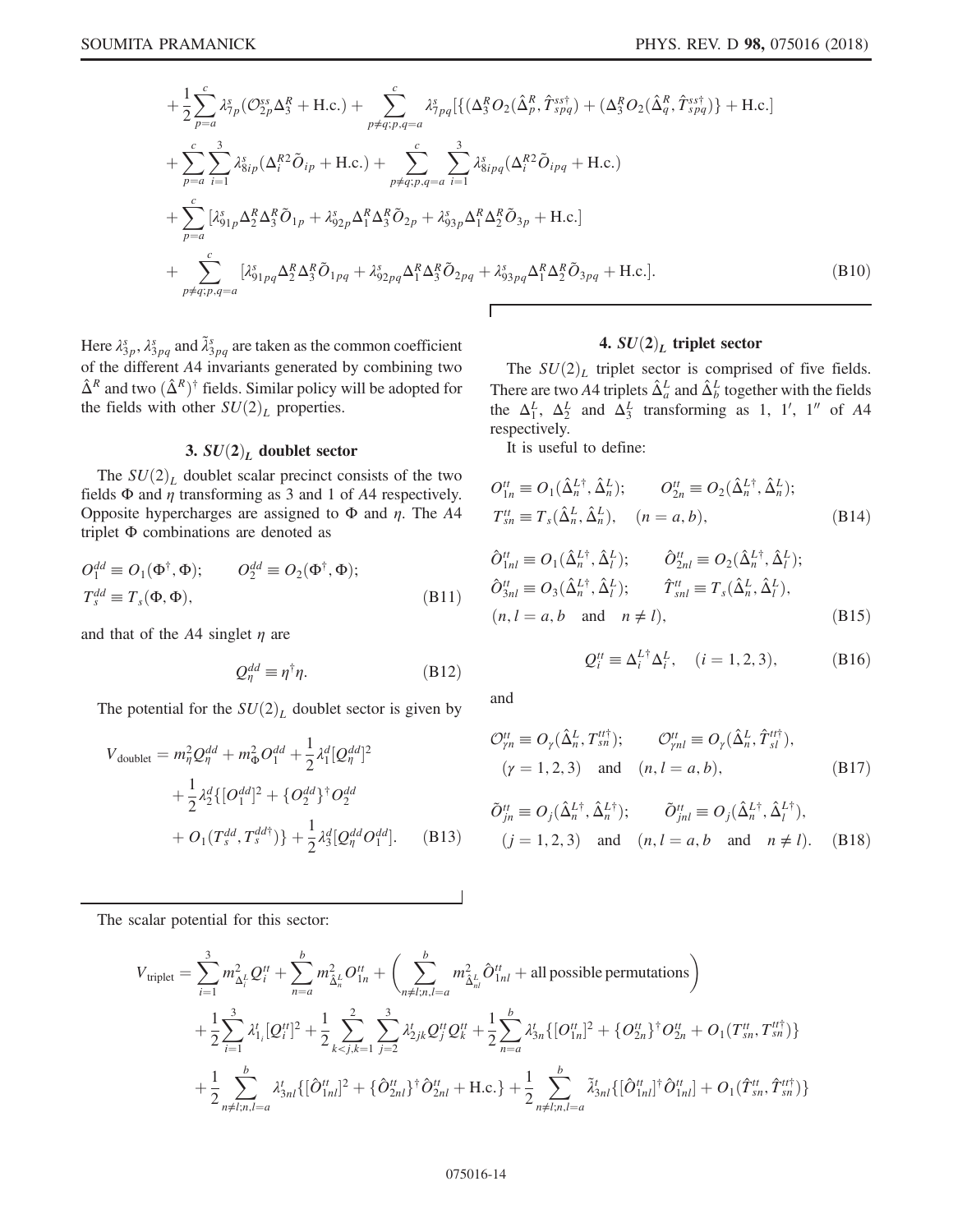<span id="page-14-0"></span>
$$
+\frac{1}{2}\sum_{j=1}^{3}\sum_{n=a}^{b} \lambda_{4_{jn}}^{t}[(\Delta_{j}^{L\dagger}\Delta_{j}^{L})O_{1n}^{tt}] + \sum_{j=1}^{3}\sum_{n\neq i,n,l=a}^{b} \lambda_{4_{1nl}}^{t}[(\Delta_{j}^{L\dagger}\Delta_{j}^{L})\hat{O}_{1n}^{tt} + \text{H.c.}] + \sum_{n,l=a}^{b} \lambda_{5n}^{t}[\{\Delta_{1}^{L}O_{1n}^{tt}\} + \text{H.c.}]
$$
  
+ 
$$
\sum_{n,l=a}^{b} \lambda_{5n}^{l}[\{\Delta_{1}^{L}O_{1nl}^{tt}\} + \text{H.c.}] + \frac{1}{2}\sum_{n=a}^{b} \lambda_{6n}^{t}[\{\Delta_{2}^{L}O_{3n}^{tt}\} + \text{H.c.}]
$$
  
+ 
$$
\sum_{n,l=a}^{b} \lambda_{6nl}^{l}[\{\Delta_{2}^{L}O_{3nl}^{tt}\} + \text{H.c.}] + \frac{1}{2}\sum_{n=a}^{b} \lambda_{7n}^{t}[\{\Delta_{3}^{L}O_{2n}^{tt}\} + \text{H.c.}] + \sum_{n,l=a}^{b} \lambda_{7nl}^{t}[\{\Delta_{3}^{L}O_{2nl}^{tt}\} + \text{H.c.}]
$$
  
+ 
$$
\sum_{n=a}^{b} \sum_{j=1}^{3} \lambda_{8jn}^{t}[(\Delta_{j}^{L2}\tilde{O}_{jn}^{tt}) + \text{H.c.}] + \sum_{n\neq l;n,l=a}^{b} \sum_{j=1}^{3} \lambda_{8jnl}^{t}[(\Delta_{j}^{L2}\tilde{O}_{jnl}^{tt}) + \text{H.c.}]
$$
  
+ 
$$
\sum_{n=a}^{b} [\{\lambda_{91n}^{t}(\Delta_{2}^{L}\Delta_{3}^{L}\tilde{O}_{1n}^{tt})\} + \{\lambda_{92n}^{t}(\Delta_{1}^{L}\Delta_{3}^{L}\tilde{O}_{2n}^{tt})\} + \{\lambda_{93n}^{t}(\Delta_{1}^{L}\Delta_{2}^{L}\tilde{O}_{3n}^{tt})\} + \text{H.c.}]
$$
  
+ 
$$
\sum_{n\neq l;n,l=a}^{b} [\{\lambda_{91n}^{t}(\Delta_{2}^{L
$$

## 5. Inter-sector terms in the scalar potential

The terms in the scalar potential involving scalar fields of identical  $SU(2)_L$  behavior are already taken into account. Apart from them, the scalar potential will also receive contributions from terms generated by combining scalars of two different  $SU(2)_L$  sectors that constitute the main objective of the following discussion. In this category the combinations of the  $SU(2)_L$  singlet scalars with that belonging to either of the doublet or the triplet sector. The other variety of inter-sector terms—doublet-triplet type are not included. This seems to be a reasonable approximation as the vevs of the singlet fields are the largest.

#### a. Singlet-doublet inter-sector terms

Γ

Let us consider the combinations:

$$
\tilde{T}_{sp}^{ss} \equiv T_s(\hat{\Delta}_p^R, \hat{\Delta}_p^{R\dagger}); \qquad \tilde{T}_{spq}^{ss} \equiv T_s(\hat{\Delta}_p^R, \hat{\Delta}_q^{R\dagger}) \quad \text{and} \quad \tilde{T}_s^{dd} \equiv T_s(\Phi, \Phi^{\dagger}), \qquad (p, q = a, b, c \quad \text{and} \quad p \neq q)
$$
 (B20)

and

$$
O_{1sp}^{sd} \equiv O_1(\tilde{T}_s^{dd}, \tilde{T}_{sp}^{ss}); \qquad \hat{O}_{1spq}^{sd} \equiv O_1(\tilde{T}_s^{dd}, \tilde{T}_{spq}^{ss});
$$
  
\n
$$
O_{p\gamma}^{sd} \equiv O_\gamma(\hat{\Delta}_p^R, \tilde{T}_s^{dd}), \qquad (\gamma = 1, 2, 3) \quad \text{and} \quad (p, q = a, b, c \quad \text{with} \quad p \neq q).
$$
\n(B21)

Using this notation,

$$
V_{sd} = \frac{1}{2} \sum_{i=1}^{3} \left[ \lambda_{1i}^{sd} (Q_i^{ss} Q_\eta^{dd}) + (\lambda_{2i}^{sd} Q_i^{ss} O_1^{dd}) \right] + \frac{1}{2} \sum_{p=a}^{c} \lambda_{3p}^{sd} [Q_\eta^{dd} O_{1p}^{ss}] + \frac{1}{2} \sum_{p \neq q; p, q=a}^{c} [Q_\eta^{dd} \hat{O}_{1pq}^{ss}]
$$
  
+ 
$$
\sum_{p=a}^{c} \left[ \lambda_{4p}^{sd} (\{O_{1p}^{sd}\} \Delta_1^R + \text{H.c.}) + \lambda_{5p}^{sd} (\{O_{2p}^{sd}\} \Delta_2^R + \text{H.c.}) + \lambda_{6p}^{sd} (\{O_{3p}^{sd}\} \Delta_3^R + \text{H.c.}) \right]
$$
  
+ 
$$
\frac{1}{2} \sum_{p=a}^{c} \lambda_{7p}^{sd} [O_1^{dd} O_{1p}^{ss} + \{O_{2p}^{ss}\}^{\dagger} O_2^{dd} + \{O_2^{dd}\}^{\dagger} O_{2p}^{ss} + O_{1sp}^{sd}]
$$
  
+ 
$$
\frac{1}{2} \sum_{p \neq q; p, q=a}^{c} \lambda_{7pq}^{sd} [O_1^{dd} \hat{O}_{1pq}^{ss} + \{\hat{O}_{2pq}^{ss}\}^{\dagger} O_2^{dd} + \{O_2^{dd}\}^{\dagger} \hat{O}_{2pq}^{ss} + \hat{O}_{1spq}^{sd}].
$$
(B22)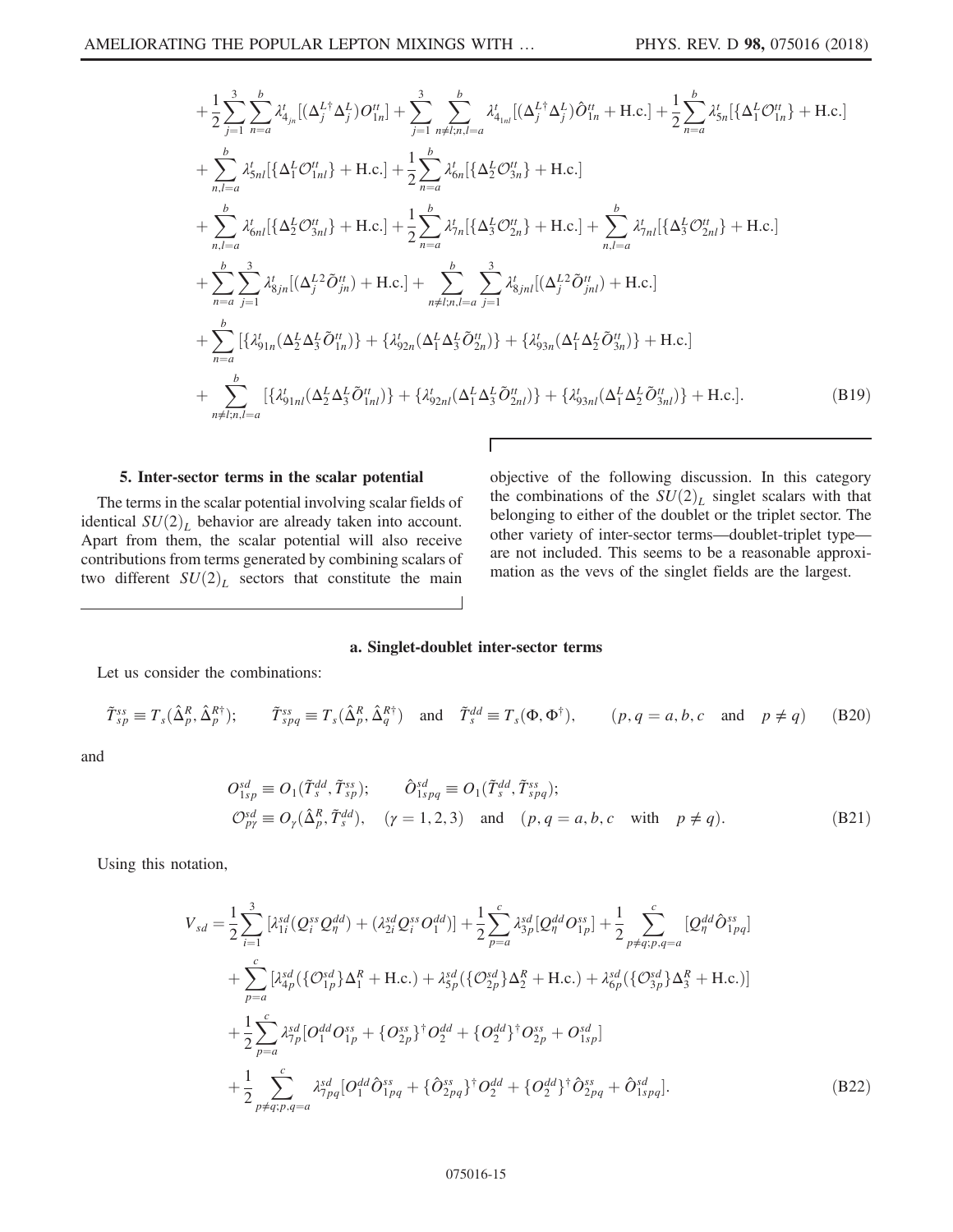In the last two terms, a simplifying assumption of using a common couplings  $\lambda_{7p}^{sd}$  and  $\lambda_{7pq}^{sd}$  for the terms in the scalar potential that are generated from various combinations of  $(\Phi^{\dagger} \Phi)(\hat{\Delta}^{R \dagger} \hat{\Delta}^{R})$ , all four of the fields involved being triplets of  $AA$ of A4.

#### b. Singlet-triplet inter-sector terms

In this case, the following combinations come into play:

$$
\tilde{T}_{sn}^{tt} \equiv T_s(\hat{\Delta}_n^L, \hat{\Delta}_n^{L\dagger}); \qquad \tilde{T}_{snl}^{tt} \equiv T_s(\hat{\Delta}_n^L, \hat{\Delta}_l^{L\dagger}); \qquad O_{1snp}^{ts} \equiv O_1(\tilde{T}_{sn}^{tt}, \tilde{T}_{sp}^{ss}); \qquad \hat{O}_{1snpq}^{ts} \equiv O_1(\tilde{T}_{sn}^{tt}, \tilde{T}_{spq}^{ss});
$$
\n
$$
\hat{O}_{1snlp}^{ts} \equiv O_1(\tilde{T}_{snl}^{tt}, \tilde{T}_{sp}^{ss}); \qquad \hat{O}_{1snlpq}^{ts} \equiv O_1(\tilde{T}_{snl}^{tt}, \tilde{T}_{spq}^{ss}); \qquad O_{pnp}^{ts} \equiv O_r(\hat{\Delta}_p^{R\dagger}, \hat{\Delta}_n^L); \qquad \tilde{O}_{pnp}^{ts} \equiv O_r(\hat{\Delta}_p^R, \hat{\Delta}_n^L);
$$
\n
$$
\mathcal{O}_{pnp}^{ss} \equiv O_r(\tilde{T}_{sp}^{ss}, \hat{\Delta}_n^L); \qquad \tilde{\mathcal{O}}_{pnp}^{ts} \equiv O_r(\tilde{T}_{spq}^{ts}, \hat{\Delta}_n^L); \qquad \tilde{\mathcal{O}}_{pnp}^{ts} \equiv O_r(\tilde{T}_{snl}^{tt}, \hat{\Delta}_p^R), \qquad (\text{B23})
$$

where  $(y = 1, 2, 3)$ ;  $(p, q = a, b, c)$  and  $(n, l = a, b)$  Needless to mention,  $p \neq q$  and  $n \neq l$ . Following the convention introduced already,

$$
O_{\gamma np}^{ts} \equiv O_{\gamma}(\hat{\Delta}_{p}^{R\dagger}, \hat{\Delta}_{n}^{L}); \qquad \tilde{O}_{\gamma np}^{ts} \equiv O_{\gamma}(\hat{\Delta}_{p}^{R}, \hat{\Delta}_{n}^{L}), \qquad (\gamma = 1, 2, 3); \qquad (p = a, b, c) \quad \text{and} \quad (n = a, b). \tag{B24}
$$

<span id="page-15-0"></span>The inter-sector potential for this case is given by

$$
\begin{split} V_{ts}=&\frac{1}{2}\sum_{i=1}^{3}\sum_{j=1}^{3} \lambda_{1ij}^{ts}[Q_{i}^{ss}Q_{j}^{tt}]+\frac{1}{2}\sum_{j=1}^{3}\sum_{n=1}^{b} \lambda_{2ji}^{ts}[ (Q_{j}^{ss}\partial_{1n}^{tt})+H.c.]+\frac{1}{2}\sum_{j=1}^{3}\sum_{n\neq i,n= a}^{b} \lambda_{2ji}^{ts}[ (Q_{j}^{ss}\partial_{1ni}^{st})+H.c.]\\ &+\frac{1}{2}\sum_{i=1}^{3}\sum_{p=a}^{c} \lambda_{3ip}^{ts}[Q_{i}^{tt}\partial_{1:p}^{st}]+\sum_{i=1}^{3}\sum_{p\neq q,p,q=a}^{c} \lambda_{3ipq}^{ts}[Q_{i}^{tt}\partial_{1:pq}^{st}]+\frac{1}{2}\sum_{p=a}^{c}\sum_{n= a}^{b} \lambda_{4i_{mnpp}}^{ts}[O_{1n}^{tt}\partial_{1:p}^{ss}+\{O_{2p}^{ss}\}^{\dagger}O_{2n}^{st}+\{O_{2p}^{ss}\}^{\dagger}O_{2n}^{st}+\{O_{2p}^{ss}\}^{\dagger}O_{2n}^{st}+\{O_{2p}^{ss}\}^{\dagger}O_{2n}^{st}+\{O_{2p}^{ss}\}^{\dagger}O_{2n}^{st}+\{O_{2p}^{ss}\}^{\dagger}O_{2n}^{st}+\{O_{2p}^{ss}\}^{\dagger}O_{2n}^{st}+\{O_{2p}^{ss}\}^{\dagger}O_{2n}^{st}+\{O_{2p}^{ss}\}^{\dagger}O_{2n}^{st}+\{O_{3npq}^{ss}[O_{1n}^{st}\partial_{1:pq}^{st}+\{O_{2p}^{st}\}^{\dagger}O_{2p}^{st}+\{O_{3npq}^{st}]\} \\ &+\frac{1}{2}\sum_{p=a}^{c}\sum_{p\neq q;p,q=a}^{c} \lambda_{3i_{nnpq}^{ts}}^{ts}[O_{1n1}^{st}\partial_{1:pq}^{ss}+\{O_{2p}^{ss}\}^{\dagger}O_{2n1}^{st}+\{O_{2n1}^{st}\}^{\dagger}O_{2p}^{ss}+\{O_{1snnpq}^{ts}[\\ &+\sum_{i=1}^{3}\sum_{p=a}^{c}\sum_{p=a}^{b}
$$

It must be noted that while writing the last  $\lambda_{7-12}^{ts}$  terms the different couplings corresponding to the combinations of  $O_{inp}^{ts}$  with  $(\Delta_i^{L\dagger} \Delta_j^{R\dagger})$  and  $\tilde{O}_{inp}^{ts}$  with  $(\Delta_i^{L\dagger} \Delta_j^{R\dagger})$  are set to be equal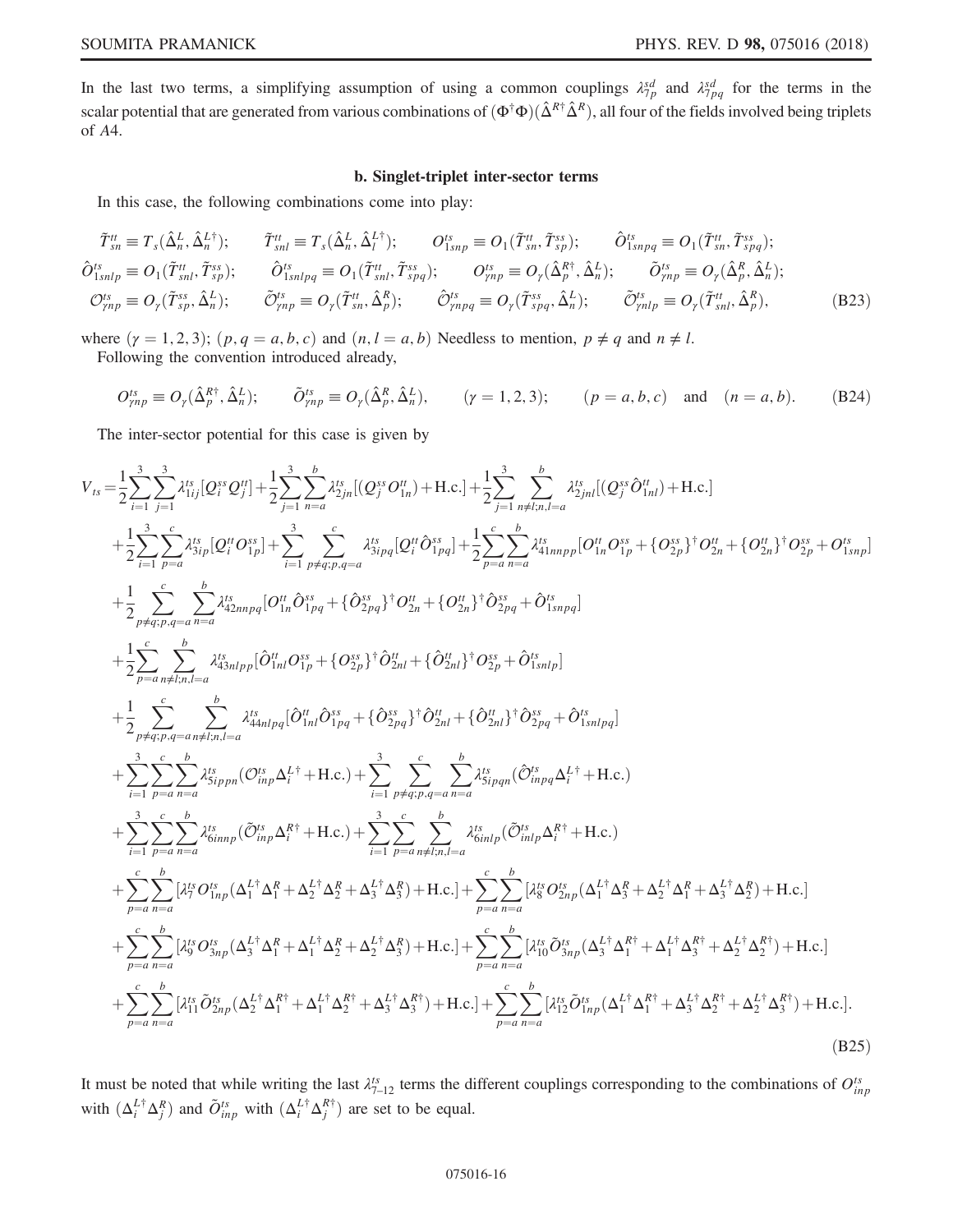## 6. The conditions for minimization

<span id="page-16-0"></span>With the scalar potential in hand, it is necessary to derive the conditions for which the particular vev configurations used in this model—see Eqs. [\(3\)](#page-2-0)–[\(5\)](#page-3-1) and Table [III](#page-3-0)—corresponds to the local minimum. For immediate reference the vevs are

$$
\langle \Phi^0 \rangle = \frac{v}{\sqrt{3}} \begin{pmatrix} 1 \\ 1 \\ 1 \end{pmatrix}, \quad \langle \eta^0 \rangle = u, \quad \langle \hat{\Delta}_a^{L0} \rangle = v_{La} \begin{pmatrix} 1 \\ 0 \\ 0 \end{pmatrix}, \quad \langle \hat{\Delta}_b^{L0} \rangle = v_{Lb} \begin{pmatrix} 1 \\ 1 \\ 1 \end{pmatrix}, \quad \langle \Delta_1^{L0} \rangle = \langle \Delta_2^{L0} \rangle = \langle \Delta_3^{L0} \rangle = u_L, \tag{B26}
$$

$$
\langle \hat{\Delta}_a^{R0} \rangle = v_{Ra} \begin{pmatrix} 1 \\ 1 \\ 1 \end{pmatrix}, \qquad \langle \hat{\Delta}_b^{R0} \rangle = v_{Rb} \begin{pmatrix} 1 \\ \omega \\ \omega^2 \end{pmatrix}, \qquad \langle \hat{\Delta}_c^{R0} \rangle = v_{Rc} \begin{pmatrix} 1 \\ \omega^2 \\ \omega \end{pmatrix}, \qquad (B27)
$$

$$
\langle \Delta_1^{R0} \rangle = u_{1R}, \qquad \langle \Delta_2^{R0} \rangle = u_{2R}, \qquad \langle \Delta_3^{R0} \rangle = u_{3R}.
$$
 (B28)

<span id="page-16-2"></span>where the  $SU(2)_L$  nature of the scalars has been suppressed.

Eq. [\(B26\)](#page-16-0) shows that the A4 triplet fields— $\hat{\Delta}^{L,R}$  and  $\Phi$  have vev configurations that have been verified to be the global minima in [\[25\].](#page-21-19) This result was for a single A4 triplet considered in isolation. In the current scenario since many other fields are involved, it is not straightforward to directly adopt the conclusions of [\[25\].](#page-21-19)

The conditions for which the vev configurations shown in Eqs. [\(3\)](#page-2-0)–[\(5\)](#page-3-1) correspond to minimum are shown sector by sector.

For minima of the scalar potential, the first derivatives of the scalar potential with respect to the vevs have to vanish and the second derivatives have to satisfy some conditions. Since the scalar sector is very rich, the expressions look very complicated. The conditions arising by setting the first derivatives to be zero have been discussed for each of the  $SU(2)_L$  sectors. As a sample, constraints coming from the second derivatives have been shown only for the  $SU(2)_L$  singlet sector. Similar exercise can be carried out for the other  $SU(2)_L$  sectors but are not presented here.

## a.  $SU(2)<sub>L</sub>$  singlet sector

The  $SU(2)_L$  singlet vevs are much larger than those of the doublet and triplet scalars. Thus, it is safe to neglect the contributions to the minimization equations from the intersector terms.

Let us remind ourselves that  $v_{Rp}$   $(p = a, b, c)$  are real and define

$$
\tilde{v}_{Ra_1} \equiv v_{Ra}, \qquad \tilde{v}_{Ra_2} \equiv v_{Ra}, \qquad \tilde{v}_{Ra_3} \equiv v_{Ra};
$$
\n
$$
\tilde{v}_{Rb_1} \equiv v_{Rb}, \qquad \tilde{v}_{Rb_2} \equiv v_{Rb}\omega, \qquad \tilde{v}_{Rb_3} \equiv v_{Ra}\omega^2;
$$
\n
$$
\tilde{v}_{Rc_1} \equiv v_{Rc}, \qquad \tilde{v}_{Rc_2} \equiv v_{Rc}\omega^2, \qquad \tilde{v}_{Rc_3} \equiv v_{Rc}\omega. \qquad (B29)
$$

<span id="page-16-1"></span>For ease of presentation, let us set the following masses and couplings equal:

$$
m_{\Delta_1^R}^2 = m_{\Delta_2^R}^2 = m_{\Delta_3^R}^2 = m_{R1}^2; \t m_{\Delta_4^R}^2 = m_{\Delta_6^R}^2 = m_{\Delta_6^R}^2 = m_{R2}^2; \t m_{ab}^2 = m_{ac}^2 = m_{bc}^2 = m_{R3}^2; \n\lambda_{1i}^s = \lambda_1^s \quad \forall \quad (i = 1, 2, 3); \t \lambda_{221}^s = \lambda_{231}^s = \lambda_{223}^s = \lambda_2^s; \t \lambda_{3a}^s = \lambda_{3b}^s = \lambda_{3c}^s = \lambda_3^s; \t \tilde{\lambda}_{3a}^s = \tilde{\lambda}_{3b}^s = \tilde{\lambda}_{3c}^s = \tilde{\lambda}_{3s}^s; \n\lambda_{3ab}^s = \lambda_{3ac}^s = \lambda_{3bc}^s = \hat{\lambda}_{3s}^s; \t \lambda_{4ip}^s = \lambda_4^s \quad \forall \quad (p = a, b, c) \text{ and } \quad (i = 1, 2, 3); \n\lambda_{41ab}^s = \lambda_{41ac}^s = \lambda_{41bc}^s = \lambda_{42ab}^s = \lambda_{42ac}^s = \lambda_{42bc}^s = \lambda_{43ab}^s = \lambda_{43ac}^s = \lambda_{43bc}^s = \tilde{\lambda}_{4s}^s; \n\lambda_{5a}^s = \lambda_{5b}^s = \lambda_{5c}^s = \lambda_5^s; \t \lambda_{5ab}^s = \lambda_{5ac}^s = \lambda_{5bc}^s = \tilde{\lambda}_{5s}^s; \t \lambda_{6a}^s = \lambda_{6b}^s = \lambda_{6c}^s = \lambda_6^s; \t \lambda_{6ab}^s = \lambda_{6ac}^s = \lambda_{6bc}^s = \tilde{\lambda}_{6s}^s; \n\lambda_{7a}^s = \lambda_{7b}^s = \lambda_{7c}^s = \lambda_{7}^s; \t \lambda_{7ab}^s = \lambda_{7ac}^s = \lambda_{7bc}^s = \tilde{\lambda}_{7s}^s; \t \lambda_{8ip}^s = \lambda_8^s \quad \forall \quad (p = a, b, c) \text{ and } \quad (i
$$

With the help of the singlet sector potential in Eq.  $(B10)$ , the equalities in Eq.  $(B30)$  and the vev in Eqs.  $(3)$ – $(5)$  one can obtain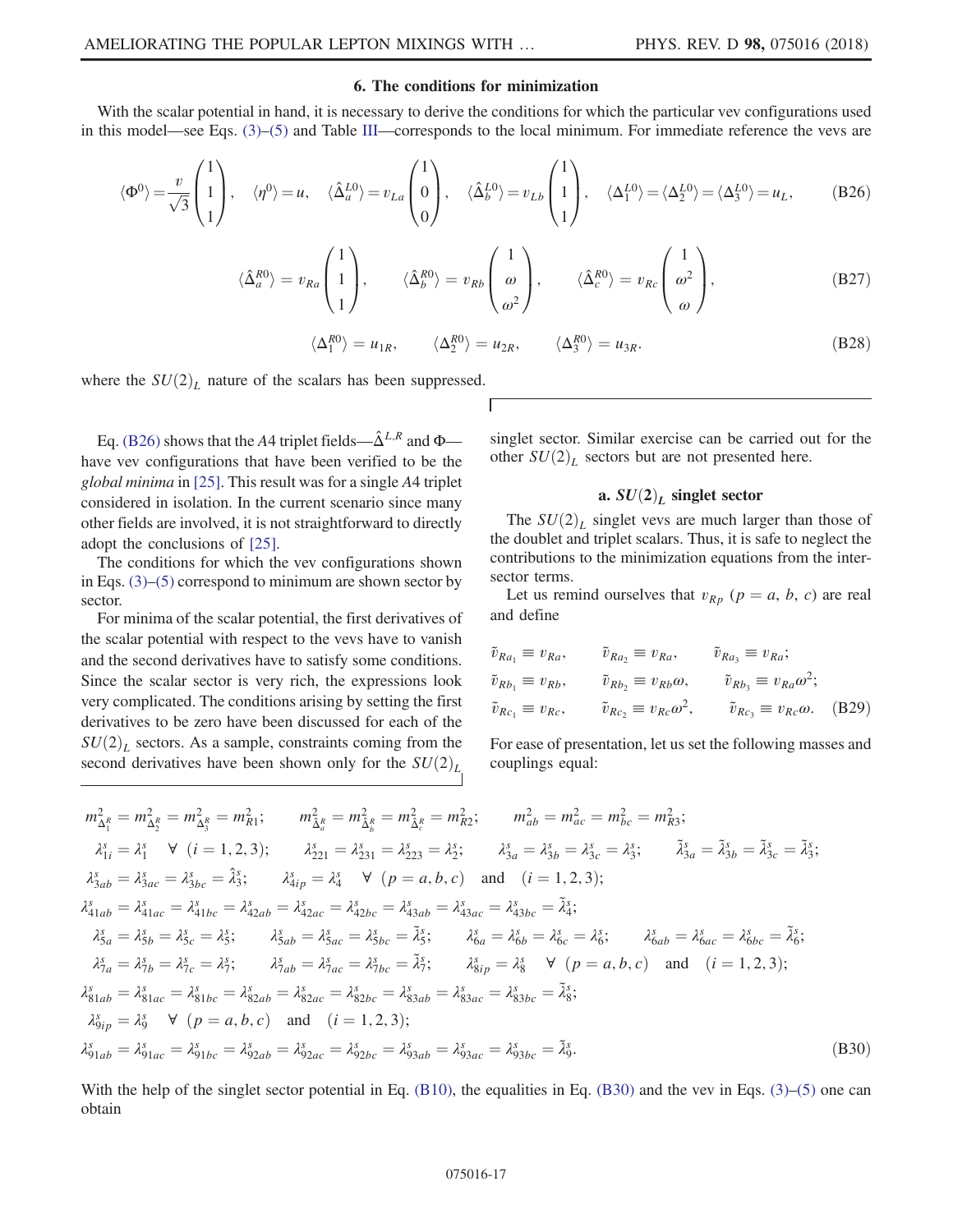$$
\frac{\partial V_{\text{singlet}}}{\partial u_{1R}^{*}} = 0
$$
\n
$$
\Rightarrow m_{R1}^{2}u_{1R} + \lambda_{1}^{s}(u_{1R}^{*}u_{1R}^{2}) + \lambda_{2}^{s}[(u_{2R}^{*}u_{2R}) + (u_{3R}^{*}u_{3R})] + \frac{3\lambda_{4}^{s}}{2}u_{1R}[v_{Ra}^{2} + v_{Rb}^{2} + v_{Rc}^{2}] + 3\lambda_{5}^{s}v_{Ra}^{3}
$$
\n
$$
-3\tilde{\lambda}_{5}^{s}v_{Ra}(v_{Rb}^{2} + v_{Rc}^{2}) + 6\lambda_{8}^{s}u_{1R}^{*}v_{Ra}^{2} + 6\tilde{\lambda}_{8}^{s}u_{1R}^{*}v_{Rb}v_{Rc}
$$
\n
$$
+3\lambda_{9}^{s}(u_{3R}^{*}v_{Rb}^{2} + u_{2R}^{*}v_{Rc}^{2}) + 3\tilde{\lambda}_{9}^{s}[v_{Ra}(u_{2R}^{*}v_{Rb} + u_{3R}^{*}v_{Rc})] = 0,
$$
\n
$$
\frac{\partial V_{\text{singlet}}}{\partial v_{Ra}^{*}} = \frac{\partial V_{\text{singlet}}|_{\text{min}}}{\partial v_{Ra}^{*}} = 0
$$
\n
$$
\Rightarrow m_{R2}^{2}v_{Ra} + m_{R3}^{2}(v_{Rb} + v_{Rc}) + \frac{7}{2}\lambda_{3}^{s}v_{Ra}^{3} + (3\hat{\lambda}_{3} + \frac{\tilde{\lambda}_{3}^{s}}{8})v_{Ra}(v_{Rb}^{2} + v_{Rc}^{2})
$$
\n
$$
+ \left[\frac{\lambda_{4}^{s}}{2}v_{Ra} + \tilde{\lambda}_{4}^{s}(v_{Rb} + v_{Rc})\right](u_{1R}^{*}u_{1R} + u_{2R}^{*}u_{2R} + u_{3R}^{*}u_{3R}) + \lambda_{5}^{s}v_{Ra}^{2}(u_{1R}^{*} + 2u_{1R})
$$
\n
$$
- \tilde{\lambda}_{5}^{s}[(v_{Ra}v_{Rb} + v_{Ra}v_{Rc})(2u_{1R} + u_{1R}^{*})] + \lambda_{6}^{s}v_{Ra}^{2}(
$$

 $+(u_{1R}^*u_{2R}+u_{1R}^*u_{3R}+u_{2R}^*u_{3R})[2\lambda_9^s v_{Ra}+\tilde{\lambda}_9^s(v_{Rb}+v_{Rc})]=0.$  (B32)

Besides the first derivatives discussed above, second derivatives are also needed to established minimality. For example,

$$
\frac{\partial^2 V_{\text{singlet}}|_{\text{min}}}{\partial u_{1R}^{*2}} > 0 \Rightarrow \lambda_1^s u_{1R}^2 + 6\lambda_8^s v_{Ra}^2 + 6\tilde{\lambda}_8^s v_{Rb} v_{Rc} > 0
$$
\n(B33)

and

$$
\frac{\partial^2 V_{\text{singlet}}|_{\text{min}}}{\partial \tilde{v}_{Ra_1}^{*2}} > 0 \Rightarrow \lambda_3^s v_{Ra}^2 + 4\hat{\lambda}_3 (v_{Rb}^2 + v_{Rc}^2) + 2\lambda_8^s (u_{1R}^2 + u_{2R}^2 + u_{3R}^2) + 2\lambda_8^s (u_{2R}u_{3R} + u_{1R}u_{2R} + u_{1R}u_{3R}) > 0 \quad (B34)
$$

Further mixed derivatives such as

$$
\frac{\partial^2 V_{\text{singlet}}|_{\text{min}}}{\partial u_{1R}^* \tilde{v}_{Ra_1}} = \frac{\lambda_4^s}{2} v_{Ra} u_{1R} + \tilde{\lambda}_4^s (v_{Rb} + v_{Rc}) u_{1R} + \lambda_5^s v_{Ra}^2 - \tilde{\lambda}_5^s v_{Ra} (v_{Rb} + v_{Rc})
$$
(B35)

are also necessary to establish minimality in the most general case. The results presented for the first and second derivatives are calculated using the most general expression of the scalar potential in terms of the vevs and putting  $(v_{Ra1} = v_{Ra2} = v_{Ra3} = v_{Ra}), (v_{Rb1} = v_{Rb}, v_{Rb2} = \omega v_{Rb},$  $v_{Rb3} = \omega^2 v_{Rb}$  and  $(v_{Rc1} = v_{Rc}, v_{Rc2} = \omega^2 v_{Rc}, v_{Rc3} = \omega^2 v_{Rc}$  $\omega v_{Rc}$ ) where  $v_{Ra}$ ,  $v_{Rb}$ ,  $v_{Rc}$  are real. Needless to mention that  $\tilde{v}_{Rp_i}^* = \tilde{v}_{Rp_i}$  for  $(p = a, i = 1, 2, 3)$  and  $(p = b, a, \text{ and } i = 1)$  Similar equations can be obtained  $(p = b, c \text{ and } i = 1)$ . Similar equations can be obtained by minimizing the potential with respect to  $u_{2R}$ ,  $u_{3R}$ ,  $\tilde{v}_{Ra2}$ ,  $\tilde{v}_{Ra3}$  and  $\tilde{v}_{Rpi}$  for  $(p = b, c)$  and  $(i = 1, 2, 3)$ . For the sake of brevity those are not mentioned. Similar strategy will be adopted for the  $SU(2)_L$  doublet and  $SU(2)_L$  triplet sector. It is worth noting that this exercise for all the three sectors are for illustrative purpose only and the minimization equations are achieved by setting the different couplings equal.

## b.  $SU(2)<sub>L</sub>$  doublet sector

For this sector contributions from both the doublet sector itself—Eq. [\(B13\)](#page-13-1)—together with the singlet-doublet intersector are considered. Let us define  $V_{\mathcal{D}} = V_{\text{doublet}} + V_{sd}$ . Also let us call  $\langle \Phi_i \rangle \equiv v_i$  where  $v_1 = v_2 = v_3 = \frac{v_3}{\sqrt{3}}$ ,  $v_3$ being real.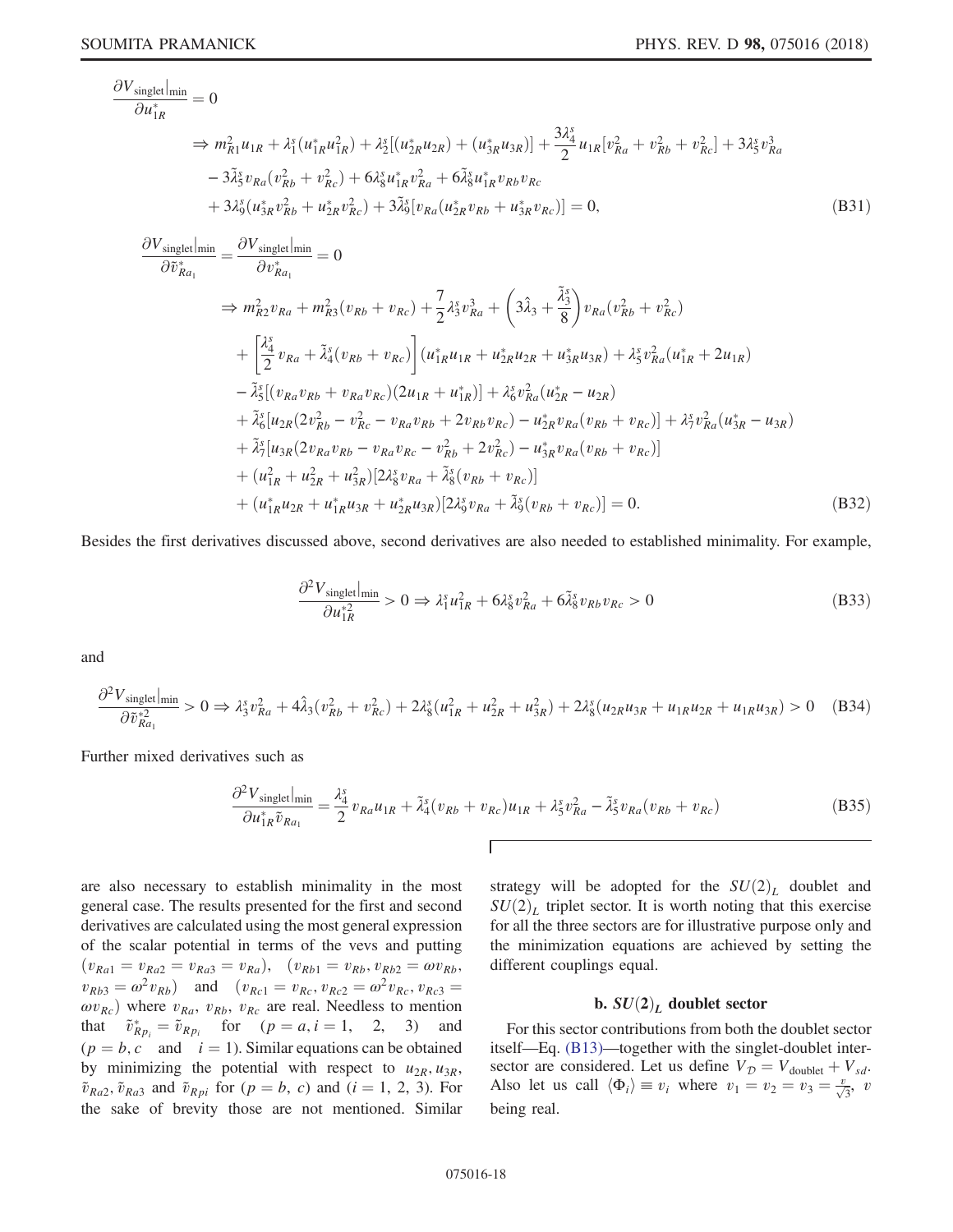The following couplings are set to be equal:

$$
\lambda_{1i}^{sd} = \lambda_1^{sd}, \qquad \lambda_{2i}^{sd} = \lambda_2^{sd} \qquad \forall \quad (i = 1, 2, 3);
$$
\n
$$
\lambda_{3p}^{sd} = \lambda_3^{sd}, \qquad \lambda_{4p}^{sd} = \lambda_4^{sd}, \qquad \lambda_{5p}^{sd} = \lambda_5^{sd}, \qquad \lambda_{6p}^{sd} = \lambda_6^{sd}, \lambda_{7p}^{sd} = \lambda_7^{sd} \qquad \forall \quad (p = a, b, c);
$$
\n
$$
\lambda_{3ab}^{sd} = \lambda_{3ac}^{sd} = \lambda_{3bc}^{sd} = \tilde{\lambda}_3^{sd}; \qquad \lambda_{7ab}^{sd} = \lambda_{7ac}^{sd} = \lambda_{7bc}^{sd} = \tilde{\lambda}_7^{sd}.
$$
\n(B36)

<span id="page-18-0"></span>For the vevs in Eqs. [\(B26\)](#page-16-0)–[\(B28\)](#page-16-2) correspond to the minimum of the scalar potential it is necessary to satisfy the following conditions:

$$
\frac{\partial V_{\mathcal{D}}|_{\min}}{\partial u^*} = 0 \Rightarrow u \left[ m_{\eta}^2 + \lambda_1^d u^* u + \lambda_3^d v^2 + \lambda_1^{sd} \sum_{i=1}^3 (u_{iR}^* u_{iR}) + \frac{3}{2} \lambda_3^{sd} \sum_{p=a}^c v_{Rp}^2 \right] = 0. \tag{B37}
$$

<span id="page-18-1"></span>and

$$
\frac{\partial V_{\mathcal{D}}|_{\min}}{\partial v_1^*} = 0
$$
\n
$$
\Rightarrow \frac{v}{\sqrt{3}} \left[ m_{\Phi}^2 + 2\lambda_2^d \frac{v^2}{3} + \frac{\lambda_3^d}{2} (u^*u) + \frac{\lambda_2^sd}{2} \sum_{i=1}^3 (u_{iR}^* u_{iR}) + \frac{\lambda_4^{sd}}{2} (2v_{Ra} - v_{Rb} - v_{Rc}) (u_{1R} + u_{1R}^*) + \frac{\lambda_1^{sd}}{2} \left[ \left( \sum_{p=a}^c 3v_{Rp}^2 \right) + \frac{1}{2} (2v_{Ra}^2 - v_{Rb}^2 - v_{Rc}^2) \right] + \frac{\tilde{\lambda}_1^{sd}}{2} \left[ 6(v_{Ra}v_{Rb} + v_{Ra}v_{Rc} + v_{Rb}v_{Rc}) + \frac{1}{2} (v_{Ra}v_{Rb} + v_{Ra}v_{Rc} - 2v_{Rb}v_{Rc}) \right] \right] = 0.
$$
\n(B38)

In order to satisfy Eqs. [\(B37\)](#page-18-0) and [\(B38\)](#page-18-1), some degree of fine-tuning is necessary that involve both  $SU(2)_L$  doublet and singlet vev of varying magnitudes. Similar equations can be obtained by minimizing the potential with respect to  $v_2^*$ and  $v_3^*$ .

## c.  $SU(2)_L$  triplet sector

In analogy to the doublet sector, let us define  $V_T = V_{\text{triplet}} + V_{ts}$  using Eqs. [\(B19\)](#page-14-0) and [\(B25\)](#page-15-0). Let us also recall,  $v_{La1} = v_{La}, v_{La2} = v_{La3} = 0$  and  $v_{Lb1} = v_{Lb2} = v_{Lb3} = v_{Lb}$ .

This sector has several couplings involved. For simplicity of presentation, let us implement the following choices:

$$
m_{\Delta_1^L} = m_{\Delta_2^L} = m_{\Delta_3^L} = m_{l1}; \t m_{\hat{\Delta}_a^L} = m_{\hat{\Delta}_b^L} = m_{l2}; \t m_{ab} = m_{l3}; \t \lambda'_{1i} = \lambda'_1, \t \forall (i = 1, 2, 3);
$$
  
\n
$$
\lambda'_{21} = \lambda'_{232} = \lambda'_{231} = \lambda'_2; \t \lambda'_{3a} = \lambda'_{3b} = \lambda'_3; \lambda'_{3ab} = \hat{\lambda}'_3; \t \tilde{\lambda}'_{3ab} = \tilde{\lambda}'_3;
$$
  
\n
$$
\lambda_{4jn} = \lambda_{4jnl} = \lambda_4; \t \lambda_{8jn} = \lambda_{8jnl} = \lambda_8; \t \lambda_{9jn} = \lambda_{9jnl} = \lambda_9, \t \forall (j = 1, 2, 3), (n, l = a, b) \text{ and } n \neq l;
$$
  
\n
$$
\lambda'_{5a} = \lambda'_{5b} = \lambda'_{5ab} = \lambda'_5; \t \lambda'_{6a} = \lambda'_{6b} = \lambda'_{6ab} = \lambda'_6; \t \lambda'_{7a} = \lambda'_{7b} = \lambda'_{7ab} = \lambda'_7;
$$
  
\n
$$
\lambda^{ls}_{1ij} = \lambda^{ls}_{1j}, \t \forall (i, j = 1, 2, 3) \text{ and } i \neq j; \t \lambda^{ls}_{2jn} = \lambda^{ls}_{2jnl}, \t \forall (j = 1, 2, 3), (n, l = a, b) \text{ and } n \neq l;
$$
  
\n
$$
\lambda^{ls}_{3pi} = \lambda^{ls}_{3pqi}, \t \forall (i = 1, 2, 3), (p, q = a, b, c) \text{ and } p \neq q;
$$
  
\n
$$
\lambda^{ls}_{4jnnpp} = \lambda^{ls}_{4jnlpp} = \lambda^{ls}_{4jnlpp} = \lambda^{ls}_{4jnlpq} = \lambda'^{ls}_{4j}, \t \forall (j = 1, 2, 3), (p, q = a, b, c), (n, l = a, b) \text{ and } p \neq q, n \neq l;
$$
  
\n
$$
\lambda^{ls}_{5jppn} = \lambda^{ls}_{5jppn} = \lambda^{ls}_{5jplqn
$$

<span id="page-18-2"></span>In order to minimize  $V<sub>T</sub>$  such that one can arrive at the vevs furnished in Eqs. [\(B26\)](#page-16-0)–[\(B28\)](#page-16-2), the following conditions are to be ensured: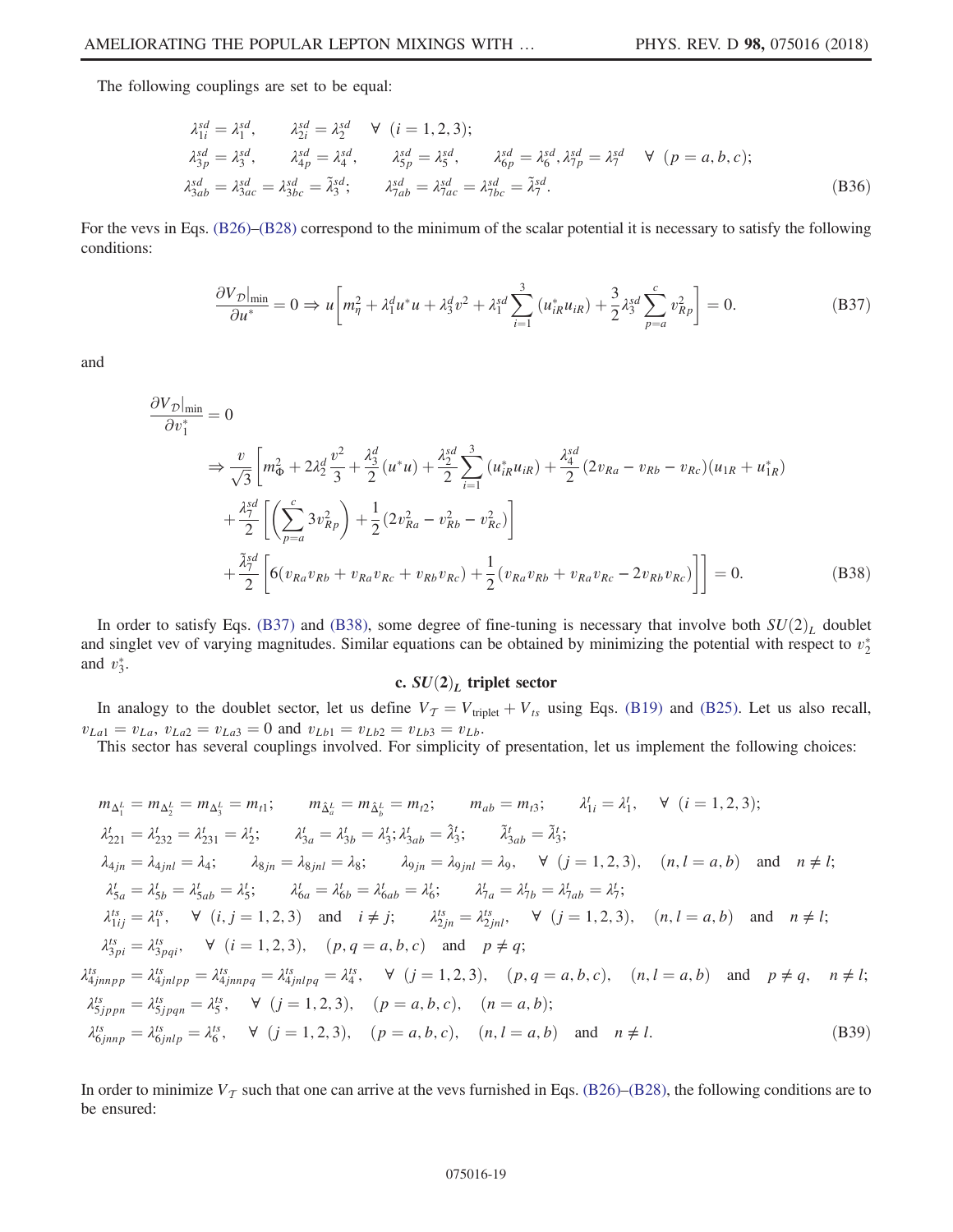$$
\frac{\partial V_{\mathcal{F}}|_{min}}{\partial u_{L1}^{*}} = 0
$$
\n
$$
\Rightarrow u_{L}[m_{t1}^{2} + (u_{L}^{*}u_{L})(\lambda_{1}^{t} + \lambda_{2}^{t}) + \frac{\lambda_{4}^{t}}{2}(v_{La}^{2} + 3v_{Lb}^{2} + 2v_{La}v_{Lb})] + \lambda_{5}^{t}v_{Lb}^{2}(3v_{Lb} + v_{La})
$$
\n
$$
+ 2\lambda_{8}^{t}u_{L}^{*}(v_{La}^{2} + 3v_{Lb}^{2} + v_{La}v_{Lb}) + 2\lambda_{9}^{t}v_{La}(v_{La} + v_{Lb}) + \lambda_{1}^{ts}u_{L}\sum_{i=1}^{3}(u_{iR}^{*}u_{iR})
$$
\n
$$
+ \frac{3}{2}\lambda_{3}^{ts}u_{L}[v_{Ra}^{2} + v_{Rb}^{2} + v_{Rc}^{2} + v_{Rb}v_{Rc}]
$$
\n
$$
+ \lambda_{5}^{ts}(v_{La} + 3v_{Lb})[2v_{Ra}^{2} - v_{Rb}^{2} - v_{Rc}^{2} - 2v_{Ra}(v_{Ra} + v_{Rb}) + 4v_{Rb}v_{Rc}]
$$
\n
$$
+ [(\lambda_{7}^{ts}u_{1R} + \lambda_{12}^{ts}u_{1R}^{*})[v_{La}(v_{Ra} + v_{Rb} + v_{Rc}) + 3v_{Ra}v_{Lb}]]
$$
\n
$$
+ [(\lambda_{8}^{ts}u_{3R} + \lambda_{10}^{ts}u_{3R}^{*})[v_{La}(v_{Ra} + v_{Rb} + v_{Rc}) + 3v_{Rc}v_{Lb}]]
$$
\n
$$
+ [(\lambda_{9}^{ts}u_{2R} + \lambda_{11}^{ts}u_{2R}^{*})[v_{La}(v_{Ra} + v_{Rb} + v_{Rc}) + 3v_{Rb}v_{Lb}]] = 0.
$$
\n(B40)

<span id="page-19-1"></span>Also, one gets

$$
\frac{\partial V_{\mathcal{T}}|_{\text{min}}}{\partial v_{La_1}^*} = 0
$$
\n
$$
\Rightarrow v_{La} \left[ m_{t1}^2 + m_{t2}^2 + 2\lambda_3^t v_{La}^2 + 4\hat{\lambda}_3^t v_{Lb}^2 + \frac{3}{2}\tilde{\lambda}_3^t v_{Lb}^2 \right] + \frac{3}{2}\lambda_4^t (u_L^* u_L)(v_{La} + v_{Lb})
$$
\n
$$
+ (2\lambda_5^t - \lambda_6^t - \lambda_7^t) v_{Lb}^2 u_L + \lambda_8^t u_L^2 (2v_{La} + 3v_{Lb}) + \lambda_9^t u_L^2 (2v_{La} + v_{Lb})
$$
\n
$$
+ \frac{\lambda_2^{ts}}{2} \left[ (v_{La} + v_{Lb}) \sum_{i=1}^3 u_{iR}^* u_{iR} \right] + \frac{\lambda_4^{ts}}{2} \left[ 3(v_{La} + v_{Lb}) \sum_{p=a}^c v_{Rp}^2 + \frac{1}{2} v_{Lb} (2v_{Ra}^2 - v_{Rb}^2 - v_{Rc}^2) \right]
$$
\n
$$
+ \tilde{\lambda}_4^{ts} \left[ 3(v_{La} + v_{Lb}) (v_{Ra}v_{Rb} + v_{Rb}v_{Rc}) + \frac{1}{2} v_{Lb} (v_{Ra}v_{Rb} + v_{Ra}v_{Rc} + v_{Rb}v_{Rc}) \right]
$$
\n
$$
+ \lambda_5^{ts} [3u_L (2v_{Ra}^2 - v_{Rb}^2 - v_{Rc}^2 - 2v_{Ra}v_{Rb} - 2v_{Ra}v_{Rc} + 4v_{Rb}v_{Rc})]
$$
\n
$$
+ [u_L (v_{Ra} + v_{Rb} + v_{Rc})] [[(u_{1R}^* + u_{2R}^* + u_{3R}^*) (\lambda_7^{ts} + \lambda_8^{ts} + \lambda_9^{ts})]
$$
\n
$$
+ [(u_{1R} + u_{2R} + u_{3R}) (\lambda_{10}^{ts} + \lambda_{11}^{ts} + \lambda_{12}^{ts})]] = 0.
$$
\n(B41)

It is worth noticing that certain fine-tuning is essential to satisfy Eqs. [\(B40\)](#page-18-2)—[\(B41\).](#page-19-1) Also similar equations can be obtained by minimizing the potential with respect to  $u_{Li}^*$ where  $(j = 2, 3)$ ,  $v_{Lni}^*$  where for  $n = b$  one has  $(i = 1, 2, 3)$ <br>and for  $n = a$  we have  $(i = 2, 3)$ . Those are not mentioned and for  $n = a$  we have  $(i = 2, 3)$ . Those are not mentioned here. This exercise is performed to illustrate the scenario in a simplified limit achieved by setting several masses and couplings to be equal.

## <span id="page-19-0"></span>APPENDIX C: FLAVOR BASIS FORM OF THE MASS MATRICES

Mass matrices expressed in the Lagrangian basis in Eqs.[\(6\)](#page-3-2) and [\(7\)](#page-4-0) can be transformed to simpler forms in the flavor basis as in Eqs. [\(9\)](#page-4-2) and [\(10\)](#page-4-1) with the help of a unitary transformation written in Eq.[\(8\).](#page-4-5) Certain straightforward algebraic calculations related to this derivation of the forms the mass matrices in the flavor basis is furnished in this Appendix.

The Lagrangian in Eq. [\(2\)](#page-2-1) produces the following mass matrix for the charged leptons and the left-handed Majorana neutrinos,

 $\overline{\phantom{a}}$ 

$$
M_{e\mu\tau} = \frac{v}{\sqrt{3}} \begin{pmatrix} y_1 & y_2 & y_3 \\ y_1 & \omega y_2 & \omega^2 y_3 \\ y_1 & \omega^2 y_2 & \omega y_3 \end{pmatrix}, \qquad M_{\nu L} = \begin{pmatrix} (Y_1^L + 2Y_2^L)u_L & \frac{1}{2}\hat{Y}_b^L v_{Lb} & \frac{1}{2}\hat{Y}_b^L v_{Lb} \\ \frac{1}{2}\hat{Y}_b^L v_{Lb} & (Y_1^L - Y_2^L)u_L & \frac{1}{2}(\hat{Y}_a^L v_{La} + \hat{Y}_b^L v_{Lb}) \\ \frac{1}{2}\hat{Y}_b^L v_{Lb} & \frac{1}{2}(\hat{Y}_a^L v_{La} + \hat{Y}_b^L v_{Lb}) & (Y_1^L - Y_2^L)u_L \end{pmatrix}, \quad (C1)
$$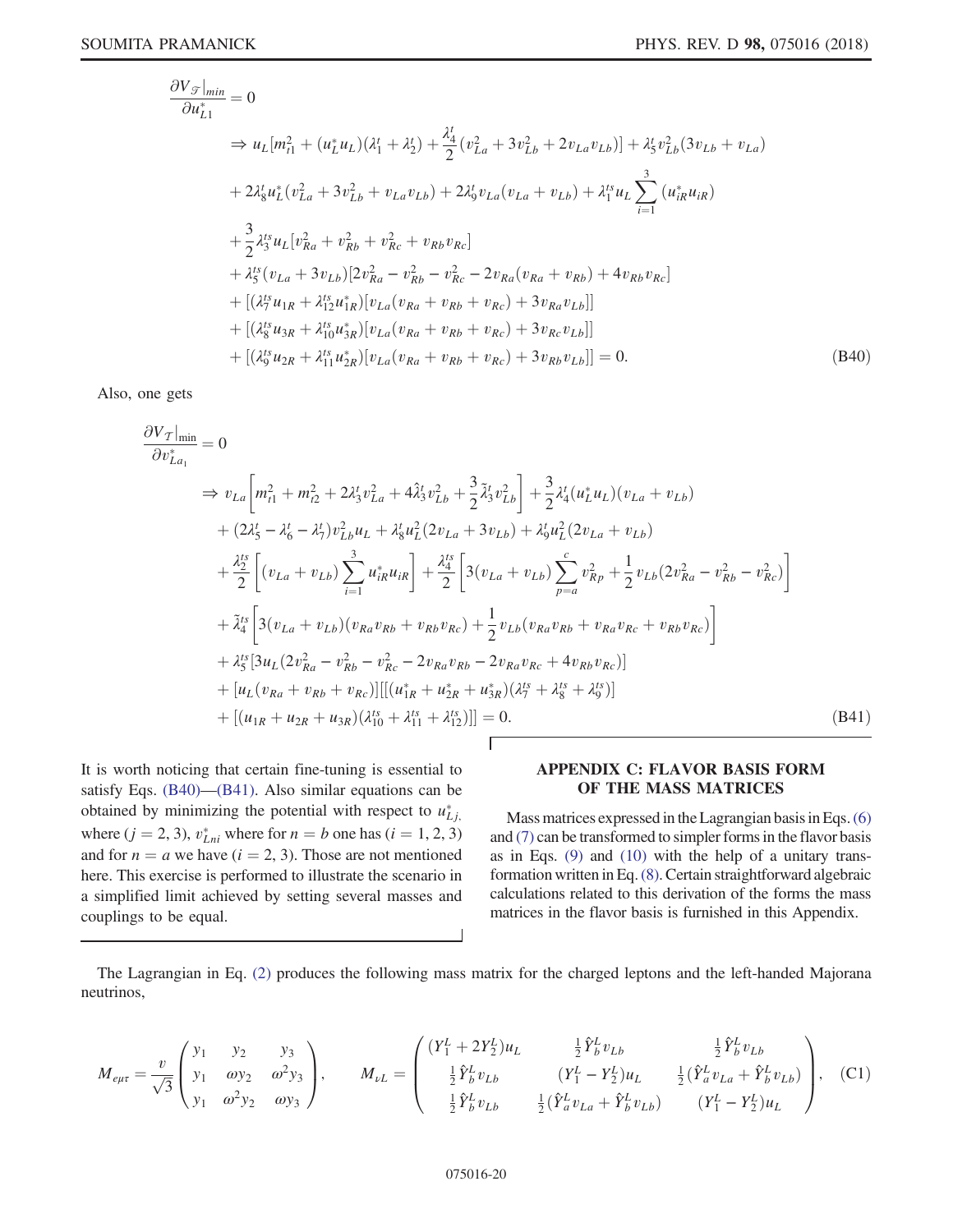where the Yukawa coupling  $Y_2^L$  is chosen to be equal to  $Y_3^L$ . Also,  $y_1v = m_e, y_2v = m_\mu, y_3v = m_\tau$  is satisfied. The dominant type-II seesaw component of the neutrino mass matrix,  $M_{\nu I}$ , gives rise to the atmospheric splitting and maximal atmospheric mixing but is devoid of solar splitting and is therefore characterized by two masses  $m_1^{(0)}$  and  $m_3^{(0)}$ . It is useful to define  $m^{\pm} \equiv m_3^{(0)} \pm m_1^{(0)}$ . Thus,  $m^-$  is positive (negative) for normal (inverted) ordering. Certain identifications of the vev and Yukawa products are essential viz.  $3(Y_1^L + 2Y_2^L)u_L = (m_3^{(0)} + m^+), 6(Y_1^L - V_L)u_L = \hat{v}_L^L u_L - \hat{v}_L^L u_L = 2m^2$  to concrete  $Y_2^L u_L = \hat{Y}_a^L v_{La} = m^+$  and  $\hat{X}_b^L v_{Lb} = -2m^-$  to generate<br>the desired structures of the mass matrices as presented in the desired structures of the mass matrices as presented in Eq. [\(9\)](#page-4-2). The neutrino Dirac mass matrix and the righthanded Majorana neutrino mass matrix in the Lagrangian basis are

$$
M_D = fu\mathbb{I}, \qquad M_{\nu R} = m_R \begin{pmatrix} \chi_1 & \chi_6 & \chi_5 \\ \chi_6 & \chi_2 & \chi_4 \\ \chi_5 & \chi_4 & \chi_3 \end{pmatrix}, \qquad \text{(C2)}
$$

where

$$
m_R \chi_1 \equiv (Y_1^R u_{1R} + Y_2^R u_{2R} + Y_3^R u_{3R})
$$
  
\n
$$
m_R \chi_2 \equiv (Y_1^R u_{1R} + \omega Y_2^R u_{2R} + \omega^2 Y_3^R u_{3R})
$$
  
\n
$$
m_R \chi_3 \equiv (Y_1^R u_{1R} + \omega^2 Y_2^R u_{2R} + \omega Y_3^R u_{3R})
$$
  
\n
$$
m_R \chi_4 \equiv \frac{1}{2} (\hat{Y}_a^R v_{Ra} + \hat{Y}_b^R v_{Rb} + \hat{Y}_c^R v_{Rc})
$$
  
\n
$$
m_R \chi_5 \equiv \frac{1}{2} (\hat{Y}_a^R v_{Ra} + \omega \hat{Y}_b^R v_{Rb} + \omega^2 \hat{Y}_c^R v_{Rc})
$$
  
\n
$$
m_R \chi_6 \equiv \frac{1}{2} (\hat{Y}_a^R v_{Ra} + \omega^2 \hat{Y}_b^R v_{Rb} + \omega \hat{Y}_c^R v_{Rc}).
$$
 (C3)

<span id="page-20-1"></span>Here  $m_R$  is the right-handed Majorana neutrino mass scale and  $\chi_i$  are dimensionless  $\mathcal{O}(1)$  quantities. In order to achieve the right-handed Majorana neutrino mass matrix of the form expressed in Eq. [\(10\),](#page-4-1) the vev and Yukawa couplings products have to obey

$$
Y_1^R u_{1R} = m_R(r_{11} + 2r_{23}), \t Y_2^R u_{2R} = m_R(r_{22} + 2r_{13}),
$$
  
\n
$$
Y_3^R u_{3R} = m_R(r_{33} + 2r_{12}) \t \hat{Y}_a^R v_{Ra} = 2m_R(r_{11} - r_{23}),
$$
  
\n
$$
\hat{Y}_b^R v_{Rb} = 2m_R(r_{22} - r_{13}) \t \text{and} \t \hat{Y}_c^R v_{Rc} = 2m_R(r_{33} - r_{12}).
$$
  
\n(C4)

<span id="page-20-0"></span>The  $r_{ii}$  in Eq. [\(C4\)](#page-20-1) are given by

$$
r_{11} = \sqrt{2}b\sin 2\theta_{12}^{0} + a\sin^{2}\theta_{12}^{0},
$$
  
\n
$$
r_{22} = -\sqrt{2}b\sin \theta_{12}^{0} - \frac{b}{2}\sin 2\theta_{12}^{0} - a\cos \theta_{12}^{0} + \frac{a}{2}\cos^{2}\theta_{12}^{0} + \frac{a}{2},
$$
  
\n
$$
r_{33} = -\frac{b}{\sqrt{2}}\sin 2\theta_{12}^{0} - \sqrt{2}b\sin \theta_{12}^{0} + a\cos \theta_{12}^{0} + \frac{a}{2}\cos^{2}\theta_{12}^{0} + \frac{a}{2},
$$
  
\n
$$
r_{12} = b\cos 2\theta_{12}^{0} + \frac{a}{2\sqrt{2}}\sin^{2}\theta_{12}^{0} + b\cos \theta_{12}^{0} - \frac{a}{\sqrt{2}}\sin \theta_{12}^{0},
$$
  
\n
$$
r_{13} = -b\cos 2\theta_{12}^{0} - \frac{a}{2\sqrt{2}}\sin^{2}\theta_{12}^{0} + b\cos \theta_{12}^{0} - \frac{a}{\sqrt{2}}\sin \theta_{12}^{0},
$$
  
\n
$$
r_{23} = \frac{b}{2}\sin 2\theta_{12}^{0} - \frac{a}{2}\cos^{2}\theta_{12}^{0} + \frac{a}{2}.
$$
 (C5)

where a and b are dimensionless quantities of  $\mathcal{O}(1)$ . The charged lepton mass matrix is not diagonal in the Lagrangian basis. In order to go to a basis in which the charged lepton mass matrix  $M_{\ell\mu\tau}$  is diagonal, a unitary transformation  $U_L$  is applied on the left-handed lepton doublets. The transformation  $V_R$  is applied on the righthanded neutrino singlets of  $SU(2)_L$  such that the Dirac neutrino mass matrix remains proportional to identity in this transformed basis as well. This basis in which the charged lepton mass matrix is diagonal and the entire lepton mixing is dictated by the neutrino sector is called the flavor basis. The right-handed charged leptons were kept unchanged. The transformation matrices are given by

$$
U_L = \frac{1}{\sqrt{3}} \begin{pmatrix} 1 & 1 & 1 \\ 1 & \omega^2 & \omega \\ 1 & \omega & \omega^2 \end{pmatrix} = V_R.
$$
 (C6)

The mass matrices in the flavor basis are

$$
M_{e\mu\tau}^{\text{flavor}} = \begin{pmatrix} m_e & 0 & 0 \\ 0 & m_\mu & 0 \\ 0 & 0 & m_\tau \end{pmatrix},
$$

$$
M_{\nu L}^{\text{flavor}} = \frac{1}{2} \begin{pmatrix} 2m_1^{(0)} & 0 & 0 \\ 0 & m^+ & m^- \\ 0 & m^- & m^+ \end{pmatrix}, \qquad (C7)
$$

<span id="page-20-2"></span>
$$
M_D = fu\mathbb{I}, \qquad M_{\nu R}^{\text{flavor}} = \frac{m_R}{4ab} \begin{pmatrix} r_{11} & r_{12} & r_{13} \\ r_{12} & r_{22} & r_{23} \\ r_{13} & r_{23} & r_{33} \end{pmatrix} . \tag{C8}
$$

One can identify  $fu = m_D$  where  $m_D$  is the scale of the Dirac masses of the neutrinos. The type-I seesaw mechanism contribution is given by the matrices in Eq. [\(C8\).](#page-20-2)